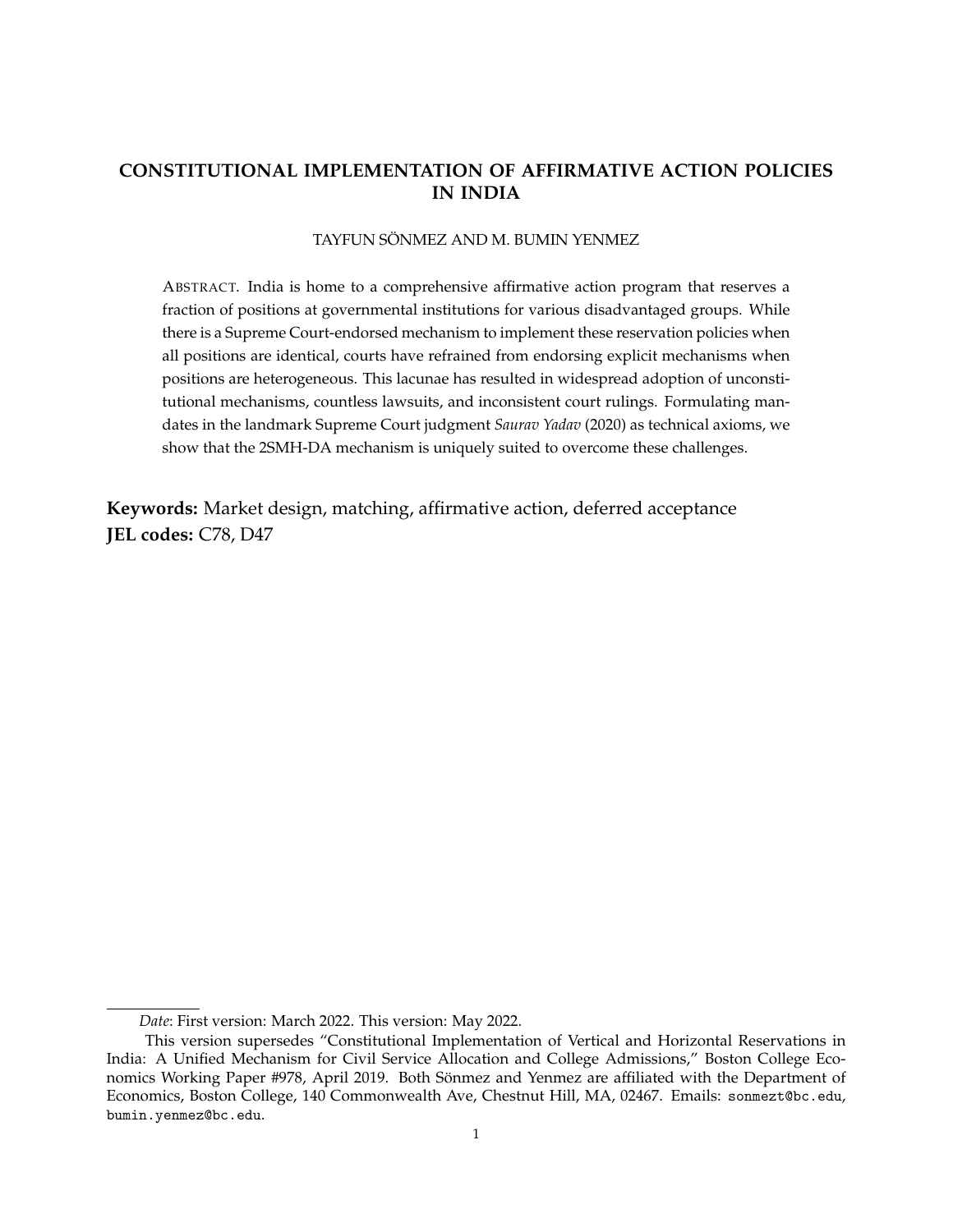#### 2 SÖNMEZ AND YENMEZ

#### **1. Introduction**

The landmark Supreme Court judgment *Indra Sawhney and others v. Union of India (1992)*[1](#page-1-0) formulates a number of affirmative action provisions built into the Constitution of India. Allocation of seats in the country's legislative bodies, public employment, and publicly funded educational institutions are governed by the principles outlined in this ruling. Equity is embedded within a merit-based system under these principles through two types of affirmative action policies called *vertical reservations* (VR) and *horizontal reservations* (HR). In order to operationalize these principles in practical applications, merit is typically determined with entrance exams (or the number of votes for legislative seat allocation), and the two affirmative action policies are implemented by reserving a fraction of positions for each of a number of protected groups. Of the two policies, the VR policy is envisioned as the main and higher-level affirmative action policy, and thereby it is mandated to be implemented on an "over-and-above" basis. This means that if a member of a VR-protected class is "entitled" to receive an open (or unreserved) position based on merit, then she must be awarded an open position and not use up a reserved position. Therefore, the protected positions are exclusively awarded to eligible individuals who do not merit an open position under the VR policy. This primary reservation policy has largely been intended for historically oppressed classes, most notably *Scheduled Castes (SC), Scheduled Tribes (ST),* and *Other Backward Classes (OBC)*. The HR policy, on the other hand, is envisioned as a secondary and lower-level affirmative action policy, and thereby it is mandated to be implemented on a "minimum guarantee" basis. This means that any position awarded to a member of an HR-protected group counts towards HR protections. Also known as the *interlocking reservations* in India, the HR policy is typically implemented separately within open positions and each category of VR-protected positions.

As they are stated in *Indra Sawhney (1992)*, the formulation of VR and HR policies becomes airtight under the following three conditions:

- (1) *Homogeneity*: All positions are identical.
- (2) *Stand-alone implementation*: Only one of the reservation policies is implemented.
- (3) *Non-overlapping protected groups*: No individual belongs to multiple protected groups.[2](#page-1-1)

However, this landmark judgment, which serves as the primary reference for India's reservation system, has not provided detailed guidance when any combination of the three conditions fail, a scenario that holds for a vast majority of field applications in the country.

<span id="page-1-0"></span><sup>1</sup>The ruling, widely known as the *Mandal Commission Case* and considered one of the most important judgments of the Supreme Court of India, is available at <https://indiankanoon.org/doc/1363234/> (retrieved on 02/20/2022).

<span id="page-1-1"></span> $^{2}$ In India VR-protected groups do not overlap with each other. However, HR-protected groups both overlap with VR-protected groups and sometimes overlap with other HR-protected groups.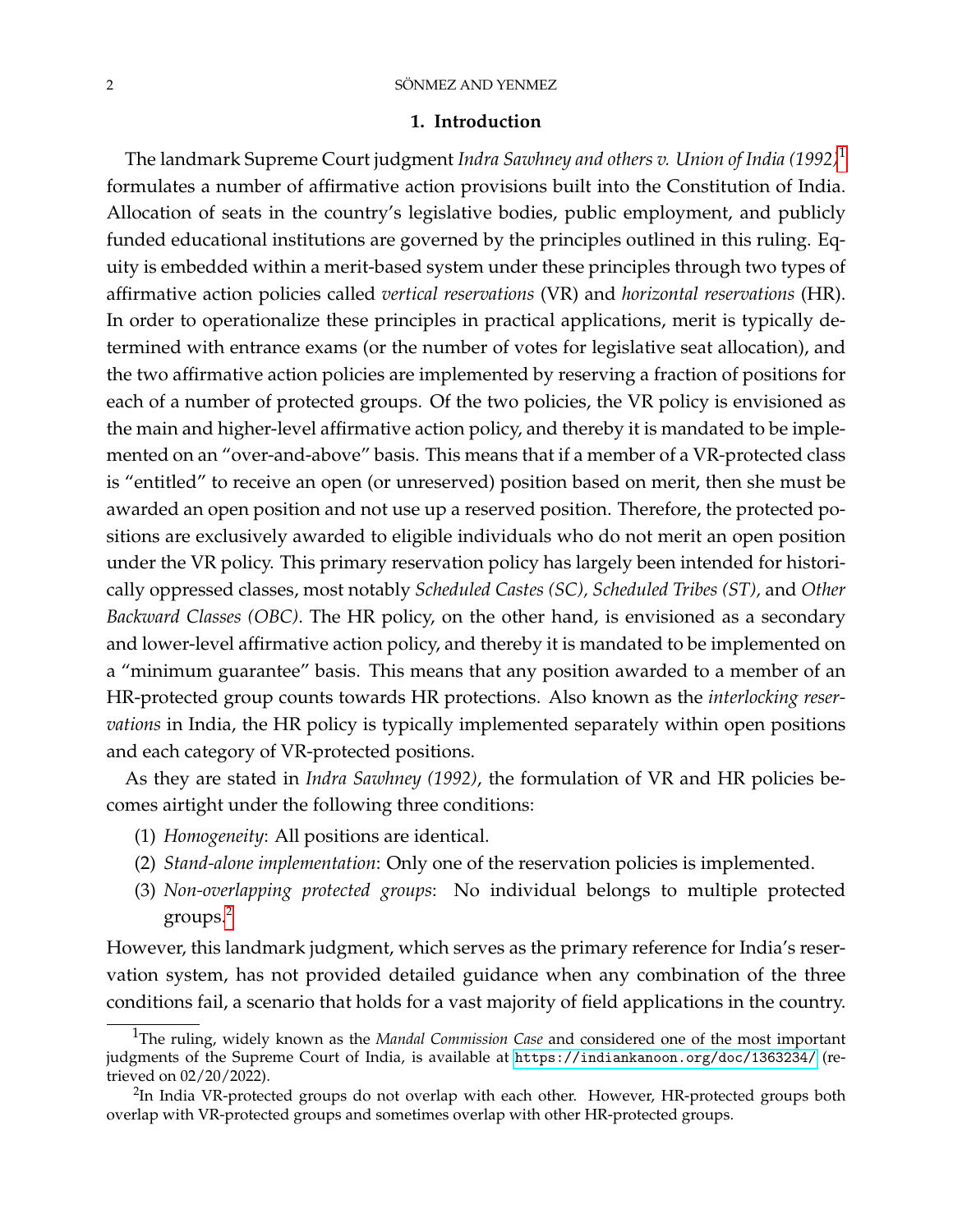For the last three decades this lack of precision not only resulted in adoption of numerous flawed allocation mechanisms in India, but also in countless litigations and inconsistent rulings at all three levels of the country's judicial system.

In an effort to eliminate the above-described imprecision for field applications where positions are identical but the other two restrictive conditions are dropped (i.e., when the two policies are implemented together and protected groups potentially overlap), a procedure was formulated and enforced countrywide in a subsequent judgement *Anil Kumar Gupta, Etc vs State Of Uttar Pradesh & Ors (1995)* of the Supreme Court.<sup>[3](#page-2-0)</sup> However, a key flaw in this procedure has further aggravated the crisis for the next twenty five years. We documented the crisis due to the flawed Supreme Court procedure (henceforth the *SCI-AKG choice rule*) in Sönmez and Yenmez [\(2021\)](#page-40-0), and formulated a remedy through a mechanism we refer to as the *two-step meritorious horizontal (2SMH) choice rule*. Parallel to our analysis and pol-icy recommendations in Sönmez and Yenmez [\(2021\)](#page-40-0), the flawed SCI-AKG choice rule is recently rescinded and the 2SMH choice rule is endorsed<sup>[4](#page-2-1)</sup> by a three-judge full bench<sup>[5](#page-2-2)</sup> of the Supreme Court in *Saurav Yadav vs The State Of Uttar Pradesh (2020)*. [6](#page-2-3)

While *Saurav Yadav (2020)* has finally resolved the legal inconsistencies and provided Indian institutions with a well-behaved mechanism when all positions are identical, to the best of our knowledge no mechanism has ever been endorsed or mandated to this date by any court in the country when the positions are heterogenous.<sup>[7](#page-2-4)</sup> This lacuna has forced local agencies to design their own mechanisms,<sup>[8](#page-2-5)</sup> which have subsequently been challenged in court and resulted in numerous inconsistent decisions at all three tiers of the Indian Judicial System.<sup>[9](#page-2-6)</sup>

In this paper, we aim to fill this gap by formulating a mechanism that satisfies the core principles outlined in *Indra Sawhney (1992)* for the most general version of the problem

<span id="page-2-1"></span><span id="page-2-0"></span> $3$ The ruling is available at <https://indiankanoon.org/doc/1055016/> (retrieved on  $12/25/2021$ ).

<sup>4</sup> Strictly speaking the endorsement in *Saurav Yadav (2020)* assumes away any possible overlap in HRprotected groups. The 2SMH choice rule takes a simpler form referred to as the *two-step minimum guarantee (2SMG) choice rule* in this case.

<span id="page-2-2"></span> $5$ Typically, the cases filed at the Supreme Court of India is decided by two judges through what is referred to as a *division bench*. For example, *Anil Kumar Gupta (1992)* was decided by a division bench. Deviating from this norm, larger benches may be formed in some important and potentially controversial cases. A bench consisting of three or four judges is known as a *full branch* and a bench consisting of five or more judges is known as a *constitution bench*. The landmark case *Indra Sawhney (1992)* was decided by a nine-judge constitution bench of the Supreme Court.

<span id="page-2-4"></span><span id="page-2-3"></span><sup>&</sup>lt;sup>6</sup>The ruling is available at <https://indiankanoon.org/doc/27820739/> (retrieved on  $12/25/2021$ ).

 $7$ This more general version of the problem is important in India, because, not only it covers allocation of some of the most prestigious public jobs (e.g., the Indian Administrative Service positions), but also the assignment of public college seats.

<span id="page-2-5"></span> ${}^{8}$ To the best of our knowledge, no institution in India has been able design a mechanism that abides by the principles outlined in *Indra Sawhney (1992)* when the positions are heterogenous.

<span id="page-2-6"></span> $9$ See Section [5](#page-24-0) for some of the main decisions with important flaws.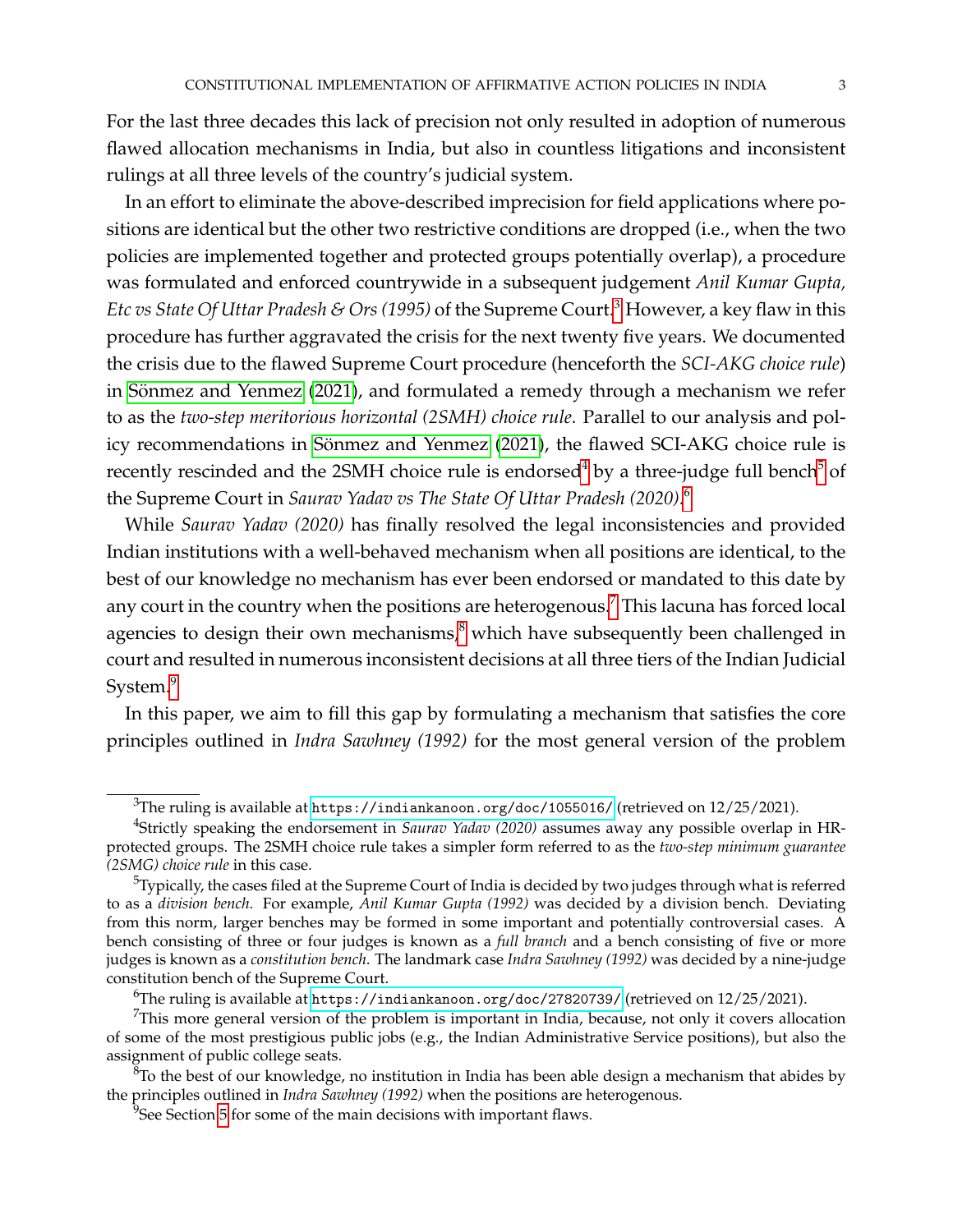where all three restrictive conditions are dropped, and prove that it is the unique "plausible" mechanism that is in line with the recent and more precise mandates of the Supreme Court in *Saurav Yadav (2020)*.

School choice mechanisms using the celebrated individual-proposing deferred acceptance (DA) algorithm by [Gale and Shapley](#page-40-1) [\(1962\)](#page-40-1) as their core engines have been adopted by numerous jurisdictions worldwide in the last two decades following the formulation of this approach in Abdulkadiroğlu and Sönmez [\(2003\)](#page-39-0). Under this approach, schools are endowed with exogenously specified choice rules that typically capture various objectives of the central planner. Following the same tradition, our proposed mechanism *2SMH-DA* is based on extending the 2SMH choice rule to the general version of problem with heterogenous positions across multiple institutions (or different departments of a single institution) through a joint implementation of the DA algorithm with the 2SMH choice rule for each institution. While our proposal is admittedly mainstream, its significance is in the constitutional basis we provide to 2SMH-DA by relating it to desiderata formulated in the Supreme Court's milestone ruling *Saurav Yadav (2020)*. As such, we argue that our paper not only provides a potential lead for the Supreme Court and the high courts in India with a precise instrument that can be used to remove the inconsistencies in the legal system which are partially documented in Section [5,](#page-24-0) but also provides the institutions in India with a mechanism to implement their reservation policies without any risk of generating controversial outcomes vulnerable for litigation.

Key for our advocacy for 2SMH-DA, *Saurav Yadav (2020)* brings clarity to two principles on joint implementation of VR and HR policies, elaborated in Section [2.5.](#page-13-0) While the judgment itself concerns a litigation for allocation of identical positions, the legal language that is used to describe these principles is suggestive that they are more broadly intended for the general version of the problem with heterogenous positions.<sup>[10](#page-3-0)</sup> Postulating that the principles clarified in *Saurav Yadav (2020)* also reflect the Supreme Court's position more broadly for allocation of heterogenous positions, we argue that 2SMH-DA is the only "plausible" mechanism for the country. That is because, not only 2SMH-DA *Pareto dominates* any other mechanism that complies with the Saurav Yadav (2020) principles (Theorem 1), but it is also the only *strategy-proof* mechanism that complies with these principles (Theorem [2\)](#page-21-0). Therefore, either one of the two fundamental principles in economic theory directly implies the 2SMH-DA mechanism when combined with *Saurav Yadav (2020)* formulation of the principles in *Indra Sawhney (1992)*. Hence we argue that 2SMH-DA is the only natural mechanism to address numerous legal challenges faced by public institutions in India due to their flawed allocation mechanisms.<sup>[11](#page-3-1)</sup>

<span id="page-3-1"></span><span id="page-3-0"></span><sup>10</sup>As an illustrative example, see paragraph 31 in *Saurav Yadav (2020)*, given in Appendix [C.1.](#page-56-0)

<sup>&</sup>lt;sup>11</sup>While our analysis is motivated by India's legal and implementation challenges for its reservation system, our analytical results have policy relevance for applications in other countries as well. We are unaware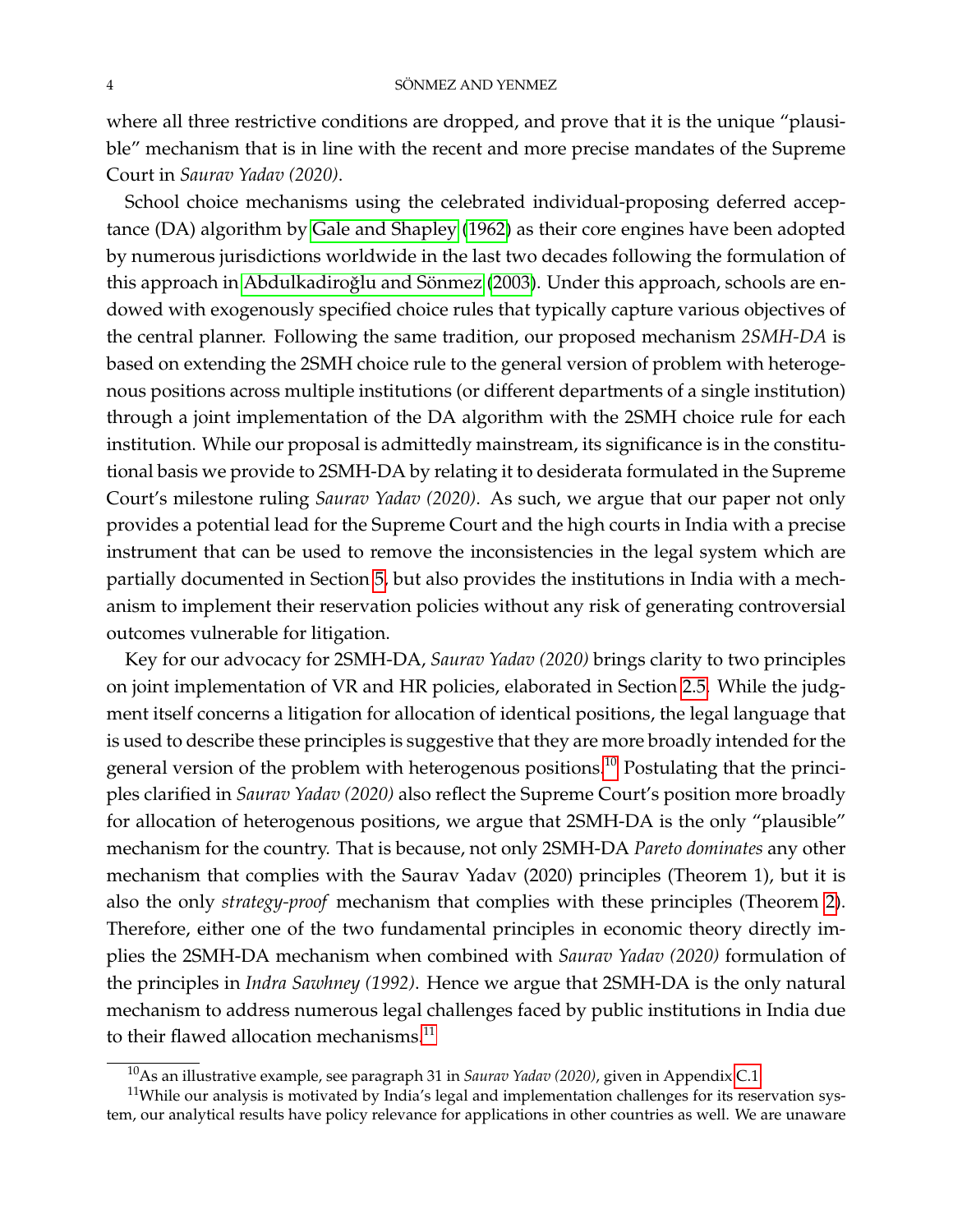**1.1. Root Cause of the Failures: A System Based on Migrations and Adjustments.** As a secondary contribution of our paper, we identify the root cause of the inconsistencies between major court rulings on implementation of reservation policies in Section [5.](#page-24-0) As we have already emphasized, the VR policy was developed as the primary affirmative action policy to correct years of discrimination and to give a boost to groups historically discriminated against on the basis of caste in India. Since no individual can belong to more than a single caste (i.e., the protected groups cannot overlap), stand-alone implementation of the VR policy is straightforward with the *over-and-above choice rule* for the basic version of the problem with identical positions: First open positions are allocated based on merit, and then VR-protected positions of each reserved category are allocated to remaining members of the category based on *inter se merit* (i.e., merit within category members). Under this benchmark procedure, positions at each category is processed one-at-a-time, and starting with the open category.

In India, the legal language does not differentiate between categories for individuals and categories for positions. While individuals who do not belong to any VR-protected category are mainly referred to as *general-category* candidates, they are often referred to as *open-category* candidates as well. We find this terminology to be highly misleading and believe that it likely contributes to the confusion in India, because, unlike the positions in VR-protected categories which are exclusively set aside for the members of these categories, open-category positions are not exclusively set aside for the general-category candidates. Likely as a technical tool to avoid potential confusion in this and related issues, the concept of a *migration* has emerged in India. When a VR-protected individual receives an open-category position based on merit, she is considered to have *migrated* to the open or general category. In this way, just as positions set aside for the VR-protected categories are awarded to members of these categories, open-category positions also become awarded to members of the open category.

When the HR policy was later included in the system as a secondary reservation policy, in *Anil Kumar Gupta (1995)*, the Supreme Court responded by introducing a second technical concept of an *adjustment*. The idea is based on first determining a tentative assignment of positions at each category via the traditional over-and-above choice rule, and

of any institution in other countries which implements the VR and HR policies concurrently. However, either one of these policies are implemented on a stand-alone basis in several applications worldwide. For example for the version of the problem with heterogenous positions, the VR policy is implemented for allocation of seats at Chicago's elite high schools [\(Dur et al., 2020\)](#page-39-1) and the HR policy with overlapping protected groups is implemented in all cities of Chile for allocation of K-12 public school seats [\(Correa et al., 2019\)](#page-39-2). For the version of problem with identical positions and overlapping protected groups, the Jordanian House of Representatives use a reservation system with 15 of the 130 seats reserved for women and 12 reserved for minorities (see [https://data.ipu.org/content/jordan?chamber\\_id=13434](https://data.ipu.org/content/jordan?chamber_id=13434), retrieved on 12/31/2021) and the National Assembly of Pakistan use a reservation system with 60 of the 342 seats reserved for women and 10 reserved for minorities (see <https://na.gov.pk/en/content.php?id=2>, retrieved on 12/31/2021).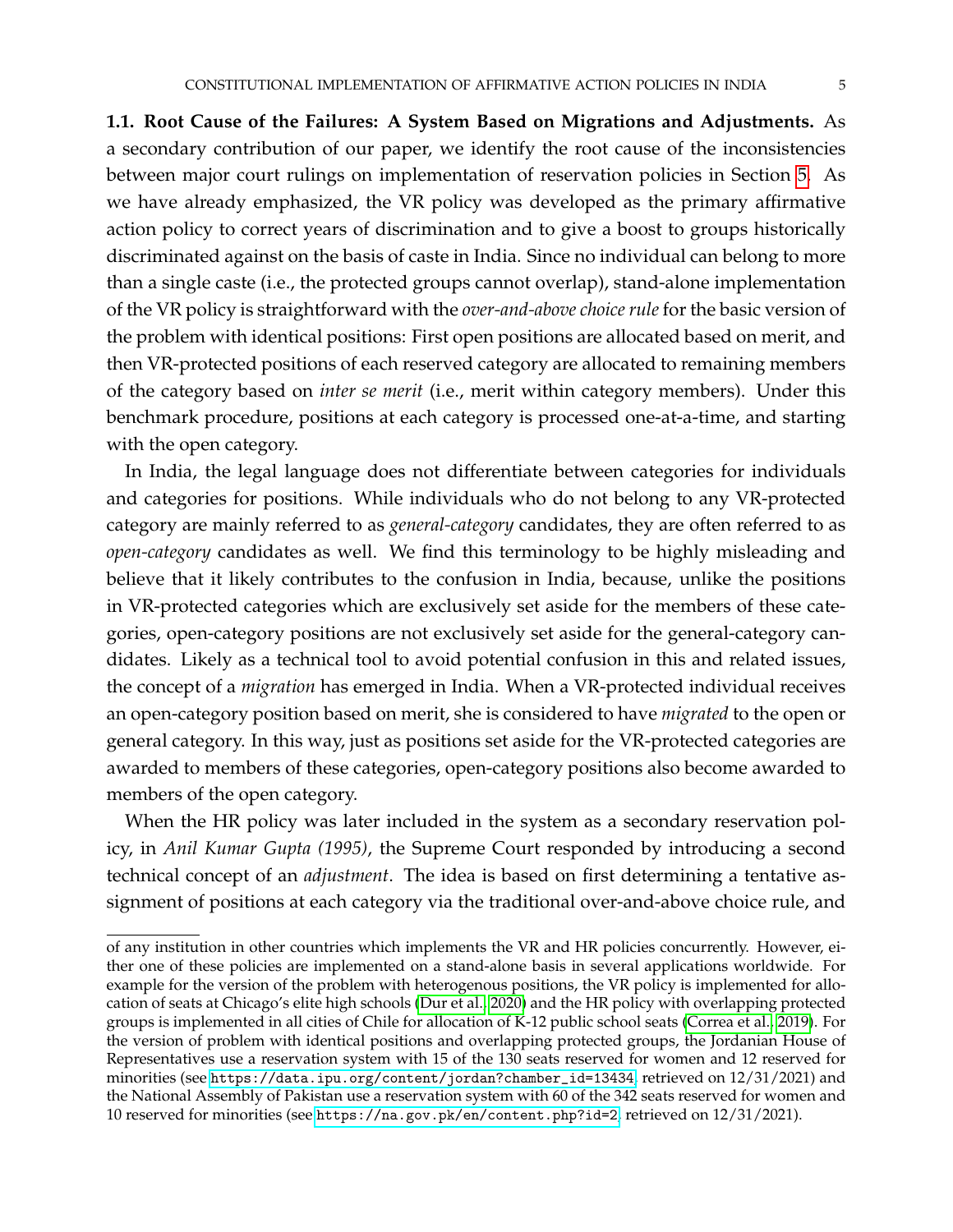#### 6 SÖNMEZ AND YENMEZ

subsequently making any necessary adjustments within each category to accommodate the minimum guarantees provided with the HR policy. However, until recently the adjustments for the open category positions were denied for the VR-protected individuals, thus resulting in the crisis documented in Sönmez and Yenmez [\(2021\)](#page-40-0). This failure is recently corrected in *Saurav Yadav (2020)*, where the Supreme Court justices have clarified that VRprotected individuals are entitled for adjustments for open-category positions (just as they are eligible for them in the absence of HR protections).<sup>[12](#page-5-0)</sup>

The tradition of relying on the concepts of migration and adjustment also persisted for the more general version of the problem with heterogenous positions. In a typical mechanism in the field, open positions across all institutions are tentatively allocated in a first phase through a *serial dictatorship* which assigns the highest merit individual her top choice, the second highest merit individual her top choice among the remaining open positions, and so on. Next, the VR-protected positions are tentatively allocated to eligible individuals in a similar way in a second phase. Since a VR-protected individual can receive two distinct tentative assignments in each of the first two phases, she migrates to the institutioncategory pair associated with her more preferred position. Adjustments for HR protections may be made at any stage. Subsequently, vacated positions have to be reallocated in a way that still respects merit for open positions and inter se merit for VR-protected positions. Key for our purposes, this equity objective is no longer feasible solely relying on the concepts of migration and adjustment, unless the underlying process indirectly captures them through an iterative procedure such as the DA algorithm.[13](#page-5-1) For the simpler version of the problem with identical positions, relying on the concepts of migration and adjustment is not necessary to implement the 2SMH choice rule. That being the case, this choice rule does have an alternative (albeit more complicated) formulation which utilizes these con-cepts, and, therefore, it is feasible to use them in this framework.<sup>[14](#page-5-2)</sup> However, for the general version of the problem with heterogeneous positions, relying on these concepts to derive an outcome precludes ones that reflect the principles in *Indra Sawhney (1992)*, unless an arbitrary number of rounds of migrations and adjustments are allowed. In our view, this methodological failure is at the core of the legal inconsistencies and ongoing litigations in India.[15](#page-5-3) In Section [5,](#page-24-0) we show that the Supreme Court's main rulings for this version

<span id="page-5-1"></span><span id="page-5-0"></span><sup>12</sup>See paragraphs 24, 25, 31 and 32 in *Saurav Yadav (2020)*, given in Appendix [C.1.](#page-56-0)

 $13$ The reason is analogous to the necessity of iterative procedures to find stable matchings in two-sided matching markets.

<span id="page-5-2"></span><sup>14</sup>In particular the formulation of the 2SMH choice rule endorsed in *Saurav Yadav (2020)* relies on the concepts of migration and adjustment. In contrast, Sönmez and Yenmez [\(2021\)](#page-40-0) use a simpler formulation which does not rely on these concepts, and establishes its equivalence to the *Saurav Yadav (2020)* formulation in an Online Appendix.

<span id="page-5-3"></span><sup>&</sup>lt;sup>15</sup>An especially detrimental aspect of this flawed methodology pertains to the reallocation of the open positions which are tentatively allocated to VR-protected individuals in the first phase earning them each a status called *meritorious reserved candidate*, but subsequently vacated when they migrate to a VR-protected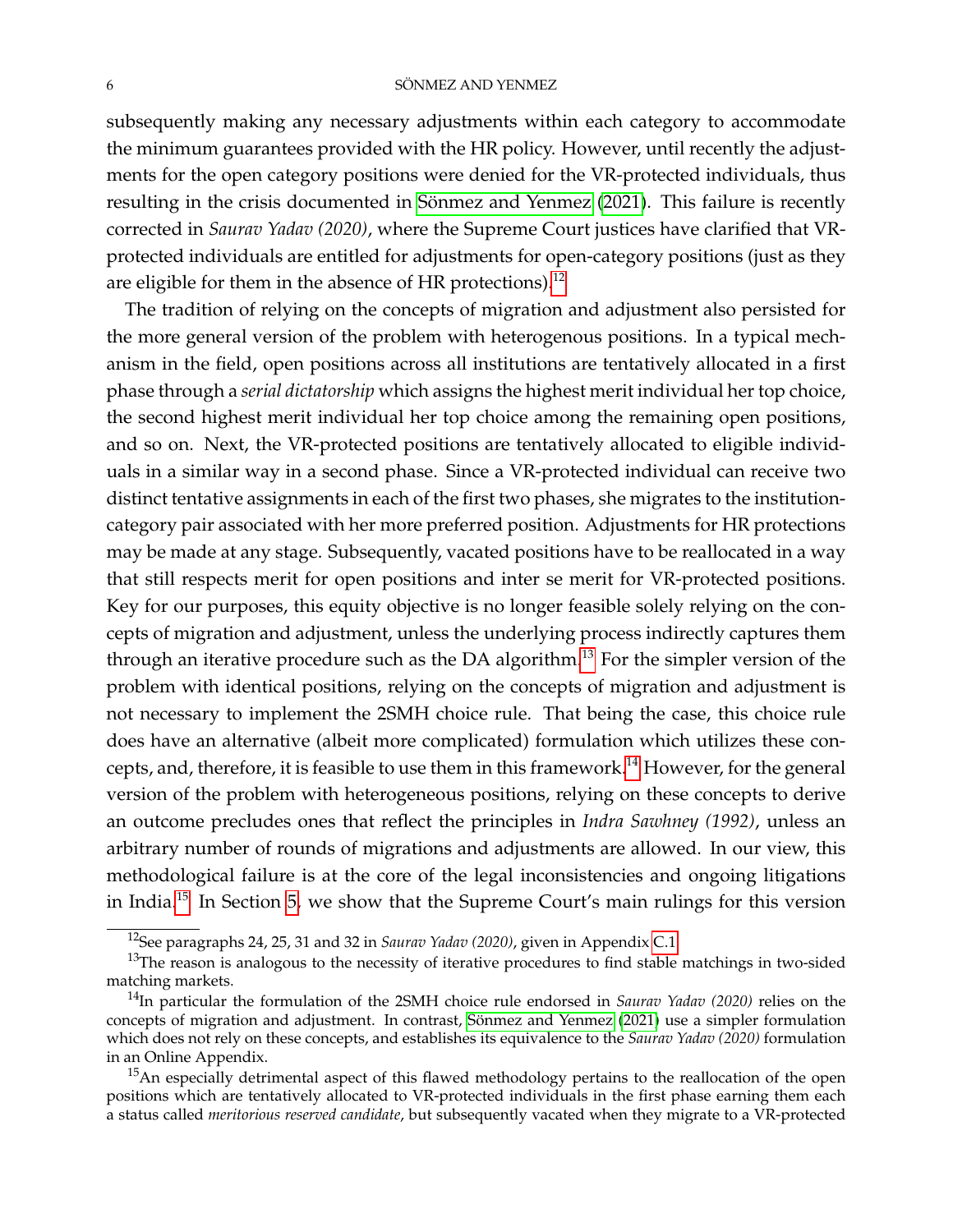of the problem suffer from fundamental inconsistencies, both internally and also between themselves.

**1.2. Related Literature.** To the best of our knowledge, our paper is the first one to propose a mechanism to implement VR and HR policies in India concurrently for applications with heterogeneous positions (either at a single institution or across multiple institutions). As we have elaborated earlier in depth, our analysis builds on Sönmez and Yenmez [\(2021\)](#page-40-0) where a simpler version of the problem with identical positions is considered. Apart from this paper, our motivation is closest to [Ehlers and Morrill](#page-40-2) [\(2020\)](#page-40-2) where the analysis is also based on legal desiderata, although our formulation is more direct in its reliance on explicit mandates in the judgments *Indra Sawhney (1992)* and *Saurav Yadav (2020)*. Our theoretical results generalize characterizations in Sönmez and Yenmez [\(2021\)](#page-40-0) derived for identical positions only, and the basic characterizations in [Alcalde and Barbera](#page-39-3) [\(1994\)](#page-39-3), [Balinski and](#page-39-4) ` Sönmez [\(1999\)](#page-39-4) derived in the absence of any form of reservation policy.

Our paper is not the first one to suggest a mechanism based on the DA algorithm for practical applications of job matching or college admissions in India. [Thakur](#page-40-3) [\(2018\)](#page-40-3) adopts a similar approach for allocation of government positions by the Union Public Service Commission, whereas [Baswana et al.](#page-39-5) [\(2019a\)](#page-39-5) and Aygün and Turhan [\(2022\)](#page-39-6) adopt similar approaches for allocation of seats at engineering colleges. However, unlike our paper, none of these papers properly accounts for the HR policy. Since HR protections for persons with disabilities is mandated throughout India by the full-bench Supreme Court judgement *Union Of India vs National Federation Of The Blind (2013)*, [16](#page-6-0) inclusion of these provisions is essential for implementation of reservation policies. Two of these papers, [Thakur](#page-40-3) [\(2018\)](#page-40-3) and Aygün and Turhan [\(2022\)](#page-39-6), assume away the HR policy altogether. $^{17}$  $^{17}$  $^{17}$  In [Baswana et al.](#page-39-5) [\(2019a\)](#page-39-5), the authors report their design and implementation of a large scale seat allocation process for some of the technical universities in India.<sup>[18](#page-6-2)</sup> While the authors incorporated both VR-protected and HR-protected groups in their design, they have not differentiated between the two policies under their mechanism. As such, their design is in direct violation of *Indra Sawhney (1992)*. [19](#page-6-3)

category to receive a more-preferred position. A simple search via Indian Kanoon, a free search engine for Indian Law, reveals that as of January 2022, there were 28 cases at the Supreme Court and 670 more at the high courts which relate to the migration of meritorious reserved candidates.

<span id="page-6-0"></span><sup>&</sup>lt;sup>16</sup>The ruling is available at <https://indiankanoon.org/doc/178530295/> (retrieved on  $12/30/2021$ ).

<span id="page-6-2"></span><span id="page-6-1"></span><sup>&</sup>lt;sup>17</sup>See Section [4.1](#page-21-1) for a more in-depth discussion of Aygün and Turhan [\(2022\)](#page-39-6).

 $18$ Implemented in the period 2015-18, their system allocated approximately 39,000 seats at around 100 institutes in 2018 [\(Baswana et al., 2019b\)](#page-39-7).

<span id="page-6-3"></span> $19$ HR protections are implemented as if they are VR protections under the mechanism designed and implemented by [Baswana et al.](#page-39-5) [\(2019a,](#page-39-5)[b\)](#page-39-7). In particular, the specification of their mechanism treats persons with disabilities (PwD) as if they are a VR-protected group, even though they are explicitly awarded with HR protections by the Supreme Court judgement *National Federation Of The Blind (2013)*. For example, a generalcategory candidate with a disability is first considered for a regular open-category position, and only then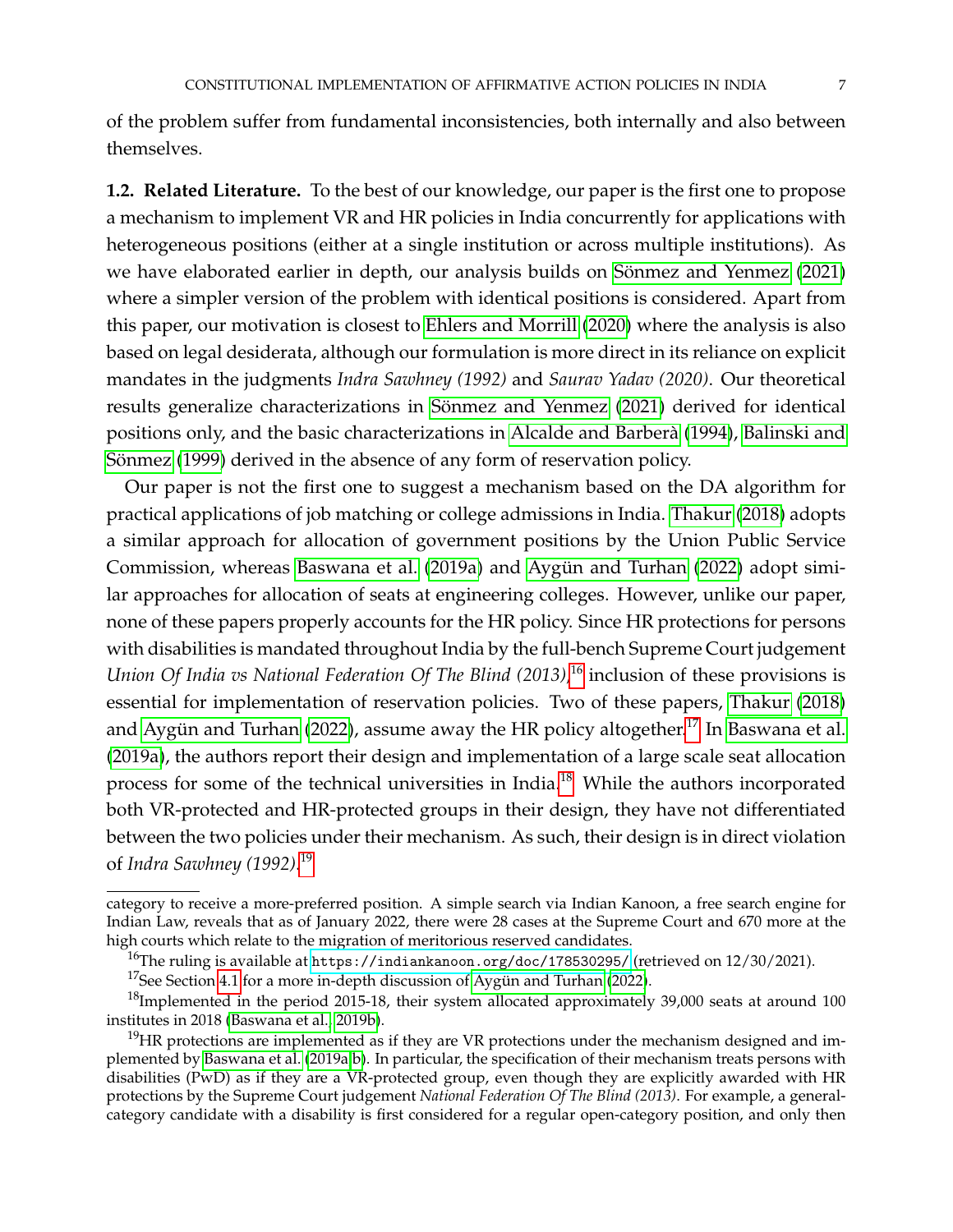Abstracting away from the legislative requirements in India, there is a large literature on priority-based resource allocation mechanisms using the DA algorithm as their core engine. A few papers in this literature are especially related to our paper since they include various forms of reservation policies. These include [Dur et al.](#page-39-1) [\(2020\)](#page-39-1) where the reservation policies are in the form of stand-alone VR protections, and [Hafalir et al.](#page-40-4) [\(2013\)](#page-40-4), [Echenique](#page-39-8) [and Yenmez](#page-39-8) [\(2015\)](#page-39-8), [Dur et al.](#page-39-9) [\(2018\)](#page-39-9), and Abdulkadiroğlu and Grigoryan [\(2021\)](#page-38-0) where the reservations are in the form of stand-alone HR protections. Other papers that study af-firmative action for priority-based allocation mechanisms include Abdulkadiroğlu [\(2005\)](#page-38-1), [Haeringer and Klijn](#page-40-5) [\(2009\)](#page-40-5), [Calsamiglia et al.](#page-39-10) [\(2010\)](#page-39-10), [Kojima](#page-40-6) [\(2012\)](#page-40-6), [Westkamp](#page-41-0) [\(2013\)](#page-41-0), [Ehlers et al.](#page-40-7) [\(2014\)](#page-40-7), Bó [\(2016\)](#page-40-8), Doğan (2016), [Kominers and S](#page-40-8)önmez (2016), [Fragiadakis](#page-40-9) [and Troyan](#page-40-9) [\(2017\)](#page-40-9), [Combe](#page-39-13) [\(2018\)](#page-39-13), and [Hafalir et al.](#page-40-10) [\(2018\)](#page-40-10).

#### **2. Model**

<span id="page-7-2"></span>There exist a finite set of individuals  $\mathcal I$  and a finite set of institutions  $\mathcal J$  referred to as "jobs" throughout this section.<sup>[20](#page-7-0)</sup> Each job  $j \in \mathcal{J}$  has  $q_j$  identical positions. Each individual  $i \in \mathcal{I}$  has a strict preference ranking  $\succ_i$  over all jobs and the outside option denoted by ∅, which could be being unemployed. We denote the set of all preference rankings for agent *i* by  $\mathcal{P}_i$ . A job  $j \in \mathcal{J}$  is *acceptable* to individual  $i \in \mathcal{I}$  if it is stricty more preferred to the outside option, that is,  $j \succ_i \emptyset$ . We denote the corresponding weak order by  $\succeq_i$  and the indifference relation by ∼*<sup>i</sup>* . For any set of individuals *I* ⊆ I, we denote the profile of individual preferences by  $\succ_l = (\succ_i)_{i \in I}$ . In addition, we denote the set of all preference profiles by  $\mathcal{P} = (\mathcal{P}_i)_{i \in \mathcal{I}}$ .

Each individual  $i \in \mathcal{I}$  has a distinct merit score  $\sigma_j(i) \in \mathbb{R}_+$  for any given job  $j \in \mathcal{J}$ . While individuals with higher merit scores have higher claims for a job in the absence of affirmative action policies, disadvantaged populations are protected with two types of affirmative action policies, (i) the *vertical reservation (VR)* policy providing the primary *VR protections*, and (ii) the *horizontal reservation (HR)* policy providing the secondary *HR protections*.

**2.1. VR Policy.** There exist a set of *VR-protected categories*  ${\cal R}$  *and a general category*  $g \notin {\cal R}.^{21}$  $g \notin {\cal R}.^{21}$  $g \notin {\cal R}.^{21}$ Each individual belongs to a single category in  $\mathcal{R} \cup \{g\}$ . Individual memberships to VRprotected categories is given by a function  $\rho : \mathcal{I} \to \mathcal{R} \cup \{\emptyset\}$ . Here,  $\rho(i) = \emptyset$  indicates

for a PwD position at open category (see Figure 4.1 in [Baswana et al.](#page-39-7) [\(2019b\)](#page-39-7)). This treatment implies that a position received by a disabled individual does not count against the reserved positions for PwD, contrary to the fundamental mandate on implementation of HR protections in *Indra Sawhney (1992)*.

<span id="page-7-0"></span> $^{20}$ Our model and notation build on Sönmez and Yenmez [\(2021\)](#page-40-0) where there is a single job with multiple identical positions.

<span id="page-7-1"></span><sup>21</sup>VR-protected categories are referred to as *reserved categories* in India.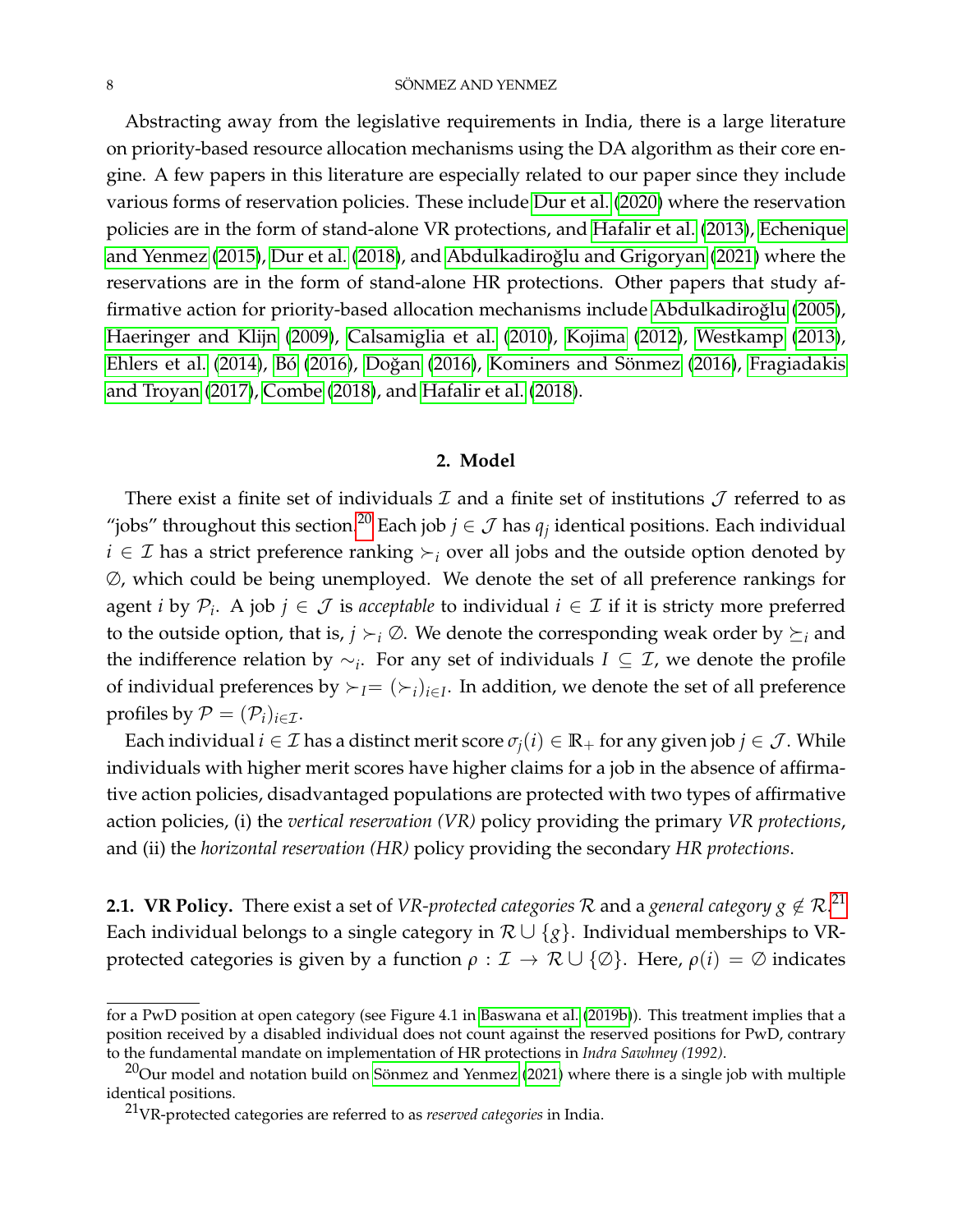that individual *i* is ineligible for VR protections, and thus she is a member of the general category *g*. [22](#page-8-0)

At any given job  $j \in \mathcal{J}$  , there are  $r_j^c \geq 0$  positions set aside exclusively for the members of category *c* ∈ R. We refer to these positions as *category-c positions* or (*VR-protected positions for category*  $c$ ). We assume that  $\sum_{c \in \mathcal{R}} r^c_j \leq q_j$ . $^{23}$  $^{23}$  $^{23}$  In contrast, members of the general category do not have any positions set aside for them under the VR policy. Therefore,  $r_j^o = q_j - q_j$  $\sum_{c \in \mathcal{R}} r_i^c$ *j* positions are open for all individuals. We refer to these positions as *open-category positions* (or *category-o positions*). Let  $V = \mathcal{R} \cup \{o\}$  denote the set of *vertical categories for positions*.

**Definition 1.** Given a VR-protected category  $c \in \mathcal{R}$ , an individual  $i \in \mathcal{I}$  is *eligible for category-c positions* if,

$$
\rho(i)=c.
$$

Any individual  $i \in \mathcal{I}$  is *eligible for open-category positions*.

Given a category  $v \in V$ , let  $\mathcal{I}^v \subseteq \mathcal{I}$  denote the set of individuals who are eligible for category-*v* positions.

The defining characteristic of the VR protections is stated as follows in the landmark Supreme Court judgement *Indra Sawhney (1992)*:

It may well happen that some members belonging to, say Scheduled Castes get selected in the open competition field on the basis of their own merit; they will not be counted against the quota reserved for Scheduled Castes; they will be treated as open competition candidates.

When there is a single job and the VR policy is the only affirmative action policy, the interpretation of this statement becomes airtight: If a VR-protected individual deserves an open position on the basis of her merit score only, she should be awarded an open position and not use up a VR-protected position set aside for her category. In this sense, VR protections are implemented on an "over-and-above" basis, a feature which makes this policy the "higher level" affirmative action policy. Unfortunately, *Indra Sawhney (1992)* formulation of the VR policy given above loses its clarity when it is implemented jointly with the HR policy which is formally introduced next in Section [2.2.](#page-9-0)

<span id="page-8-0"></span><sup>&</sup>lt;sup>22</sup>To keep the notation at a minimum, we assume that (i) the set of VR-protected categories  $\mathcal{R}$ , (ii) the general category  $g$ , and (iii) the category-membership function  $\rho$  are all independent of a job. This assumption is without any loss of generality and all these primitives can be made job-dependent by a simple inclusion of a job index without interfering with any aspect of our analysis.

<span id="page-8-1"></span> $^{23}$ In India, the total number of VR-protected positions cannot be more than half of the positions at any given job by the Supreme Court judgement *Indra Sawhney (1992)*, although this upper bound is not followed in some states such as Tamil Nadu.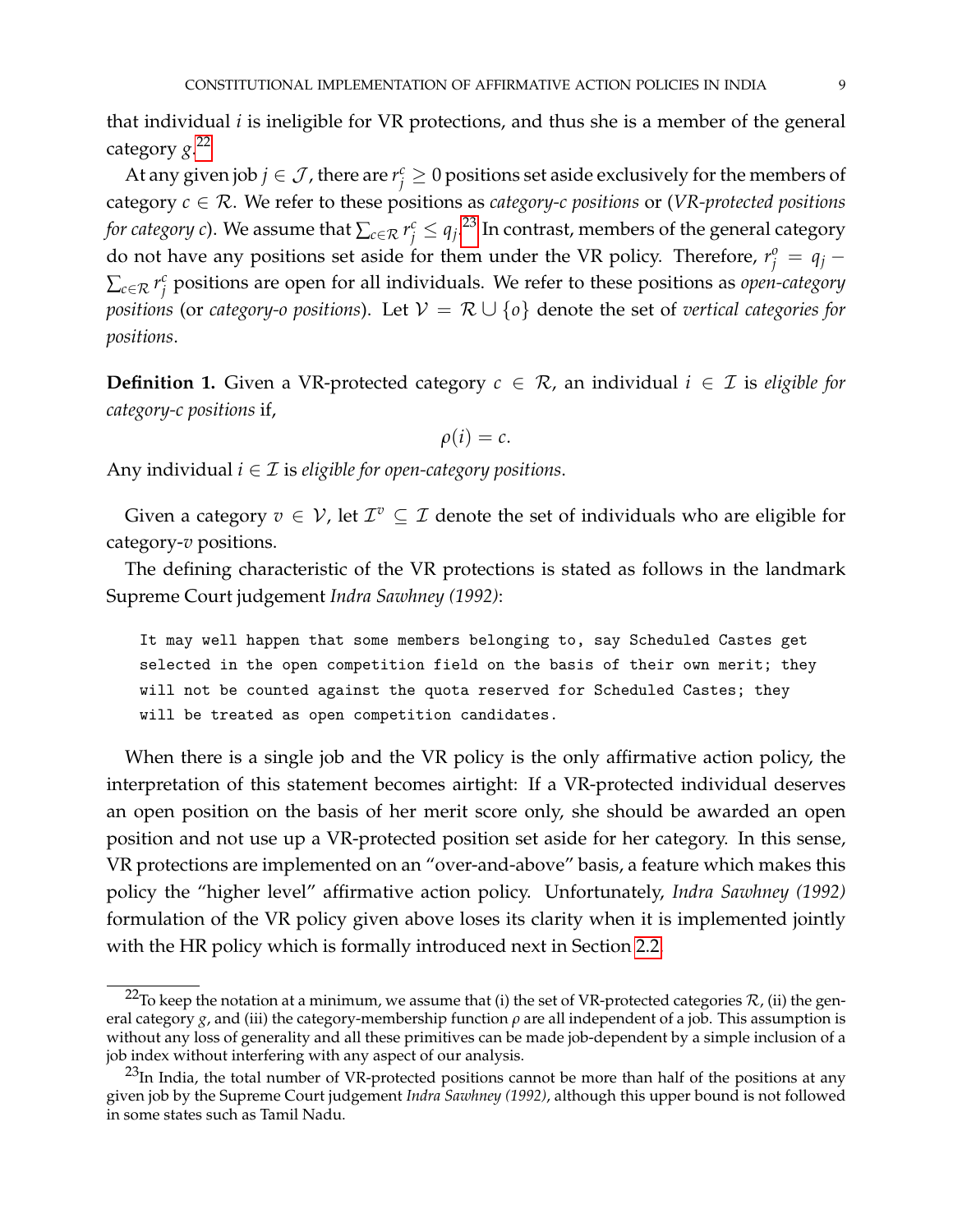<span id="page-9-0"></span>2.2. HR Policy. In addition to the categories in  $R$  that are associated with the higher level VR protections, there is a finite set of traits  $\mathcal T$  associated with the lower level HR protections. Each individual has a (possibly empty) subset of traits, given by the trait function  $\tau:\mathcal{I}\to 2^{\mathcal{T}}.$ 

HR protections are provided in the form of minimum guarantees within each vertical category  $v\in\mathcal{V}.^{24}$  $v\in\mathcal{V}.^{24}$  $v\in\mathcal{V}.^{24}$  For any job  $j\in\mathcal{J}$  , VR-protected category  $c\in\mathcal{R}$  , and trait  $t\in\mathcal{T}$  , subject to the availability of qualified individuals, a minimum of  $r_i^{c,t}$  $\hat{c}^{c,\iota}_j$  category- $c$  positions are to be assigned to individuals from category *c* with trait *t*. If there are not enough individuals from category *c* with trait *t* to fill these positions, then the remaining empty seats are to be allocated to other individuals from category *c*. We refer to these positions as *category-c HR-protected positions for trait t*. Similarly, for any trait  $t \in \mathcal{T}$  and subject to the availability of individuals with trait *t*, a minimum of  $r_i^{o,t}$  $j^{o,\mu}$  open-category positions are to be assigned to individuals with trait *t*. If there are not enough individuals with trait *t* to fill these positions, then the remaining empty seats are to be allocated to other individuals. We refer to these positions as *open-category HR-protected positions for trait t*.

For each job  $j \in \mathcal{J}$  and vertical category  $v \in \mathcal{V}$ , we assume that the total number of category-*v* HR-protected positions is no more than the number of positions in category *v*. That is, for each job *j*  $\in \mathcal{J}$  and category  $v \in \mathcal{V}$ ,

$$
\sum_{t\in\mathcal{T}}r_j^{v,t}\leq r_j^v.
$$

In contrast to VR protections which are provided on an "over-and-above" basis, HR protections are provided within each vertical category on a "minimum guarantee" basis. This means that positions obtained without invoking any HR protection still accommodate the HR protections.

**2.3. Primary Assignment of Individuals to Jobs and Vertical Categories.** In India, each position is classified by its job, vertical category (including the open category), and the associated trait (or its absence). Therefore, in order to describe an outcome, it may be compelling to assign individuals to a triple consisting of a job, a vertical category, and a trait or its absence. We will, however, take a slightly different approach for the reasons we elaborate below. An outcome needs to indicate the job assignments of individuals because they have strict preferences over jobs. While the category assignment is not important for individual preferences, it is important for the implementation of the VR policy. That is because, the laws clearly specify who should receive the open positions and who should

<span id="page-9-1"></span><sup>&</sup>lt;sup>24</sup>Provision of HR protections within each vertical category is not a federal mandate in India but rather a formal recommendation by the Supreme Court judgment *Anil Kumar Gupta (1995)*. The vast majority of the institutions in India follows this recommendation and implement the HR policy in this form, which is also referred to as *interlocking reservations* or *compartmentalized horizontal reservations*.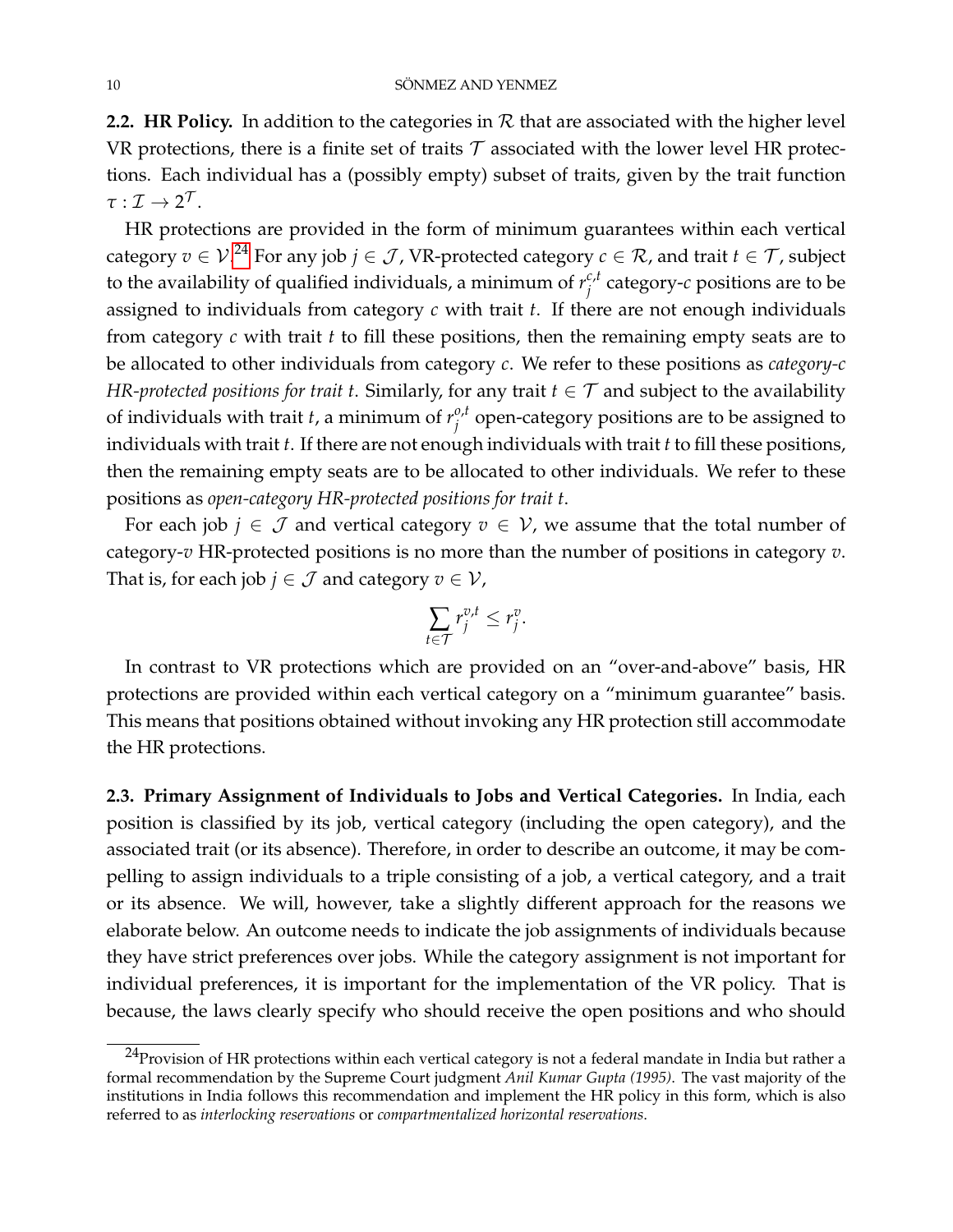receive the VR-protected positions. Therefore, at a minimum, an outcome needs to specify the job assignment and the category assignment of each individual who receives a position. Specification of a trait assignment (or its absence), on the other hand, offers some flexibility in terms of modeling an outcome. While an outcome can explicitly specify the trait (or its absence) for a position that is received, this modeling choice results in immaterial multiplicities under our axioms which formulate affirmative action legislation in India. For example, if there is a minimum guarantee of two positions for women in the open category of a given job while there are five women who receive open-category positions, under Indian laws there is no meaningful way to specify which two of these five women receive the HR-protected positions. Therefore, in order to avoid any arbitrary conditions that fail to capture the Indian legislation, in our model an outcome simply assigns individuals to job-vertical category pairs or leaves them unassigned. An implicit trait assignment will still be important to verify that the HR protections are honored to the extent it is possible, and it will be captured in our model through a secondary assignment introduced in Section  $2.4.^{25}$  $2.4.^{25}$  $2.4.^{25}$  $2.4.^{25}$ 

**Definition 2.** An *assignment* is a function  $\alpha$  :  $\mathcal{I} \rightarrow (\mathcal{J} \times \mathcal{V}) \cup \{\emptyset\}$  such that, for each  $(j, v) \in \mathcal{J} \times \mathcal{V}$ ,

$$
\alpha^{-1}(j,v) \subseteq \mathcal{I}^v \text{ and } |\alpha^{-1}(j,v)| \leq r_j^v.
$$

We denote the set of all assignments by  $A$ .

For each individual, an assignment specifies which job offers the position she receives, if any, and the vertical category through which she receives it. Given an assignment *α*, let

$$
\alpha^{-1}(j) = \bigcup_{v \in \mathcal{V}} \alpha^{-1}(j, v)
$$

denote the set of individuals who receive a position at job *j*.

Since individual preferences are originally defined over  $\mathcal{J}\cup\{\varnothing\}$  rather than over  $(\mathcal{J}\times\mathcal{J})$  $V) \cup \{\emptyset\}$ , we trivially extend the domain  $P$  of the preferences to  $(\mathcal{J} \times \mathcal{V}) \cup \mathcal{J} \cup \{\emptyset\}$  as follows: For any preference profile  $\succ_{\mathcal{I}} \in \mathcal{P}$ , individual  $i \in \mathcal{I}$ , job  $j \in \mathcal{J}$ , and category  $v \in \mathcal{V}$ , we have

$$
j \succeq_i (j, v)
$$
 and  $(j, v) \succeq_i j$ ,

or equivalently

$$
(j,v)\sim_{i} j.
$$

Therefore, an individual has preferences over jobs only and is indifferent between categories of the same job.

<span id="page-10-0"></span> $25$ This modeling choice allows us to relegate any immaterial multiplicities to a secondary assignment within the primary assignment.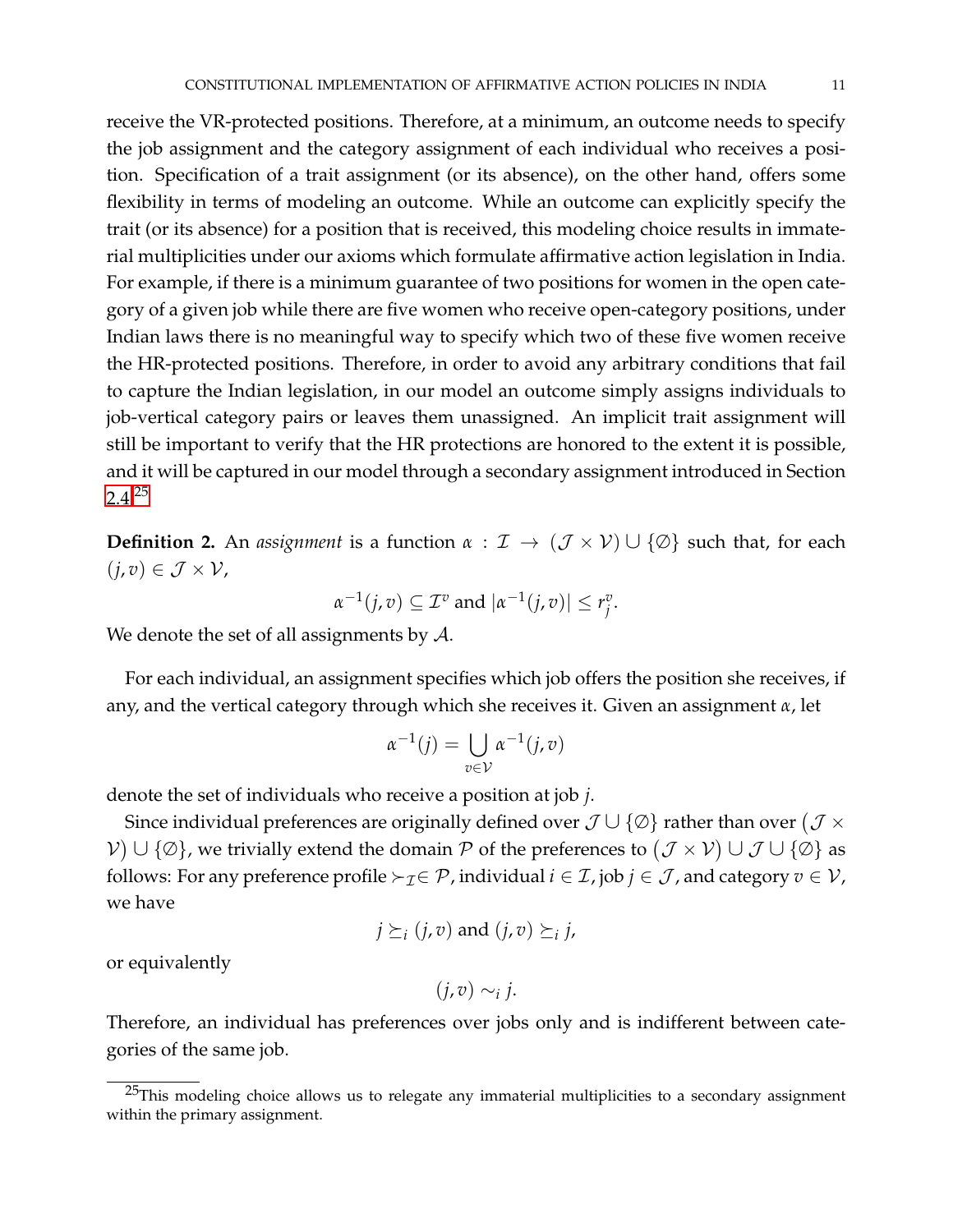**Definition 3.** A *mechanism*  $\varphi : \mathcal{P} \to \mathcal{A}$  is a function that selects an assignment  $\varphi(\succ_{\mathcal{I}}) \in \mathcal{A}$ for each preference profile  $\succ_{\mathcal{I}} \in \mathcal{P}$ .

Given a mechanism  $\varphi$  and and profile of reported preferences  $\succ_{\mathcal{I}}$ , the assignment for individual  $i \in \mathcal{I}$  is denoted by  $\varphi(\succ_{\mathcal{I}})(i)$ . Likewise, the set of individuals assigned to job  $j\in\mathcal{J}$  and category  $v\in\mathcal{V}$  is denoted by  $\varphi^{-1}(\succ_{\mathcal{I}})(j,v)$ , and the set of individuals assigned to job *j* is denoted by  $\varphi^{-1}(\succ_{\mathcal{I}})(j)$ .

<span id="page-11-0"></span>**2.4. Secondary Assignment of Individuals to Traits within their Primary Assignments.** In this section, we briefly discuss a technical tool we refer to as a *trait-matching* (Sönmez and [Yenmez, 2021\)](#page-40-0). Given an assignment  $\alpha \in A$ , a trait-matching can be thought as a secondary assignment of the HR-protected individuals to traits within any given pair  $(j, v) \in \mathcal{J} \times \mathcal{V}$ , and its size provides us with a natural metric to assess to what extent the HR protections are honored at pair (*j*, *v*).

Fix an assignment  $\alpha \in A$ , a job  $j \in J$ , and a category  $v \in V$ . Consider the set of individuals *I* ⊆ I who receive category-*v* positions at job *j* under assignment *α*. That is,

$$
I=\alpha^{-1}(j,v).
$$

First, consider a simpler version of the problem where each individual has at most one trait (i.e., the HR-protected groups do not overlap). For any trait  $t \in \mathcal{T}$ , the set of individuals in *I* who have trait *t* is given by  $\{i \in I : t \in \tau(i)\}$ . Therefore, within category *v* of job *j*,

- HR protections for trait *t* are fully honored if  $|\{i \in I : t \in \tau(i)\}| \geq r_i^{v,t}$  $j^{\nu,\iota}$ , whereas
- $r_j^{v,t} |\{i \in I : t \in \tau(i)\}|$  of the trait-*t* HR-protected positions are left dishonored, otherwise.

For the latter case, an individual  $i \in \mathcal{I}^v \setminus I$  can object to the allocation of category- $v$  positions at job *j* under assignment *α*, provided that she has trait *t* and desires to receive a position at job *j*. Also observe that the total number of HR-protected positions that are honored within category *v* at job *j* by the set of individuals *I* is given by

$$
n_j^v(I) = \sum_{t \in \mathcal{T}} \min \left\{ \left| \{ i \in I : t \in \tau(i) \} \right|, r_j^{v,t} \right\}.
$$

Hence, any individual  $i \in \mathcal{I}^v \setminus I$  can object to the allocation of category- $v$  positions at job  $j$ under assignment  $\alpha$ , provided that  $n_i^v$  $\sum_{j}^{v} (I \cup \{i\}) > n_j^v$  $\binom{v}{j}(I)$  and she desires to receive a position at job *j*. This observation plays a key role in several of our formal axioms, later introduced in Section [2.5.](#page-13-0)

The same idea can also be extended to the more general version of the problem when individuals can have multiple traits (i.e., the HR-protected groups may potentially overlap). However, the secondary assignment of individuals to traits require additional care in this case. For example, if there is a single HR-protected position for women and a single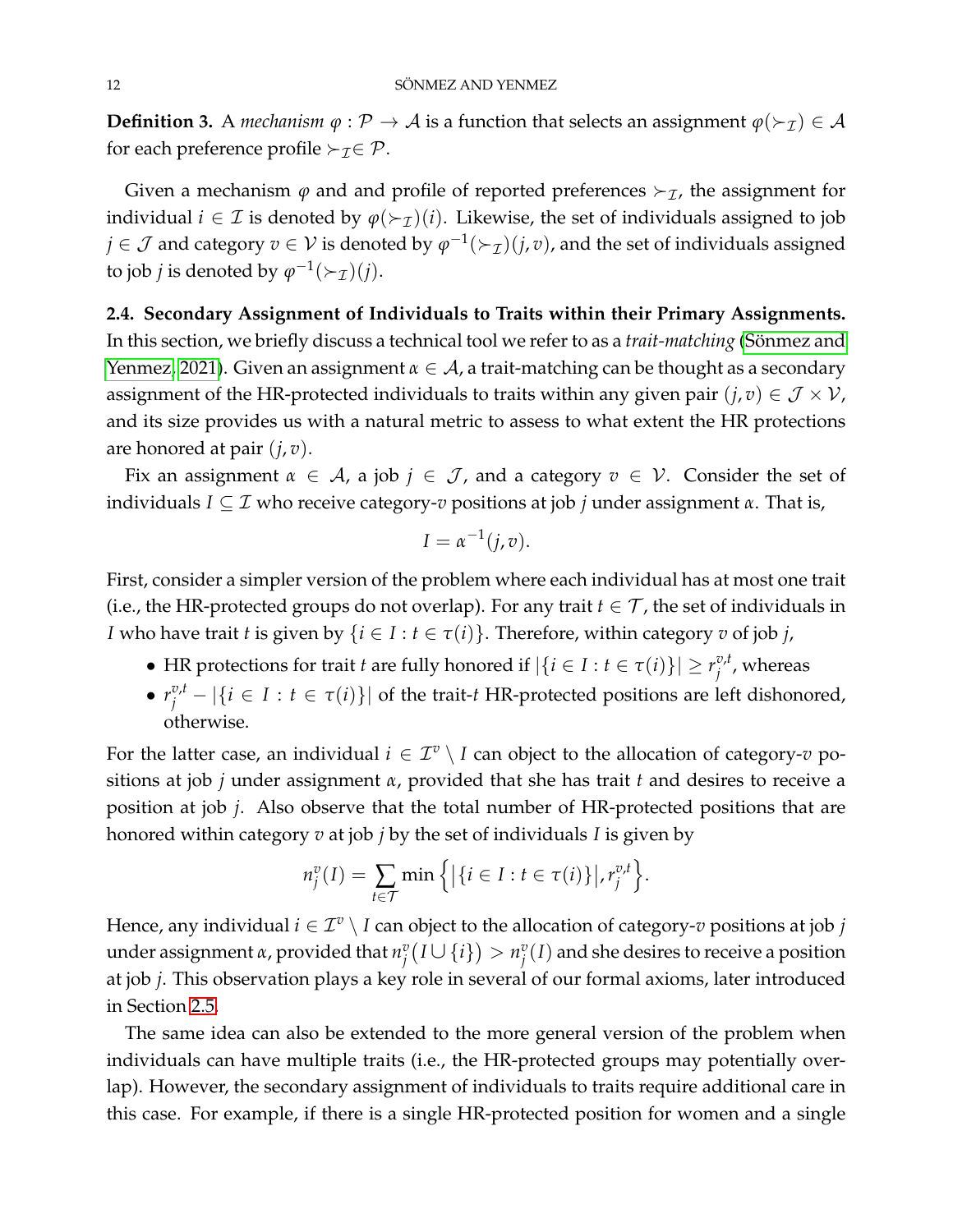HR-protected position for persons with disabilities, a disabled woman can receive positive discrimination for either one of the two HR-protected positions. However, if the only other individual who has either one of the two traits is a disabled man, it would be implausible to award the HR-protected position for persons with disabilities to the disabled woman and consequently deny an HR-protected position to the disabled man. Both of the HRprotected positions can be honored by awarding the HR-protected position for women to the disabled woman and the HR-protected position for persons with disabilities to the disabled man. We next build on this simple observation to extend the above-given function  $n_i^v$  $\frac{v}{j}$  to the general version of the problem.

Fix a job  $j \in \mathcal{J}$  , a category  $v \in \mathcal{V}$  , and a set of individuals  $I \subseteq \mathcal{I}^v$ . Let  $H^{v,t}_i$  $j^{\nu,\iota}$  denote the set of HR-protected positions for trait-*t* within category  $v$  at job *j*, and  $H_j^v = \bigcup_{t \in \mathcal{T}} H_j^{v,t}$ *j* denote the set of all HR-protected positions within category *v* at job *j*. [26](#page-12-0) Construct the following bipartite *HR graph*: Individuals in *I* are on one side of the graph and positions in  $H^v_j$  are on the other side. For any trait  $t \in \mathcal{T}$ , an individual  $i \in I$  and a position  $p \in H_i^{v,t}$ *j* are *connected* in this graph if and only if individual *i* has trait *t*.

**Definition 4.** Given a job  $j \in \mathcal{J}$ , a category  $v \in \mathcal{V}$ , and a set of individuals  $I \subseteq \mathcal{I}^v$ , a *trait-matching* of individuals in *I* with HR-protected positions in  $H^v_j$  is a function  $\mu: I \to I$  $H^v_j \cup \{\emptyset\}$  such that,

(1) for any  $i \in I$ ,  $t \in \mathcal{T}$ ,

 $\mu(i) \in H_j^{v,t} \implies t \in \tau(i)$ ,

(2) for any  $i, j \in I$ ,

 $\mu(i) = \mu(j) \neq \emptyset \implies i = j.$ 

**Definition 5.** Given a job  $j \in \mathcal{J}$ , a category  $v \in \mathcal{V}$ , and a set of individuals  $I \subseteq \mathcal{I}^v$ , a trait-matching  $\mu$  of individuals in *I* with the HR-protected positions in  $H^v_j$  has maximum *cardinality in the HR graph* if there exists no other trait-matching that assigns a strictly higher number of HR-protected positions to individuals.

Let  $n_i^v$  $\sigma_j^v(I)$  denote the maximum number of job-*j* category- $v$  HR-protected positions in  $H_j^v$ that can be assigned to individuals in  $I^{27}$  $I^{27}$  $I^{27}$  For any job  $j \in \mathcal{J}$  and category  $v \in \mathcal{V}$ , this number identifies how many of its HR-protected positions are honored when the positions at category *v* of job *j* are awarded to individuals in *I*. As such, it serves as a key summary

<span id="page-12-1"></span><span id="page-12-0"></span><sup>&</sup>lt;sup>26</sup>Note that, there are  $r_i^{v,t}$  $v^{v,t}_{j}$  positions in the set  $H^{v,t}_{j}$  $\sum_{j}^{v,t}$  for any trait  $t \in \mathcal{T}$ , and  $\sum_{t \in \mathcal{T}} r^{v,t}_{j}$  $j^{v,t}$  positions in the set  $H_j^v$ .

<sup>27</sup>This number can be found in polynomial time by the famous *Hungarian maximum matching algorithm*, which is originally published in [Kuhn](#page-40-11) [\(1955\)](#page-40-11) and based on the earlier work of the Hungarian mathematicians Dénes König and Jenö Egerváry.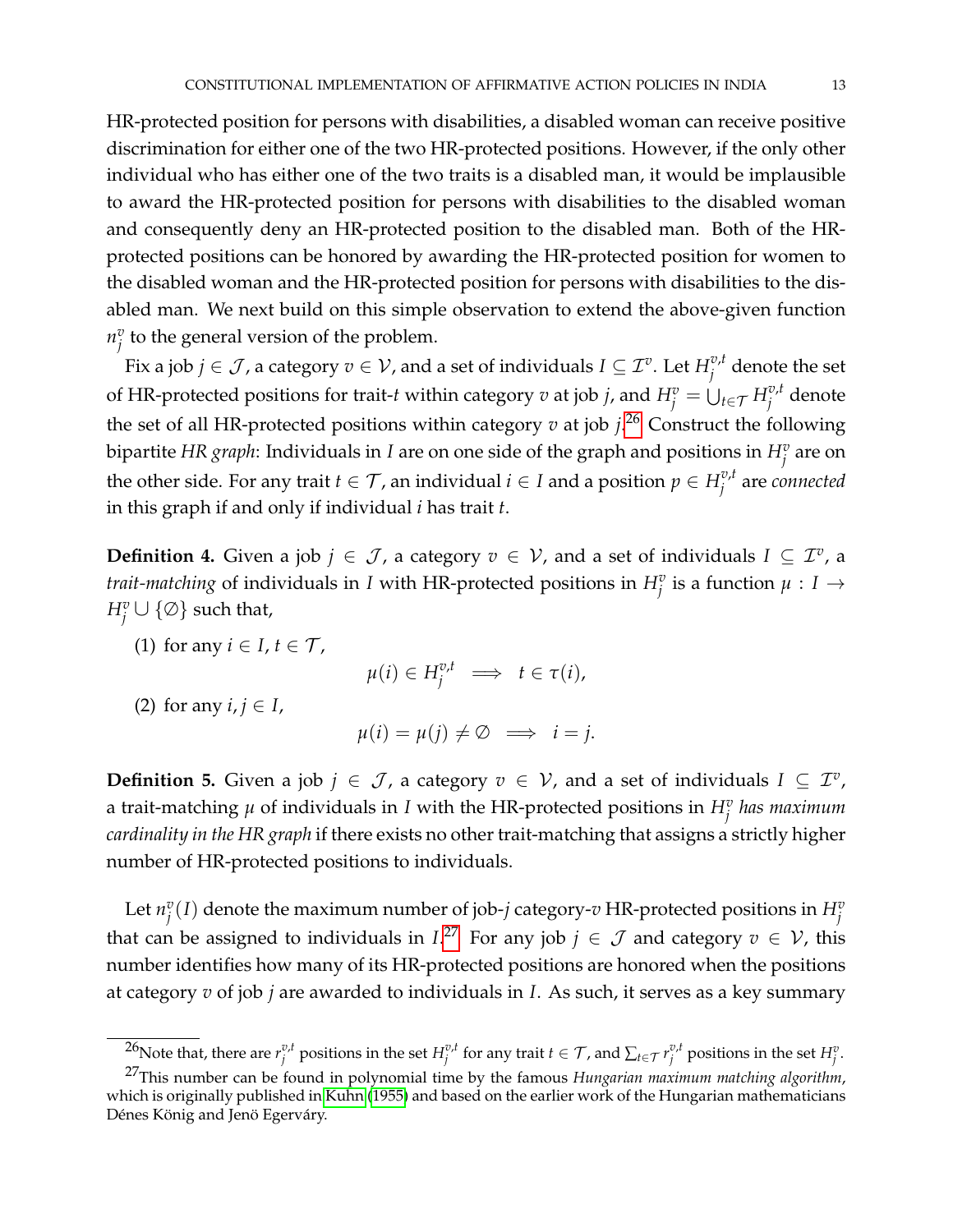statistics on the compliance with the HR policy, $^{28}$  $^{28}$  $^{28}$  reflected in three of our formal axioms introduced next in Section [2.5.](#page-13-0)

<span id="page-13-0"></span>**2.5. Desiderata on Assignments and Mechanisms.** In this section, we introduce our formal axioms on assignments and mechanisms.

Our main objective in formulation of these axioms is giving a mathematically precise meaning to the mandates of the Supreme Court of India on the reservation policy. We will organize our axioms into three groups.

- (1) In the first group, we have two axioms which are so benign that they are not explicitly discussed in the court rulings.
- (2) In the second group, we have three core axioms which formulate the Supreme Court's explicit mandates on concurrent implementation of VR and HR policies. As far as we can tell, the inability to design mechanisms which satisfy these axioms, and the legislative confusion on their formulation are the primary reasons for the challenges in India. We argue that the formulation of these three axioms in *Sauram Yadav (2020)* finally clears the second of these reasons; i.e., the legal confusion on their formulation. This landmark judgment of the Supreme Court also offered a mechanism for the simplest version of the problem with identical positions and non-overlapping HR-protected groups. In Section [3.3,](#page-19-0) we propose a mechanism for the problem in its full generality.
- (3) When all positions are identical, the axioms in the first two groups uniquely charac-terize a mechanism (Sönmez and Yenmez, [2](#page-20-0)021). As we present in Example 2 below, this is not the case when positions are heterogenous. The role of the two axioms in the last group, namely the *Pareto principle* and *strategy-proofness*, is closing this modest gap. Together with the axioms that formulate the mandates of the Supreme Court, either one of these foundational principles in economic theory uniquely characterize our proposed mechanism *2SMH-DA* presented in Section [3.3.](#page-19-0)

Our first axiom states that no position should be awarded to an individual who has no desire to receive this position.

**Definition 6.** An assignment  $\alpha \in A$  satisfies *individual rationality* if, for every  $i \in \mathcal{I}$ ,

 $\alpha(i) \succ_i \varnothing$ .

A mechanism  $\varphi$  satisfies *individual rationality* if its outcome  $\varphi(\succ_{\mathcal{I}})$  satisfies individual rationality for each  $\succ_{\mathcal{I}} \in \mathcal{P}.$ 

<span id="page-13-1"></span> $28$ This observation is the main reason why it it not necessary to explicitly include a trait matching in our modeling of an assignment.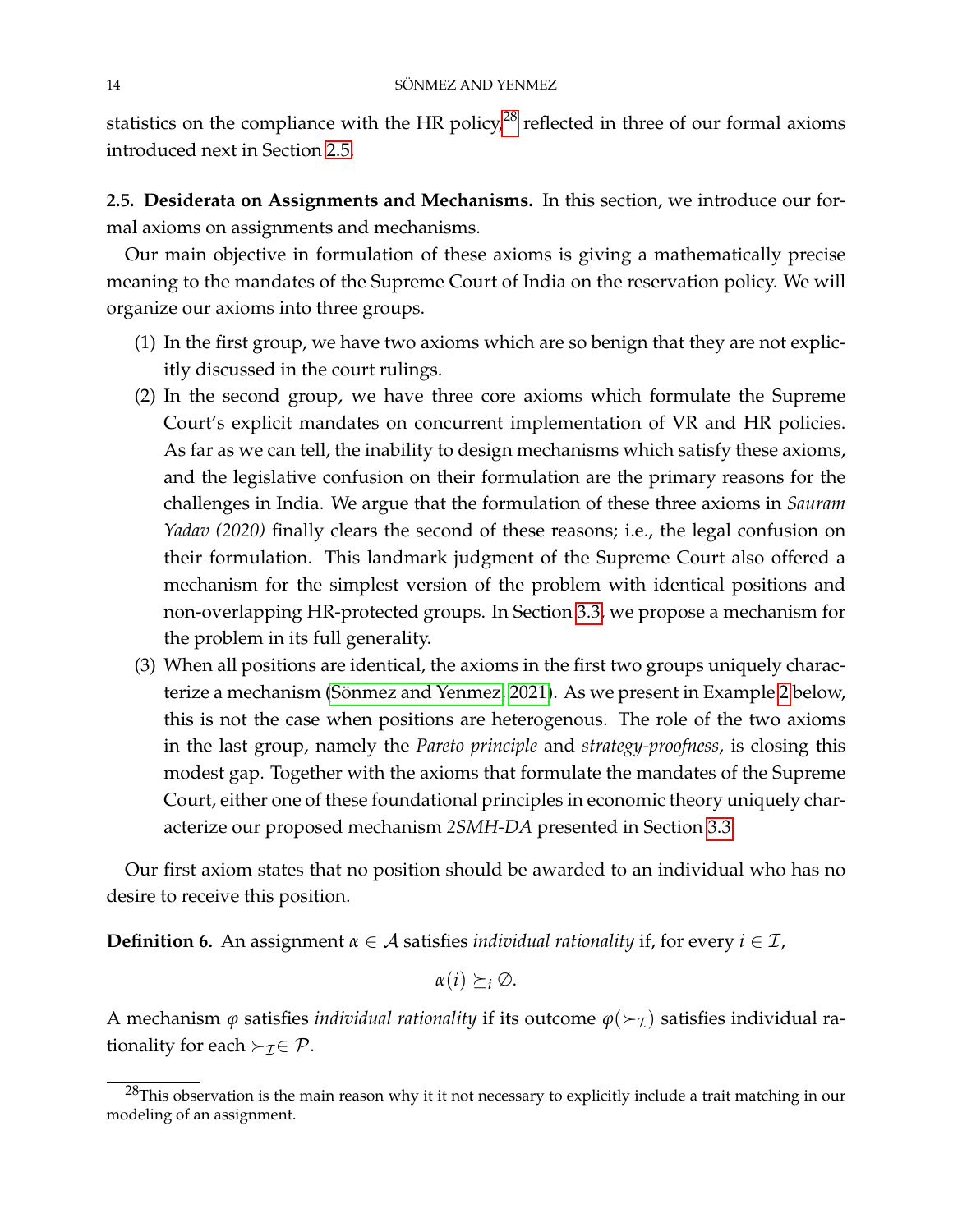Our second axiom states that, a position can be left idle only if no individual who desires to receive it is eligible for the position.

**Definition 7.** An assignment  $\alpha \in A$  satisfies *non-wastefulness* if, for every  $j \in \mathcal{J}$ ,  $v \in \mathcal{V}$ , and  $i \in \mathcal{I}$ ,

$$
j \succ_i \alpha(i)
$$
 and  $|\alpha^{-1}(j, v)| < r_j^v \implies i \notin \mathcal{I}^v$ .

A mechanism  $\varphi$  satisfies *non-wastefulness* if its outcome  $\varphi(\succ_{\mathcal{I}})$  satisfies non-wastefulness for each  $\succ_{\tau} \in \mathcal{P}$ .

Our third axiom formulates the positive discrimination given to HR-protected individuals. It states that an individual cannot be denied a position at any job-category pair  $(j, v) \in \mathcal{J} \times \mathcal{V}$ , if her recruitment increases the number of HR-protected positions that are honored at pair (*j*, *v*).

**Definition 8.** An assignment *α* ∈ A satisfies *maximal accommodation of HR protections* if, for every  $j \in \mathcal{J}$ ,  $v \in \mathcal{V}$ , and  $i \in \mathcal{I}^v$ ,

$$
j \succ_i \alpha(i) \implies n_j^v\Big(\alpha^{-1}(j,v) \cup \{i\}\Big) \ngtr n_j^v\Big(\alpha^{-1}(j,v)\Big).
$$

A mechanism  $\varphi$  satisfies *maximal accommodation of HR protections* if its outcome  $\varphi(\succ_{\mathcal{I}})$  satisfies maximal accommodation of HR protections for each  $\succ_{\mathcal{I}} \in \mathcal{P}$ .

Our fourth axiom formulates the following equity principle given in the paragraph 31 of the Supreme Court judgment *Saurav Yadav (2020)*:

[...] Subject to any permissible reservations i.e. either Social (Vertical) or Special (Horizontal), opportunities to public employment and selection of candidates must purely be based on merit.

Any selection which results in candidates getting selected against Open/General category with less merit than the other available candidates will certainly be opposed to principles of equality. There can be special dispensation when it comes to candidates being considered against seats or quota meant for reserved categories and in theory it is possible that a more meritorious candidate coming from Open/General category may not get selected. But the converse can never be true and will be opposed to the very basic principles which have all the while been accepted by this Court. Any view or process of interpretation which will lead to incongruity as highlighted earlier, must be rejected.

**Definition 9.** An assignment  $\alpha \in A$  satisfies *no justified envy* if, for every  $i \in \mathcal{I}$ ,  $j \in \mathcal{J}$ ,  $v \in V$ , and  $i' \in \mathcal{I}^v$ ,

$$
\begin{array}{c}\n\alpha(i) = (j, v) \text{ and } \\
j \succ_{i'} \alpha(i')\n\end{array}\n\right\} \implies \left\{\n\sigma_j(i) > \sigma_j(i') \text{ or } n_j^v\left(\alpha^{-1}(j, v)\right) > n_j^v\left(\left(\alpha^{-1}(j, v)\setminus\{i\}\right) \cup \{i'\}\right).\n\end{array}
$$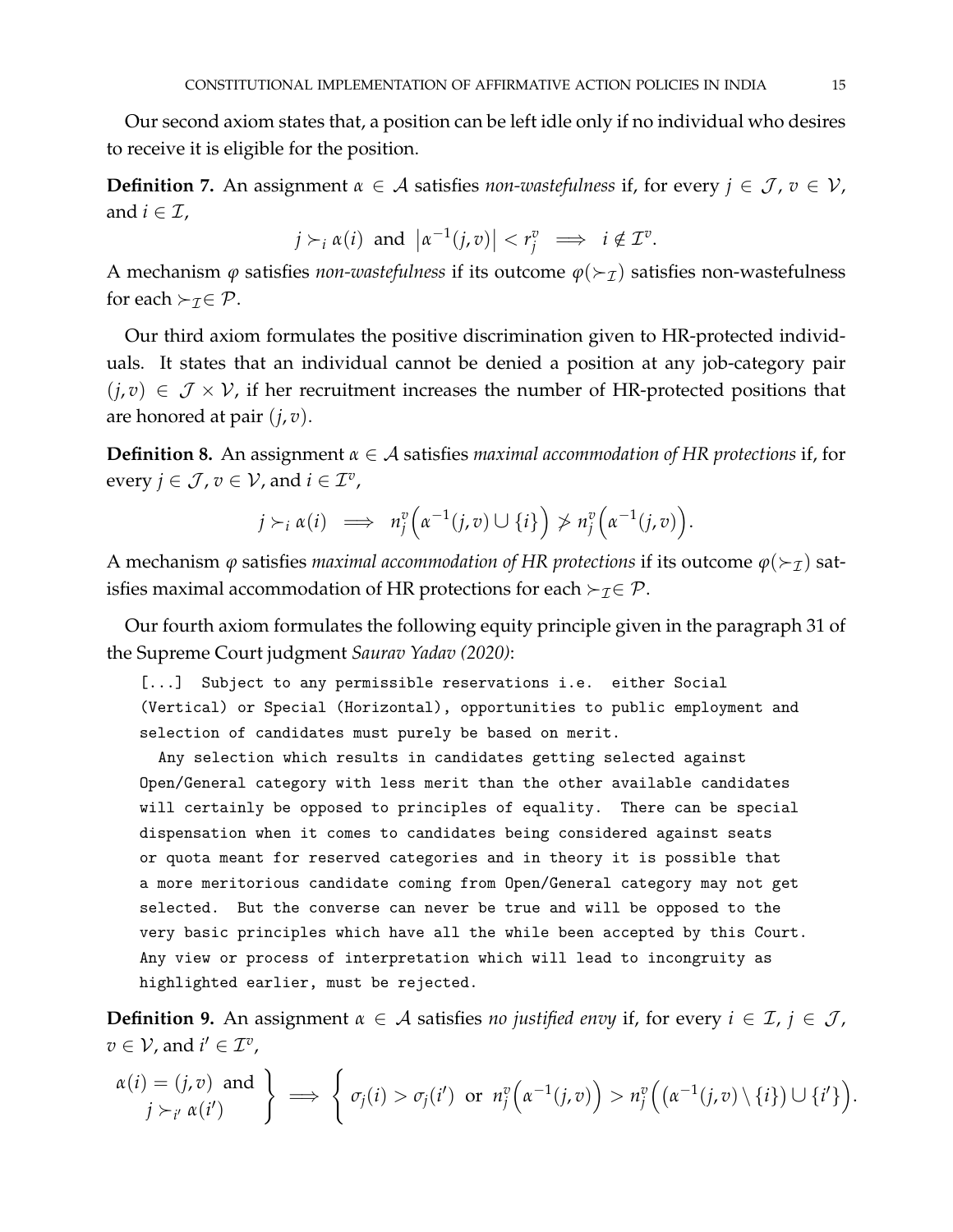#### 16 SÖNMEZ AND YENMEZ

A mechanism  $\varphi$  satisfies *no justified envy* if its outcome  $\varphi(\succ_{\mathcal{I}})$  satisfies no justified envy for each  $\succ$ <sub>*T*</sub> $\in$  *P*.

That is, if an individual *i* receives a category-*v* position at job *j* while another individual *i* 0 receives a less-desired assignment, it is either because individual *i* has a higher merit score under *σ<sub>j</sub>* than individual *i'* or because replacing individual *i* with individual *i'* decreases the number of HR-protected positions that are honored.

When applied for the open-category positions where every individual is eligible, our *no justified envy* axiom morphs into a condition that is known as the *principle of merit* in India. Similarly, when applied for the positions of a VR-protected category  $c \in \mathcal{R}$  where only category-*c* individuals are eligible, our no justified envy axiom morphs into a condition that is known as the *principle of inter se merit* in India. While these principles were originally laid out in the landmark Supreme Court judgment *Indra Sawhney (1992)*, the precise role of the HR protections for open positions under the *principle of merit* only became airtight with the recent judgment *Saurav Yadav (2020)*. [29](#page-15-0) Failure of this axiom is one of the primary reasons for litigations In India on implementation of the VR and HR policies.

Our fifth axiom formulates the defining characteristic of VR protections as the "higher level" reservation policy. It states that, VR-protected positions shall not be awarded to individuals who deserve an open-category positions based on the principle of merit, and thus be left for VR-protected individuals who are truly in need of positive discrimination.<sup>[30](#page-15-1)</sup>

<span id="page-15-2"></span>**Definition 10.** An assignment *α* ∈ A satisfies *compliance with VR protections* if, for every  $j \in \mathcal{J}$ ,  $c \in \mathcal{R}$ , and  $i \in \mathcal{I}^c$ , the following three conditions hold whenever  $\alpha(i) = (j, c)$ :

(1) 
$$
|\alpha^{-1}(j, o)| = r_j^o
$$
,  
\n(2) for every  $i' \in \mathcal{I}$  with  $\alpha(i') = (j, o)$ ,  
\n $\sigma_j(i') > \sigma_j(i)$  or  $n_j^o\left(\alpha^{-1}(j, o)\right) > n_j^o\left(\left(\alpha^{-1}(j, o)\setminus\{i'\}\right) \cup \{i\}\right)$ , and  
\n(3)  $n_j^o\left(\alpha^{-1}(j, o) \cup \{i\}\right) \nsim n_j^o\left(\alpha^{-1}(j, o)\right)$ .

A mechanism  $\varphi$  satisfies *compliance with VR protections* if its outcome  $\varphi(\succ_{\mathcal{I}})$  satisfies compliance with VR protections for each  $\succ_{\mathcal{I}} \in \mathcal{P}$ .

The story is available in <https://tinyurl.com/z6y7wwfn>, last accessed on 02/09/2022.

<span id="page-15-0"></span><sup>&</sup>lt;sup>29</sup>In particular, the role of individuals who are both HR and VR protected for the open positions were unclear prior to *Saurav Yadav (2020)*. See, for example, the following quote from the 01/25/2021 *The Leaflet* article "Supreme Court strikes down policy of excluding the reserved community from competing for general and open category."

Until now, the specific question of whether female candidates belonging to any of the vertically reserved categories can be selected on "merit" against the vacancies horizontally reserved for general/open category was a res integra before the Supreme Court.

<span id="page-15-1"></span><sup>30</sup>Since the exact formulation of the *principle of merit* as it is intended in *Indra Sawhney (1992)* only became clear with *Saurav Yadav (2020)*, the defining characteristic of the VR protections (in the presence of HR protections) also became clear only with this recent judgment.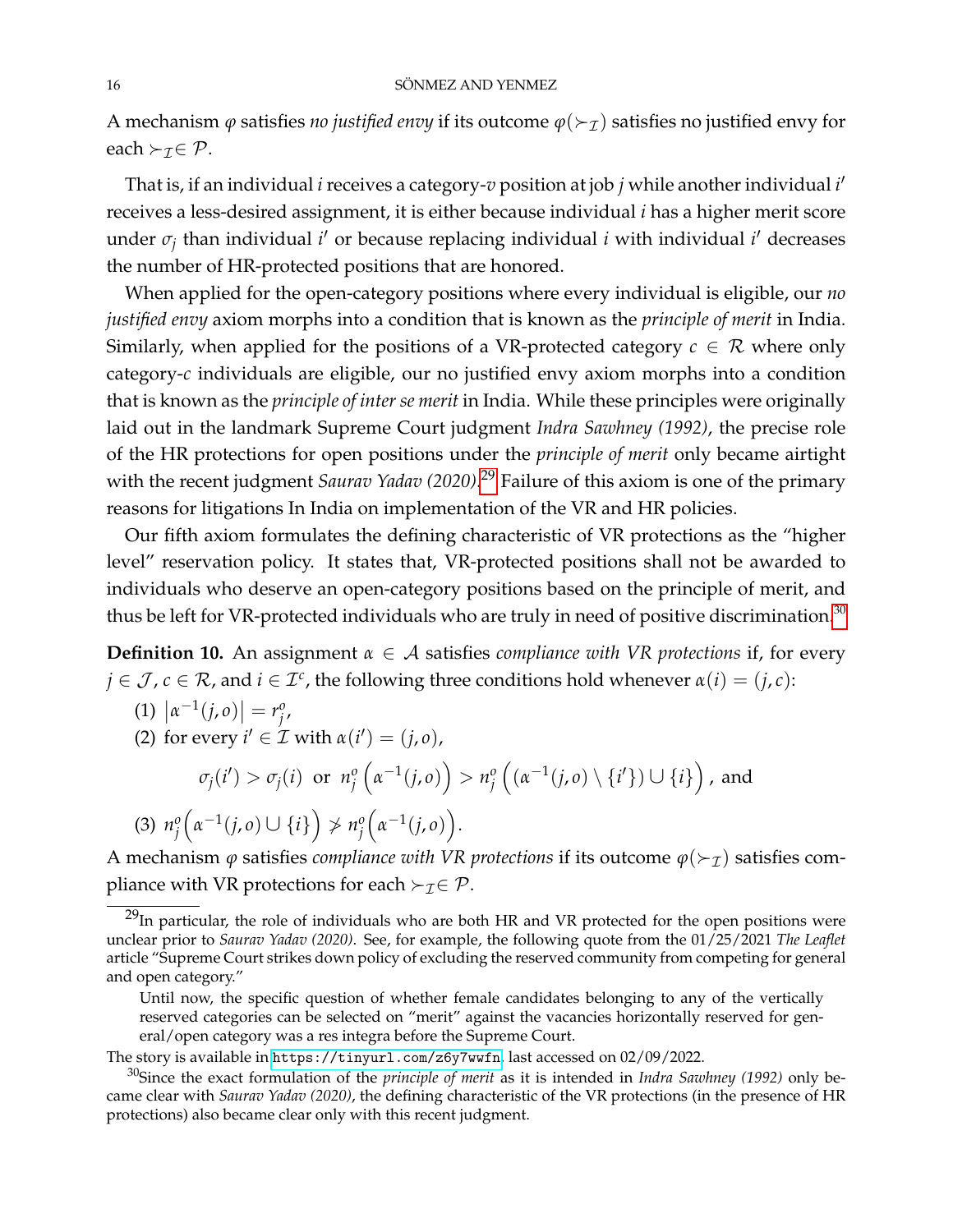Observe that, if any one of the three conditions in Definition [10](#page-15-2) fails, then that means individual *i* is deserving of an open-category position: If the first condition fails, then there is an idle position at open category. If the second condition fails, then an open-category position is awarded to a less deserving individual *i'* who neither has a higher merit score than individual *i*, nor contributes to the number of HR-protected positions that are honored within open category. Lastly, if the third condition fails, then individual *i* deserves an open-category position because assigning him one increases the number of HR-protected positions that are honored within open category. Therefore, in this case individual *i* de-serves an HR-protected position at open category on the basis of merit.<sup>[31](#page-16-0)</sup>

When all positions are identical, i.e., when there is a single job, there is a unique mechanism that satisfies the five axioms given above, all mandated in India under *Saurav Yadav (2020)* (Sönmez and Yenmez, 2021). As we show in the next example, this is not the case when positions are heterogenous.<sup>[32](#page-16-1)</sup>

**Example 1.** There are two jobs *x*, *y*, with one position each at open category. The only position at job  $x$  is HR-protected for trait  $t_1$ , and the only position at job  $y$  is HR-protected for trait *t*<sub>2</sub>. There are two individuals *a*, *b* with traits  $τ(a) = {t_1}$  and  $τ(b) = {t_2}$ . Preferences of the individuals, and their merit rankings at jobs are given as follows.

| $\succ_a$   | $\succ_b$   | $\sigma_x$ | $\sigma_y$ |
|-------------|-------------|------------|------------|
| $y$         | $x$         | $a$        | $a$        |
| $x$         | $y$         | $b$        | $b$        |
| $\emptyset$ | $\emptyset$ |            |            |

Observe that, both of the following two assignments satisfy all five axioms:

$$
\alpha = \left( \begin{array}{cc} a & b \\ (y, o) & (x, o) \end{array} \right) \quad \text{and} \quad \beta = \left( \begin{array}{cc} a & b \\ (x, o) & (y, o) \end{array} \right).
$$

While both individuals receive their first choices under assignment *α*, they receive their second choices under assignment *β*.

Example [2](#page-20-0) reveals that, in the absence of additional considerations, the HR policy may be detrimental to the very groups it is supposed to help. In particular, if assignment *β* is chosen by a central planner (which may be motivated by maximizing the number of HRprotected positions that are honored), the positive discrimination given to individual *a* for the position at job  $x$  due to her trait  $t_1$  not only ends up hurting individual  $b$ , but also individual *a* herself. Indeed, having the highest merit score for both jobs, individual *a* is

<span id="page-16-0"></span><sup>31</sup>The role of the third condition in formulation of VR protections is due to *Saurav Yadav (2020)*. See [Sonmez](#page-40-0) ¨ [and Yenmez](#page-40-0) [\(2021\)](#page-40-0) for additional details.

<span id="page-16-1"></span> $32$ Below we present the simplest possible example which makes this point, not one that is realistic. Modifying the example to make it realistic is straightforward.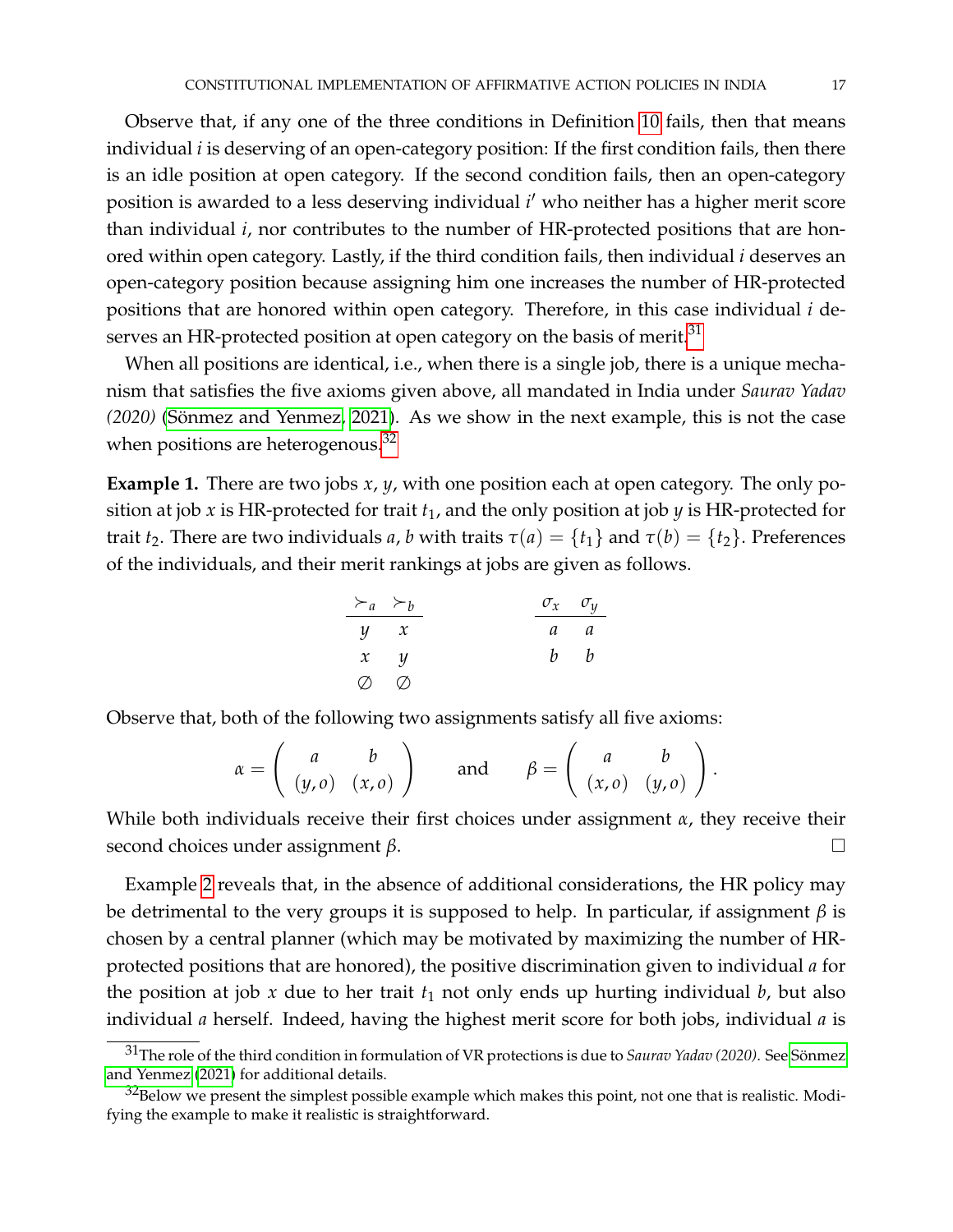not in any need of positive discrimination. Therefore, an excessive effort to honor the HRprotected positions without considering individual preferences can be detrimental to the very groups the HR policy is supposed to protect. Fortunately, there is another assignment, which not only satisfies all five axioms representing the Supreme Court's mandates, but also is in better interests of all individuals despite not honoring any of the HR-protected positions.

This observation motivates the axioms in our third group. While these axioms do not correspond to any desiderata formulated by the Supreme Court, they are among the most fundamental principles in economic theory.

**Definition 11.** An assignment  $\alpha \in A$  *Pareto dominates* assignment  $\beta \in A$  if,

- (1)  $\alpha(i) \succeq_i \beta(i)$  for all  $i \in \mathcal{I}$ , and
- (2)  $\alpha(i) \succ_i \beta(i)$  for some  $i \in \mathcal{I}$ .

A mechanism *ϕ Pareto dominates* a mechanism *φ* if,

- (1) the assignment  $\varphi(\succ_{\mathcal{I}})$  either Pareto dominates or is equal to the assignment  $\varphi(\succ_{\mathcal{I}})$ for each  $\succ_{\mathcal{I}} \in \mathcal{P}$ , and
- (2) the assignment  $\varphi(\succ_{\mathcal{I}})$  Pareto dominates the assignment  $\varphi(\succ_{\mathcal{I}})$  for some  $\succ_{\mathcal{I}} \in \mathcal{P}$ .

**Definition 12.** An assignment *α* ∈ A is *Pareto efficient* if, there is no other assignment *β* ∈ A such that

- (1)  $\beta(i) \succeq_i \alpha(i)$  for all  $i \in \mathcal{I}$ , and
- (2)  $β(i) \succ_i α(i)$  for some  $i \in \mathcal{I}$ .

A mechanism  $\varphi$  is *Pareto efficient* if its outcome  $\varphi(\succ_{\mathcal{I}})$  is Pareto efficient for each  $\succ_{\mathcal{I}} \in \mathcal{P}$ .

Our final axiom is a highly sought-after *incentive compatibility* condition, defined only for mechanisms (and not for assignments).

**Definition 13.** A mechanism  $\varphi$  :  $\mathcal{P} \to \mathcal{A}$  is *strategy-proof* if, for each  $\succ_{\mathcal{I}} \in \mathcal{P}$ , individual  $i \in \mathcal{I}$ , and  $\succ_i' \in \mathcal{P}_i$ ,

$$
\varphi(\succ_{\mathcal{I}})(i) \geq_i \varphi(\succ'_{i}, \succ_{\mathcal{I}\setminus\{i\}})(i).
$$

Truthful preference revelation is always weakly more preferred than reporting any other preference ranking for every individual under a strategy-proof mechanism.

### **3. Proposed Mechanism: 2SMH-DA**

In this section, we extend a mechanism proposed in Sönmez and Yenmez [\(2021\)](#page-40-0) for the version of the problem with identical positions to the general version with heterogenous positions through the celebrated *individual-proposing deferred acceptance algorithm* by [Gale](#page-40-1) [and Shapley](#page-40-1) [\(1962\)](#page-40-1).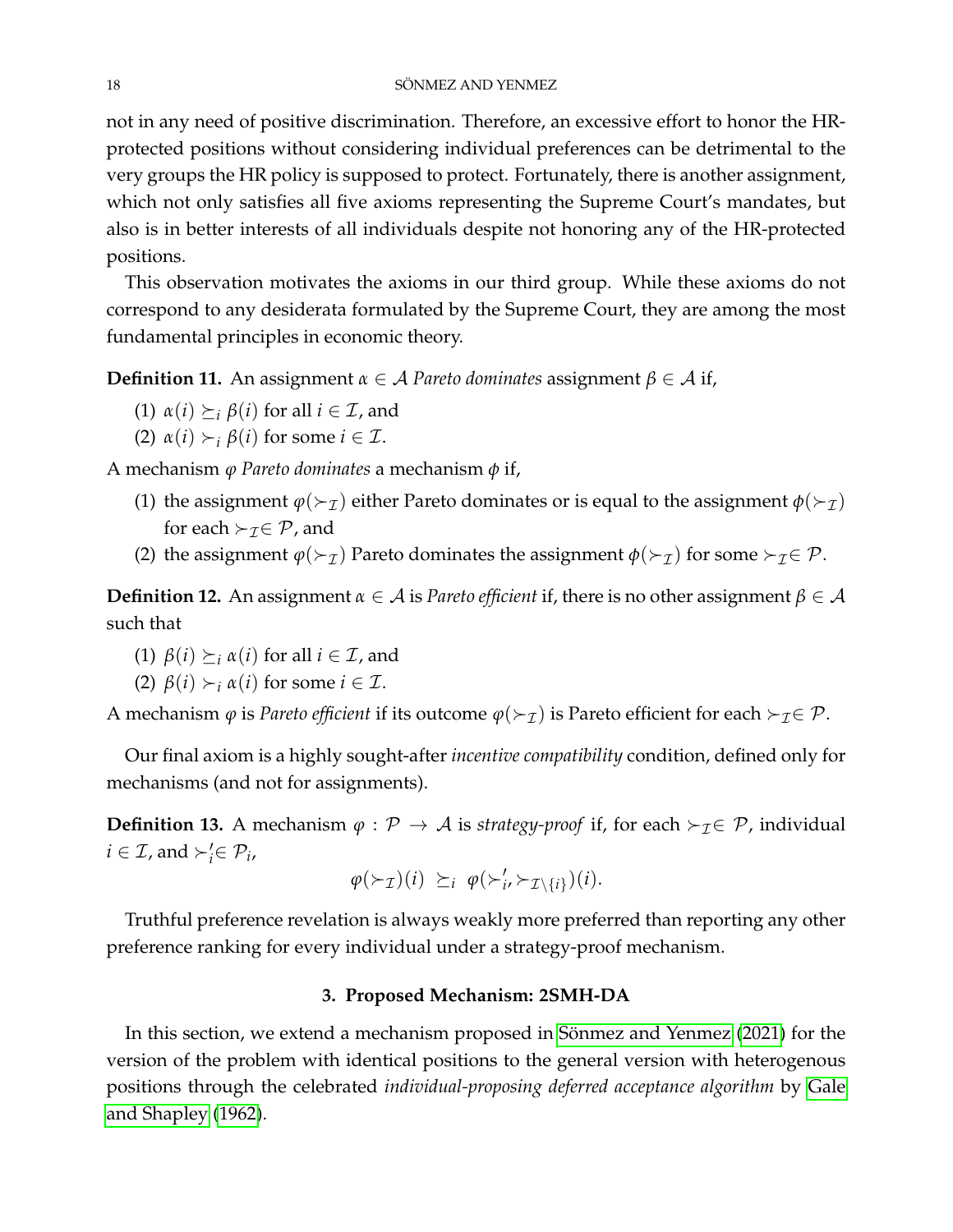**3.1. Single-Job Solution Concepts.** We next formulate a number of single-job solution concepts. Assuming *individual rationality* and a mechanism only relies on preferences over acceptable positions, the set of applicants contains all the necessary information that is given in a preference profile when all positions are identical. That is because, individuals who prefer remaining unmatched over receiving a position can be ignored, and the remaining individuals all have the same preference relation. Therefore, the domain of single-job solution concepts can be given as  $2^{\mathcal{I}}$  rather than  $\mathcal{P}.$ 

<span id="page-18-0"></span>**Definition 14.** Given a job *j* ∈  $J$  and a category  $v$  ∈  $V$ , a *single-category choice rule* is a function  $C_i^v$  $\frac{v}{j}: 2^{\mathcal{I}} \rightarrow 2^{\mathcal{I}^v}$  such that, for any  $I \subseteq \mathcal{I}$ ,

$$
C_j^v(I) \subseteq I \cap \mathcal{I}^v \quad \text{and} \quad |C_j^v(I)| \le r_j^v.
$$

A single-category choice rule is simply the inverse mapping of a single job and singlecategory mechanism.

**Definition 15.** Given a job  $j \in \mathcal{J}$ , a *multi-category choice rule* is a multidimensional function  $\vec{C}_j = (C_j^v)$  $g^v_j)_{v\in\mathcal{V}}:2^{\mathcal{I}}\rightarrow \prod_{v\in\mathcal{V}}2^{\mathcal{I}^v}$  such that, for any  $I\subseteq\mathcal{I}$ ,

(1) for any category  $v \in V$ ,

$$
C_j^v(I) \subseteq I \cap \mathcal{I}^v \quad \text{and} \quad |C_j^v(I)| \le r_j^v,
$$

(2) for any two distinct categories  $v, v' \in V$ ,

$$
C_j^v(I) \cap C_j^{v'}(I) = \emptyset.
$$

A multi-category choice rule is simply the inverse mapping of a single job mechanism.

<span id="page-18-1"></span>**Definition 16.** For any multi-category choice rule  $\vec{C}_j = (C_j^v)$ *j* )*v*∈V, the resulting *aggregate choice rule*  $\widehat{C}_j : 2^{\mathcal{I}} \to 2^{\mathcal{I}}$  is such that, for any  $I \subseteq \mathcal{I}$ ,

$$
\widehat{C}_j(I) = \bigcup_{v \in \mathcal{V}} C_j^v(I).
$$

For any set of individuals, the aggregate choice rule yields the set of chosen individuals across all categories.

**3.2. 2-Step Meritorious Horizontal Choice Rule.** In Sönmez and Yenmez [\(2021\)](#page-40-0), we introduced the following single-category choice rule. Consider a job  $j \in \mathcal{J}$  and a category *v* ∈ *V*. Let *I* ⊆  $\mathcal{I}^v$  be a set of individuals who are eligible for category *v*.

#### **Meritorious Horizontal Choice Rule** *C v*<sup>M</sup> **,***j*

**Step 1.1** Assuming such an individual exists, let  $i_1$  be the the highest merit-score individual (with respect to *σ<sup>j</sup>* ) in *I* who has a trait for an HR-protected position.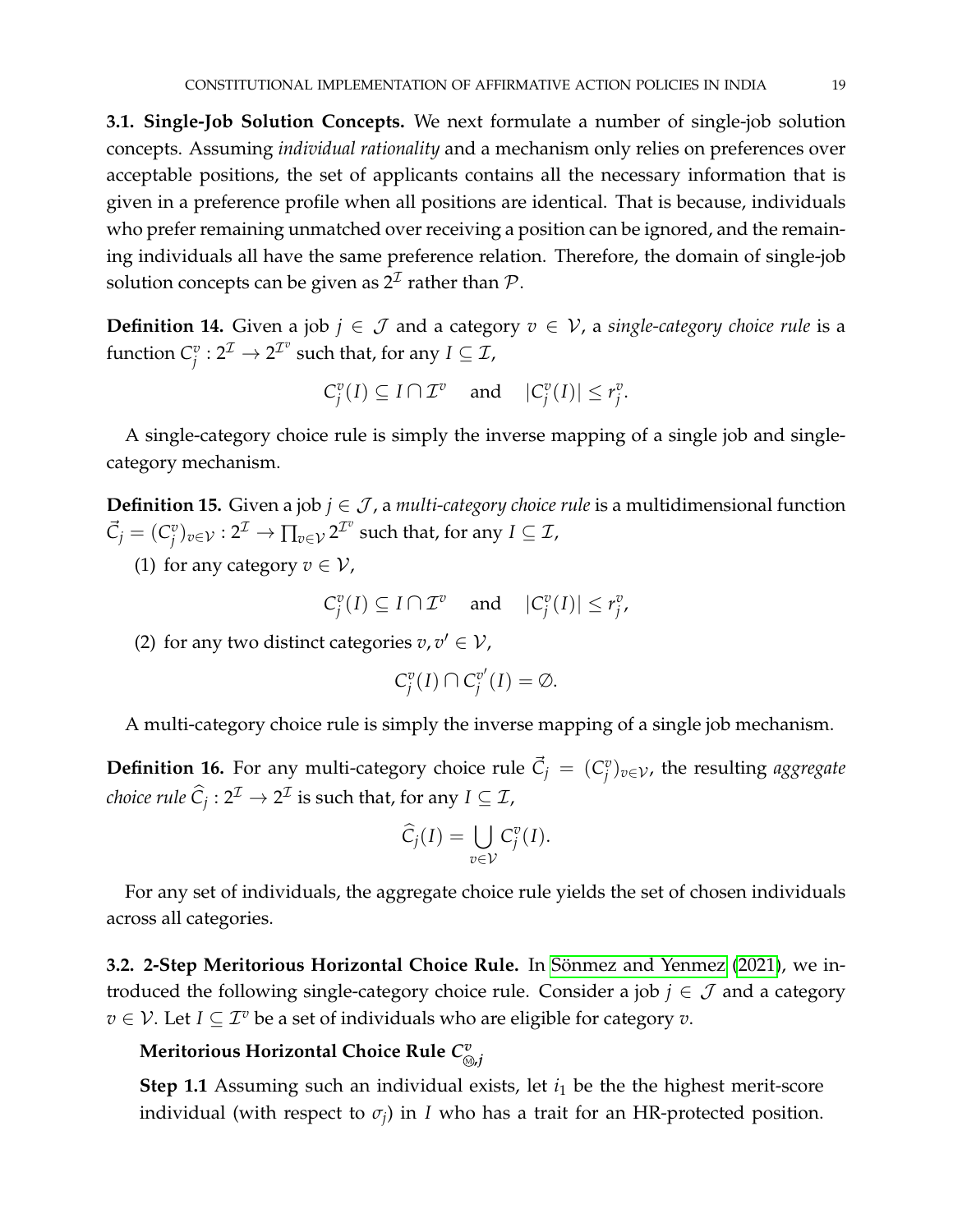Choose individual  $i_1$  for an HR-protected position. Let  $I_1 = \{i_1\}$ , and proceed with Step 1.2. If no such individual exists, proceed to Step 2.

 $\textsf{Step 1.k}$   $(k \in \{2, \dots, \sum_{t \in \mathcal{T}} r_i^{v,t}\}$  $\{v, t\}$ ) Assuming such an individual exists, let  $i_k$  be the the highest merit-score individual (with respect to  $\sigma_j$ ) in *I* \ *I<sub>k−1</sub>* with

$$
n_j^v(I_{k-1}\cup\{i_k\})=n_j^v(I_{k-1})+1.
$$

Choose individual  $i_k$  for an HR-protected position. Let  $I_k = I_{k-1} \cup \{i_k\}$ , and proceed with Step 1.(k+1). If no such individual exists, proceed to Step 2.

**Step 2.** For unfilled positions, choose unassigned individuals with highest merit scores (with respect to  $\sigma_j$ ) until either all positions are filled or all individuals are selected.

The following multi-category choice rule uses the meritorious horizontal single-category choice rule multiple times; first, to allocate open-category positions, and next for each VRprotected category to allocate VR-protected positions.

#### 2-Step Meritorious Horizontal (2SMH) Choice Rule  $\vec{C}^{2s}_{\circledcirc, j} = (C^{2s,v}_{\circledcirc, j})$ <sup>M</sup> **,***j* )*v*∈V

For each set of individuals  $I \subseteq \mathcal{I}$ ,

$$
C^{2s,o}_{\text{def}}(I) = C^o_{\text{def}}(I), \text{ and}
$$
  

$$
C^{2s,c}_{\text{def}}(I) = C^c_{\text{def}}((I \setminus C^o_{\text{def}}(I)) \cap \mathcal{I}^c) \text{ for any } c \in \mathcal{R}.
$$

<span id="page-19-0"></span>**3.3. 2SMH-DA Mechanism.** We are ready to present our proposed mechanism, which extends the 2SMH mechanism–defined for identical positions–to the general version of the problem with heterogenous positions with the celebrated individual-proposing deferred acceptance algorithm [\(Gale and Shapley, 1962\)](#page-40-1).

# **2SMH-DA Mechanism**  $\varphi^{2s}_{\widehat{M}}$

For each preference profile  $\succ_\mathcal{I} \in \mathcal{P}$ , the outcome  $\varphi_\mathfrak{A}^{2s}(\succ_\mathcal{I})$  of the 2SMH-DA mechanism is obtained as follows:

**Step 1.** Assuming such a job exists, each individual  $i \in \mathcal{I}$  applies to her most preferred acceptable job under  $\succ_i$ . Let  $I_i^1$ *j* be the set of individuals who apply to job  $j \in \mathcal{J}$ . Each job  $j \in \mathcal{J}$  tentatively assigns individuals in  $\widehat{\mathcal{C}}^{2s}_{\circledast,j}(I^1_j)$  $j^1$ ) to its categories based on  $\vec{C}_{\text{\tiny (0),}j}^{2s}(I_j^1)$  $j^1_j$ ), and (permanently) rejects any remaining applicants. If there is no rejection by any job, then the procedure is terminated and the tentative assignments are finalized. Otherwise, proceed to Step 2.

**Step k.** Assuming such a job exists, each individual  $i \in \mathcal{I}$  who is rejected in Step  $(k-1)$  applies to her next preferred acceptable job under  $\succ_i$ . For any job *j* ∈ *J*, let  $I_i^k$ *j* be the set of new applicants in Step *k* along with individuals who are tentatively assigned to categories of job *j* in Step  $(k - 1)$ . Each job  $j \in \mathcal{J}$  tentatively assigns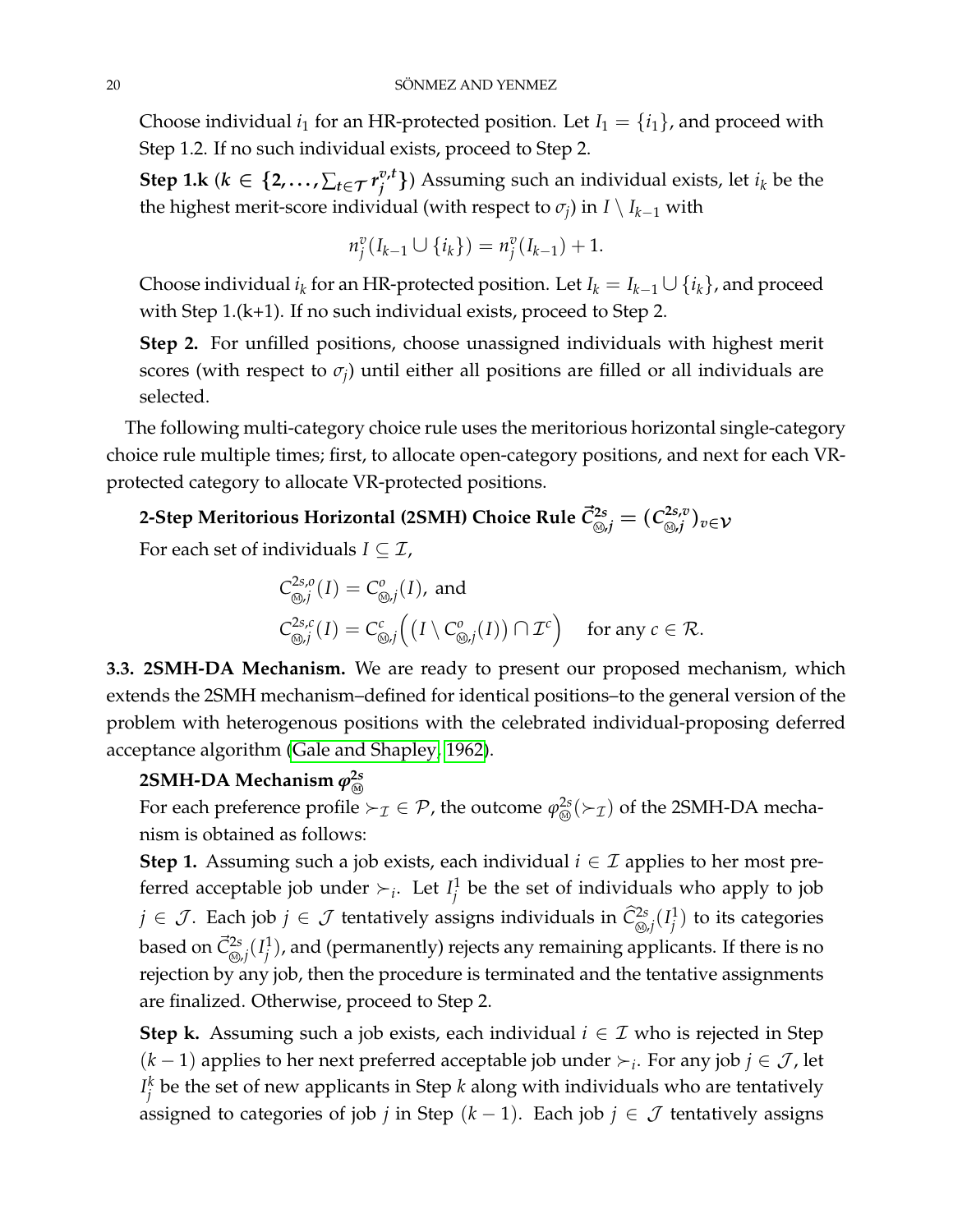individuals in  $\widehat C^{2s}_{\circledast,j}(I_j^k)$  $\bar{C}_{\text{\tiny (3)}j}^{k}$ ) to its categories based on  $\vec{C}_{\text{\tiny (3)}j}^{2s}(I_j^k)$  $j^{\left(k\right)}$ , and (permanently) rejects any remaining applicants. If there is no rejection by any job, then the procedure is terminated and the tentative assignments are finalized. Otherwise, proceed to Step  $(k+1)$ .

Since there is a finite number of jobs and individuals, this mechanism terminates at a finite round for every preference profile.

# **4. Main Results**

We next present our main results. The general message of our results is, while the five axioms formulated in *Saurav Yadav (2020)* do not single out a mechanism when positions are heterogenous, they come pretty close, and either one of two fundamental axioms in economic theory completes this gap.

<span id="page-20-1"></span>**Theorem 1.** *2SMH-DA Pareto dominates any other mechanism that satisfies*

- *(1) individual rationality,*
- *(2) non-wastefulness,*
- *(3) maximal accommodation of HR protections,*
- *(4) no justified envy, and*
- *(5) compliance with VR protections.*

The primary objective of the Indian reservation system is to enhance the social and educational status of underprivileged communities and thus improve their lives. Given Theorem [1](#page-20-1) we believe 2SMH-DA is the only plausible mechanism to pursue that objective.

Observe that, Theorem [1](#page-20-1) does not imply that the mechanism 2SMH-DA is *Pareto efficient*. Our next example shows that, Pareto efficiency is incompatible with the Supreme Court's axioms even when all institutions have the same merit ranking of individuals.<sup>[33](#page-20-2)</sup>

<span id="page-20-0"></span>**Example 2.** There are two jobs *x*, *y*, with one position each at open category. The only position at job *x* is HR-protected for trait *t*1, and the only position at job *y* is HR-protected for trait  $t_2$ . There are three individuals *a*, *b*, *c* with traits  $\tau(a) = \{t_1\}$  and  $\tau(b) = \tau(c)$ {*t*2}. Preferences of the individuals, and their merit rankings at jobs are given as follows.

| $\succ_a \succ_b \succ_c$     |  | $\sigma_x$ $\sigma_y$ |             |
|-------------------------------|--|-----------------------|-------------|
| $y \quad x \quad x$           |  | a a                   |             |
| $x \quad y \quad y$           |  |                       | $b \quad b$ |
| $\oslash$ $\oslash$ $\oslash$ |  |                       | $c \quad c$ |

<span id="page-20-2"></span><sup>33</sup>It is well-known that, even in the absence of VR and HR protections, the axioms of *individual rationality*, *non-wastefulness*, and *no-justified envy* are incompatible with *Pareto efficiency* [\(Alcalde and Barbera, 1994;](#page-39-3) ` Balinski and Sönmez, 1999). However, Pareto efficiency is compatible with the axioms of *individual rationality*, *non-wastefulness*, and *no-justified envy* when merit ranking of individuals is identical across all institutions. (Balinski and Sönmez, 1999).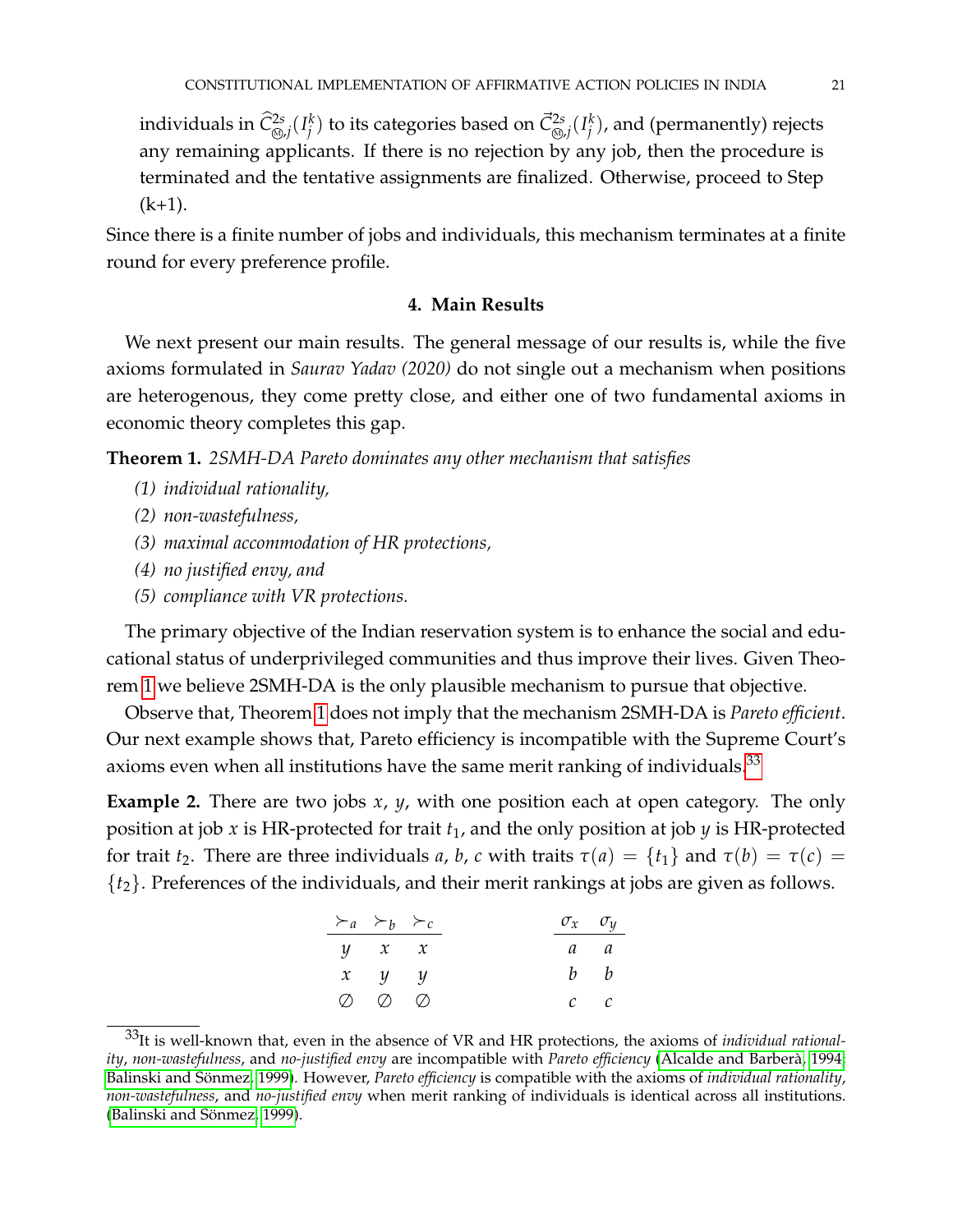Consider the following two assignments:

$$
\alpha = \left( \begin{array}{ccc} a & b & c \\ (x, o) & (y, o) & \oslash \end{array} \right) \quad \text{and} \quad \beta = \left( \begin{array}{ccc} a & b & c \\ (y, o) & (x, o) & \oslash \end{array} \right)
$$

.

Since (i) all individuals prefer either of the two jobs to remaining unmatched, (ii) individuals  $b$  and  $c$  each have trait  $t_2$ , and (iii) the only position at job  $y$  is HR-protected for trait *t*2, individual *a* cannot receive his first choice position at job *y* under any assignment that satisfies the axiom of maximal accommodation of HR protections. Therefore, assignment *α* is the only assignment that satisfies all five axioms, even though it is Pareto dominated by  $\Box$ assignment *β*.

While it is perhaps the most fundamental axiom in economic theory, the *Pareto principle* is not the only condition that closes the gap between the *Saurav Yadav (2020)* axioms and our proposed mechanism 2SMH-DA. Our final result shows that *strategy-proofness* also achieves the same task, further strengthening the case for 2SMH-DA.

<span id="page-21-0"></span>**Theorem 2.** *A mechanism satisfies*

- *(1) individual rationality,*
- *(2) non-wastefulness,*
- *(3) maximal accommodation of HR protections,*
- *(4) no justified envy,*
- *(5) compliance with VR protections, and*
- *(6) strategy-proofness*

*if, and only if, it is 2SMH-DA.*

We next relate our contributions to a slight variant of the problem in elite engineering colleges in India, and to a recent paper Aygün and Turhan [\(2022\)](#page-39-6) for this application.

<span id="page-21-1"></span>**4.1. Significance of VR-Protections as Hard Reserves, and the Relation between Theorem** [2](#page-21-0) and Theorem 4 in Aygün and Turhan [\(2022\)](#page-39-6). Throughout the paper we assume that, for any VR-protected category  $c \in \mathcal{R}$ , an individual  $i \in \mathcal{I}$  is eligible for a category- $c$ position if and only if individual *i* is a member of category *c*. That is, the VR-protected positions are **hard reserves** which are exclusively set aside for their beneficiaries, and as such they cannot be awarded to other individuals. This assumption holds for most field applications in India, and typically any unused VR-protected positions are carried over to next allocation period by legislation. Unlike the VR-protected positions, however, the HR-protected positions are **soft reserves**. Given any category  $v \in V$  and trait  $t \in \mathcal{T}$ , an individual  $i \in \mathcal{I}^v$  with trait  $t$  merely has higher priority for each trait- $t$  HR-protected position over an individual  $i' \in \mathcal{I}^v$  who lacks trait *t*.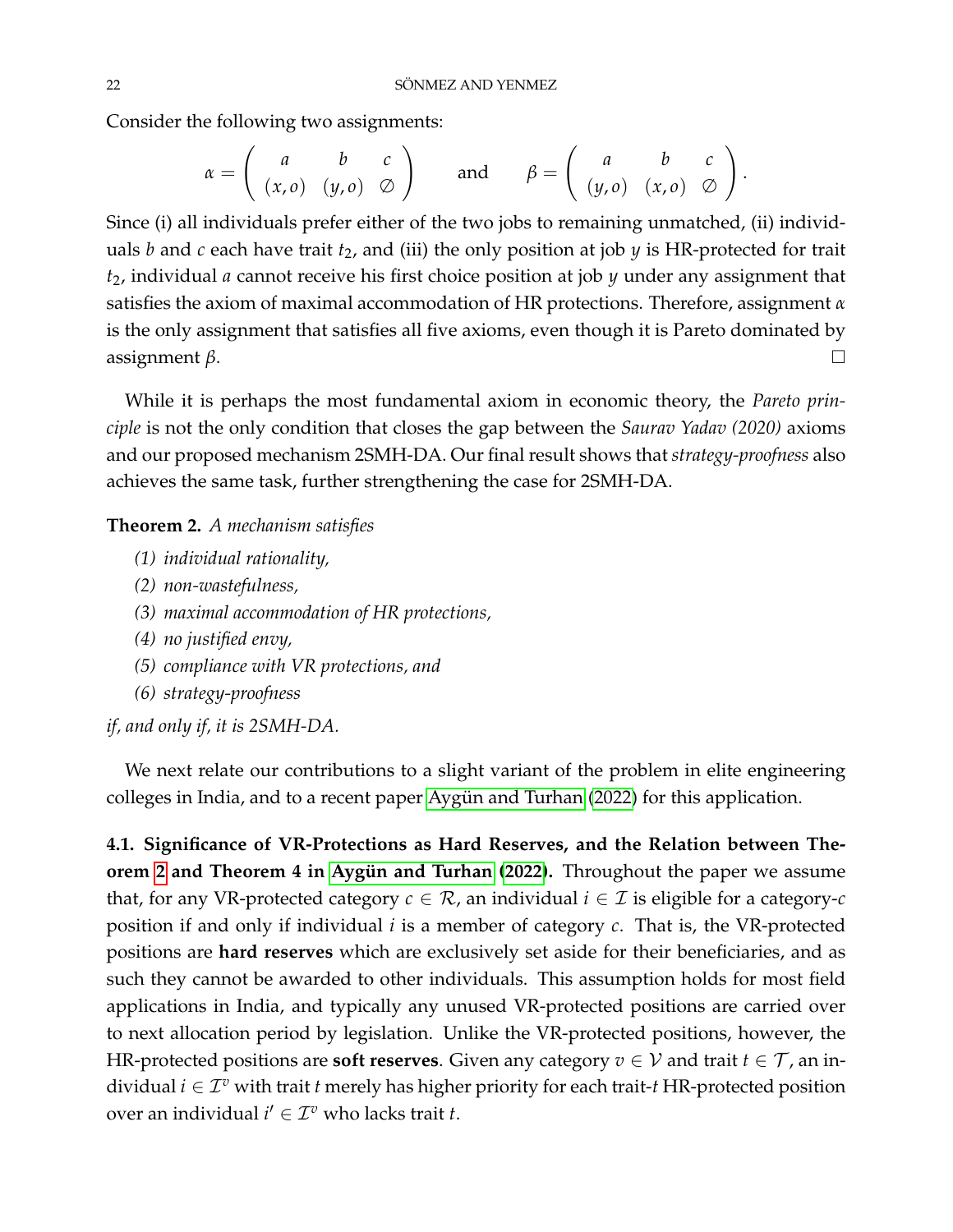The assumption that the VR-protected positions are hard reserves is important for the uniqueness part of Theorem [2.](#page-21-0) Indeed, unless additional structure included in the procedure, the 2SMH choice rule is not even well-defined if the VR-protected positions are implemented as soft reserves for some (or all) of the VR-protected categories. In that case, the outcome (in general) depends on the processing sequence of VR-protected categories in Step 2 of the procedure when the meritorious horizontal choice rule is implemented for these categories. Once the processing sequence of VR-protected categories is fixed (at each institution), however, the resulting mechanism satisfies all of the six axioms in Theorem [2.](#page-21-0) It is only the uniqueness part of Theorem [2](#page-21-0) which no longer holds.

Aygün and Turhan [\(2022\)](#page-39-6) observe that, for a specific field application in India-the allocation of seats at some elite engineering colleges–the VR-protected positions for the category OBC should not be implemented as hard reserves. $^{34}$  $^{34}$  $^{34}$  Instead, based on the Supreme Court judgment *Ashoka Kumar Thakur vs Union Of India (2008)*, [35](#page-22-1) members of OBC are each given (up to) a 10 points of advantage in their merit scores for allocation of the VR-protected seats for OBC. More precisely, the final decree of the judgment is the following:

11. Would it be reasonable to balance OBC reservation with societal interests by instituting OBC cut-off marks that are slightly lower than that of the general category?

It is reasonable to balance reservation with other societal interests. To maintain standards of excellence, cut off marks for OBCs should be set not more than 10 marks out of 100 below that of the general category.

Therefore, at any college  $j \in \mathcal{J}$ , all individuals are eligible for the VR-protected positions for OBC, although members of OBC receive a 10 points of advantage over other individuals. In our view the proper generalization of the choice rule 2SMH for this variant of the problem is based on the following two simple adjustments:

- (1) For allocation of category-OBC positions with the meritorious horizontal choice rule in the second step of the procedure, keep all individuals eligible, but modify the vector of merit scores by increasing the merit score of each member of OBC by 10 points.
- (2) Provide a specific processing sequence of VR-protected categories in Step 2.

The first adjustment is needed to accommodate the Supreme Court's decree in *Ashoka Kumar Thakur (2008)*, while the second one is needed to assure that the procedure is welldefined. Analogous to the effect of the processing sequence of VR-protected categories on

<span id="page-22-0"></span> $^{34}$ This exception is exclusive to OBC at engineering colleges. For all other VR-protected categories (such as SC and ST), VR-protected positions are implemented as hard reserves, thus abiding by the general norm.

<span id="page-22-1"></span><sup>35</sup>The ruling is available at <https://indiankanoon.org/doc/63489929/>, retrieved on 05/10/2022.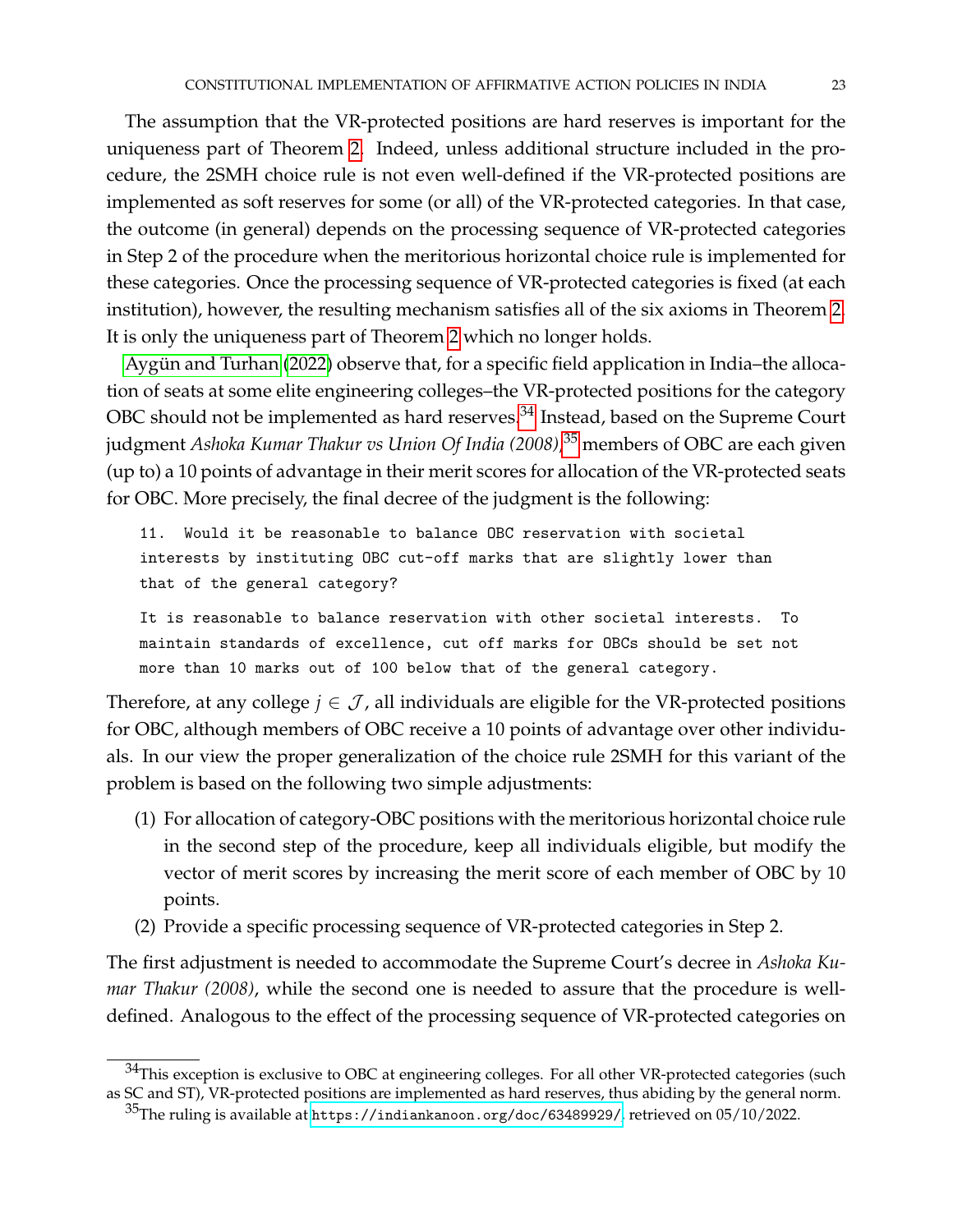the outcome when the VR-protected positions are implemented as soft reserves, the outcome (in general) of the generalized procedure too depends on the processing sequence of the VR-protected categories. Therefore the second adjustment assures that the procedure is well-defined.

In response to the decree in *Ashoka Kumar Thakur (2008)*, Aygün and Turhan [\(2022\)](#page-39-6) take a different approach. Prior to declaring its ruling, justices provide the following policy recommendation in paragraph 278 of the judgment:

278. To this end, the Government shall set up a committee to look into the question of setting the OBC cut off at nor more than 10 marks below that of the general category. Under such a scheme, whenever the non-creamy layer OBCs fail to fill the 27% reservation, the remaining seats would revert to general category students.

Based on the second sentence of the paragraph, Aygün and Turhan [\(2022\)](#page-39-6) interpret the suggested deviation from the general norm as a decree to implement the VR-protected po-sitions for OBC in the form of soft reserves.<sup>[36](#page-23-0)</sup> In addition to above-given out of context in-terpretation of the Supreme Court's decree, Aygün and Turhan [\(2022\)](#page-39-6) also assume away the HR-protections altogether. While this restriction simplifies their analysis considerably, it is critical for the application they study, because there are (court-mandated) HR-protections for persons with disabilities for allocation of seats at engineering colleges.[37](#page-23-1) However, even for the simplified version of the problem with only VR protections, the uniqueness part of our characterization in Theorem [2](#page-21-0) fails to hold as we have emphasized earlier in this sec-tion. To bypass this limitation, Aygün and Turhan [\(2022\)](#page-39-6) formulate a variant of our compliance with VR protections axiom which requires the following: In addition to open positions which should be allocated before the VR-protected positions, the surplus OBC positions which cannot be awarded to members of OBC should also be allocated before the VRprotected positions at other categories. Just as our compliance with VR protections axiom forces open positions to be allocated prior to VR-protected positions, this extra technical requirement forces the VR-protected positions for OBC to be allocated prior to VR-protected positions from other categories. They refer to the resulting choice rule as *backward transfers* choice rule. It is simply a slight modification of the over-and-above choice rule where positions for OBC are allocated prior to other VR-protected categories and with soft reserves

<span id="page-23-0"></span> $36$ [Aygun and Turhan](#page-39-6) [\(2022\)](#page-39-6) do not explicitly indicate that their formulation is equivalent to soft reserves. Instead they introduce a concept of "de-reservation" of leftover positions to be allocated to remaining individuals based on the original merit scores. The two formulations are identical.

<span id="page-23-1"></span> $37$ The first two versions of Aygün and Turhan [\(2022\)](#page-39-6), both available at [https://arxiv.org/abs/2103.](https://arxiv.org/abs/2103.05899v4) [05899v4](https://arxiv.org/abs/2103.05899v4), also acknowledge that their application has HR protections (also called special reservations in India) in footnote 5 of each version.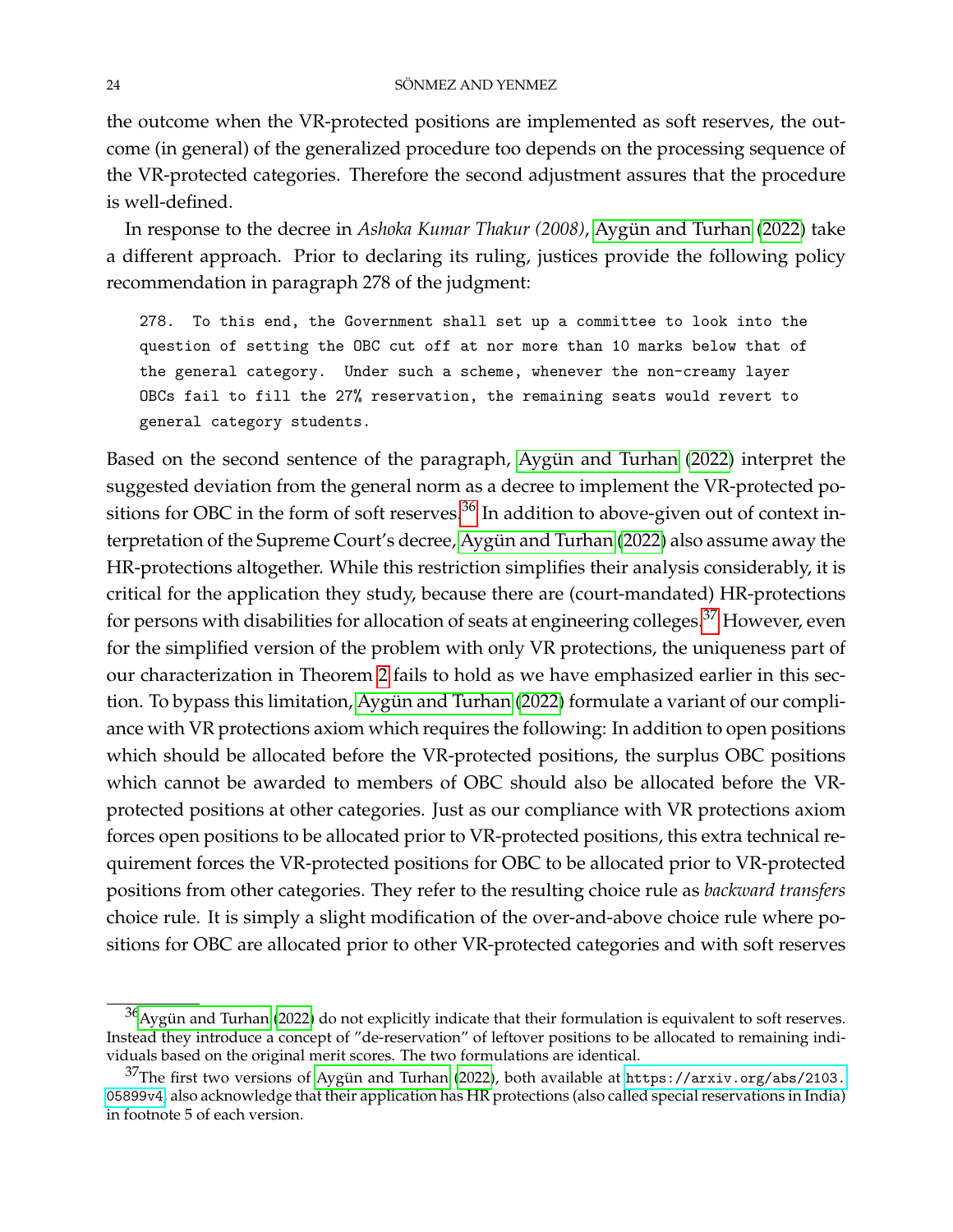rather than hard reserves.<sup>[38](#page-24-1)</sup> Referring to the mechanism that implements their backwards transfers choice rule at each institution under the individual-proposing deferred acceptance algorithm as the *DA-BT* mechanism, they present a counterpart to our Theorem [2](#page-21-0) in their Theorem 4.

#### **5. Legal Inconsistencies within and between Supreme Court Judgements**

<span id="page-24-0"></span>In this section we present the legal inconsistencies that emerged in several important judgments of the Supreme Court, and identify a methodological flaw that is largely re-sponsible for these inconsistencies.<sup>[39](#page-24-2)</sup> In all judgements presented in this section, the VRprotected categories are SC, ST, and OBC.

<span id="page-24-3"></span>**5.1. Meritorious Reserved Candidates.** While the specific mechanism differs in most applications, the initial step of mechanisms employed by various institutions in India often consists of tentatively allocating the  $\sum_{j \in J} r_j^o$  $\frac{\partial}{\partial j}$  open-category positions to candidates using a mechanism known as the *serial dictatorship* in the literature: The highest merit ranking candidate tentatively receives his top choice job, the second highest merit ranking candidate tentatively receives his top choice job among the remaining open positions, and so on. Each reserved category candidate who tentatively receives an open position at this step is referred to as a *meritorious reserved candidate* (MRC).

Consider an individual *i* who is an MRC from a VR-protected category, say from SC. Observe that, while candidate *i* tentatively receives an open-category position on his own merit without using the benefits of VR protections, this position is not necessarily at his first choice job. Therefore, he would rather receive an SC-category position at a more-preferred job. At this point, the following important questions emerge, where the answers guide the mechanics of the rest of the mechanism:

(1) Shall an MRC who is tentatively assigned an open-category position be allowed to *migrate* to a higher choice job, and receive a position set aside for his VR-protected category?

<span id="page-24-1"></span> $38$ Since Aygün and Turhan [\(2022\)](#page-39-6) instead use their concept of "de-reservation" to describe this choice rule, their description is considerably more complex.

<span id="page-24-2"></span> $39$ These inconsistencies often result in litigations, interruption of the recruitment processes, and reversals of recruitment decisions in India. For example, a March 2017 *The Times of India* story reports the likely consequences of a ruling by the High Court of Gujarat as follows:

<sup>&</sup>quot; The advertisement was issued in 2010 and recruitment took place in 2016 amid too many litigations over the issue of reservation ... With the recent observation by the HC, the merit list will now be changed for the third time. Those already selected and at present under training might lose their jobs, and half a dozen new candidates might find their names on the new list. However, all appointments have been made by the HC conditionally and subject to final outcome of these multiple litigations."

The story (retrieved on 01/06/2022) is available at <https://tinyurl.com/995xykym>.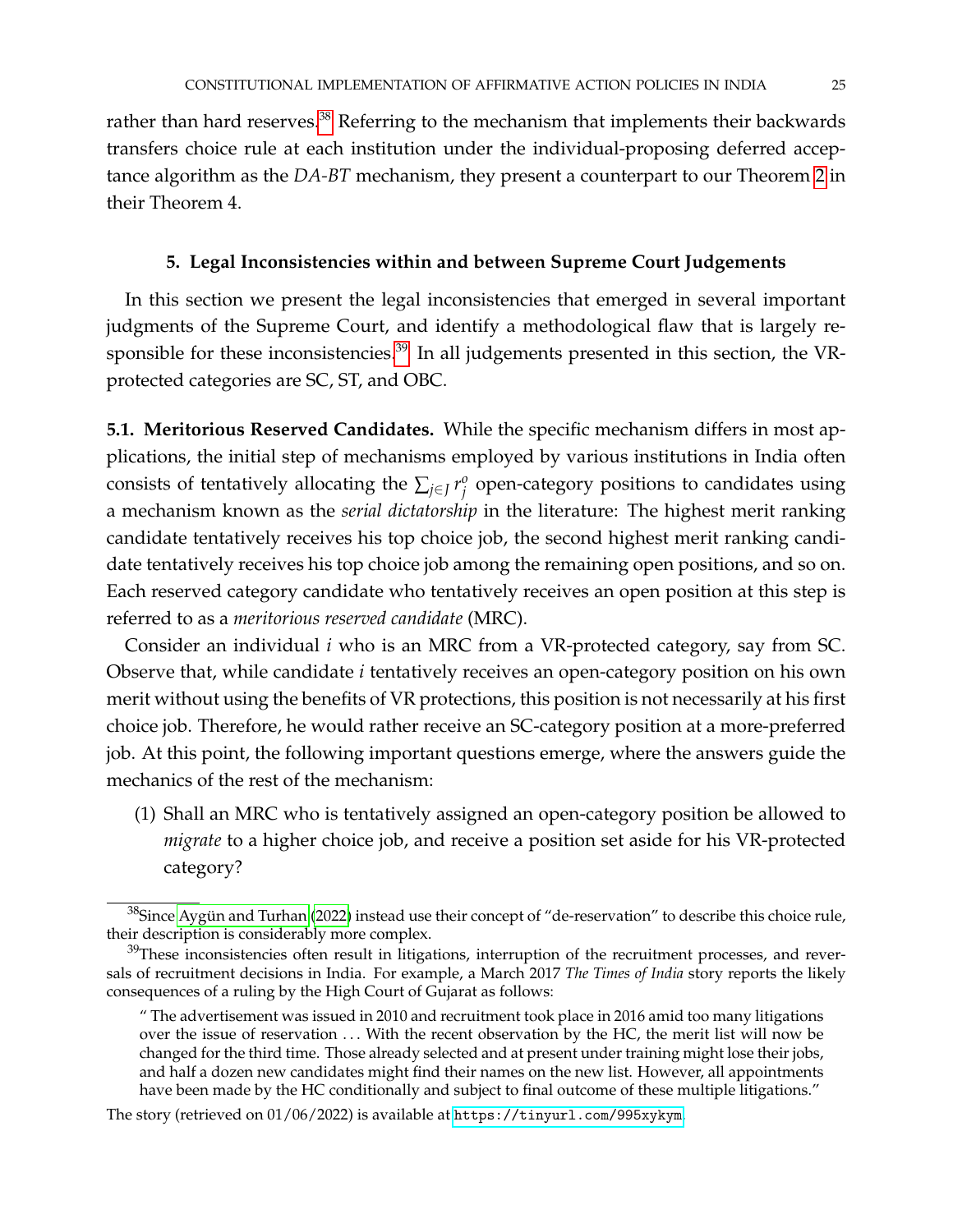(2) If the answer to the first question is in the positive, then what is to happen to the open-category position that is vacated by the MRC?

These two questions and their answers are at the heart of countless lawsuits in India. We next present three Supreme Court cases in this context. Through these cases we argue that the methodology of using migrations and adjustments through meritorious reserved candidates is fundamentally flawed, and it is the main source of the legal conflict and confusion in all of these cases and countless others. All these difficulties can be avoided with our proposed mechanism 2SMH-DA, presented in Section [2.](#page-7-2)<sup>[40](#page-25-0)</sup>

<span id="page-25-1"></span>**5.2. Anurag Patel vs U.P. Public Service Commission (2004).** The Uttar Pradesh Public Service Commission (UPPSC) conducted an examination in 1990, merit ranking all candidates, and used the following mechanism to allocate 358 positions at various jobs:

*Step* 1. Allocate the  $\sum_{j \in J} r_j^o$  $j^o_j$  units of open-category positions using the serial dictatorship induced by the given merit ranking: The highest merit ranking candidate receives his top choice, the second highest merit ranking candidate receives his top choice among the remaining open positions, and so on.

All assignments in this step are final.

*Step 2*. For each VR-protected category *c* ∈ {*SC*, *ST*,*OBC*}, consider only category-*c* candidates who have not received an assignment in Step 1, and allocate the  $\sum_{j\in J} r_j^c$ *j* units of category-*c* positions to these candidates using the serial dictatorship induced by the given merit ranking.

All assignments in this step are final.

At least one of the shortcomings of this mechanism is immediately apparent: MRC candidates who receive their assignments in Step 1 are not given an opportunity to migrate and be considered for any of the VR-protected positions for their categories, and as such they often receive positions at less-preferred jobs compared to lower merit ranking candidates from their own categories. Therefore, the UPPSC mechanism fails to respect *inter se merit*, an important principle that plays a key role in all Supreme Court cases we discuss

<span id="page-25-0"></span> $^{40}$ Each Supreme Court case in Sections [5.2-](#page-25-1)[5.4](#page-31-0) involves the handling of MRC candidates under a litigated mechanism in India. The descriptions of the mechanisms we present in these sections are based on their descriptions in these court cases. Not all aspects of the actual mechanisms are relevant for these cases, and they only provide details that relate to the case. In particular, all the cases focus on VR protections to SC/ST/OBC and none of them gives details on the handling of HR protections as they are not focal to these cases. This means that the mechanisms we present may correspond to a simplified case, abstracting away from HR protections. In actual implementation HR protections are likely accommodated through adjustments at various steps of the procedures, as it is traditional in India. Since we present failures of these mechanisms in this section even in the absence of HR protections, the details provided in the cases are sufficient for our purposes. However, there are other cases where the litigation involves both HR protections and also heterogenous positions across multiple institutions. See, for example, the Patna High Court case *The Controller Of Exam.,Bihar* vs Nidhi Sinha & Anr, available at <https://indiankanoon.org/doc/180601564/> (retrieved on 01/04/2022).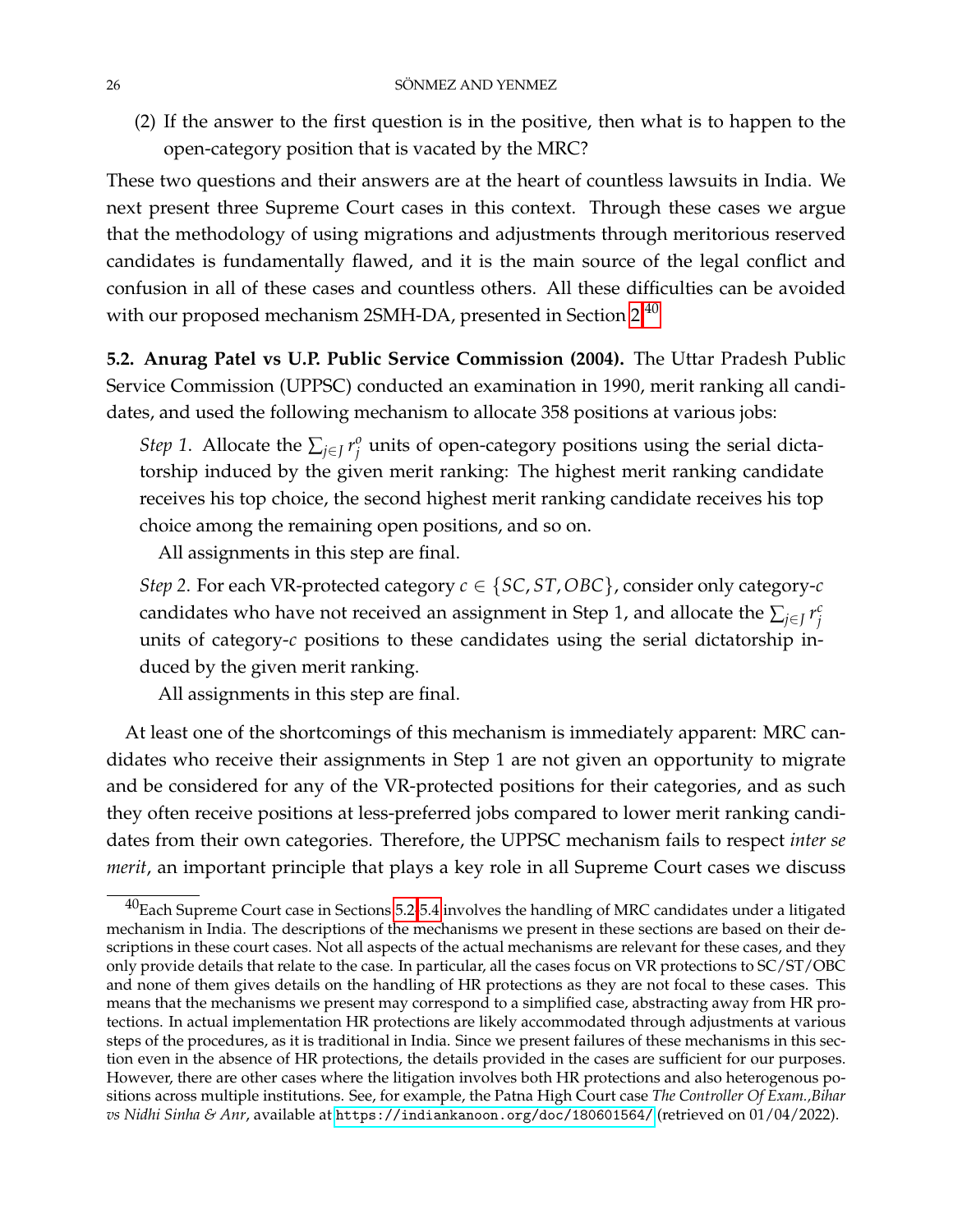in Sections [5.2](#page-25-1)[-5.4.](#page-31-0) This shortcoming of the UPPSC mechanism resulted in a lawsuit at the High Court of Allahabad, and consequently the UPPSC was ordered to come up with a reallocation that respects *inter se* merit. This reallocation, in turn, resulted in an appeal at the Supreme Court by a candidate who was adversely affected by the high court's decision. The appeal was dismissed by the Supreme Court, and the high court's decision was sustained, reaffirming that the mechanism has to respect *inter se* merit. The following quote is from this important judgement:

In the instant case, as noticed earlier, out of 8 petitioners in writ petition No. 22753/93, two of them who had secured ranks 13 and 14 in the merit list, were appointed as Sales Tax Officer-ll whereas the persons who secured rank Nos. 38, 72 and 97, ranks lower to them, got appointment as Deputy Collectors and the Division Bench of the High Court held that it is a clear injustice to the persons who are more meritorious and directed that a list of all selected backward class candidates shall be prepared separately including those candidates selected in the general category and their appointments to the posts shall be made strictly in accordance with merit as per the select list and preference of a person higher in the select list will be seen first and appointment given accordingly, while preference of a person lower in the list will be seen only later.

*Anurag Patel (2004)* is best known for reaffirming that any mechanism used for allocation of government jobs or seats at public educational institutions has to respect *inter se* merit.[41](#page-26-0) Therefore, an MRC is entitled by law to migrate to a higher choice job claiming a position vertically reserved for his reserved category, answering the first question in Section [5.1](#page-24-3) in the positive.

<span id="page-26-1"></span>**5.3. Union of India vs Ramesh Ram & Ors (2010).** Selection to three *All India Services* (Indian Administrative Service, Indian Foreign Service, and Indian Police Service), and eighteen other services in various government departments is made by the Union Public Service Commission (UPSC), by conducting Civil Service Examinations periodically. Given the merit ranking produced by the Civil Service Examination along with the submitted preferences of the candidates over the set of jobs, the following *UPSC mechanism* is used to allocate the positions.

*Step 1*. Tentatively allocate the  $\sum_{j \in J} r_j^o$  $j^o_j$  units of open-category positions using the serial dictatorship induced by the given merit ranking. Promote the VR-protected candidates who secured tentative positions at this step to the status of an MRC.

<span id="page-26-0"></span><sup>41</sup>*Anurag Patel (2004)* also supports our position that, the principles on implementation of VR and HR policies clarified in *Saurav Yadav (2020)* is not limited to applications with identical positions, but they apply more broadly for applications with heterogenous positions as well.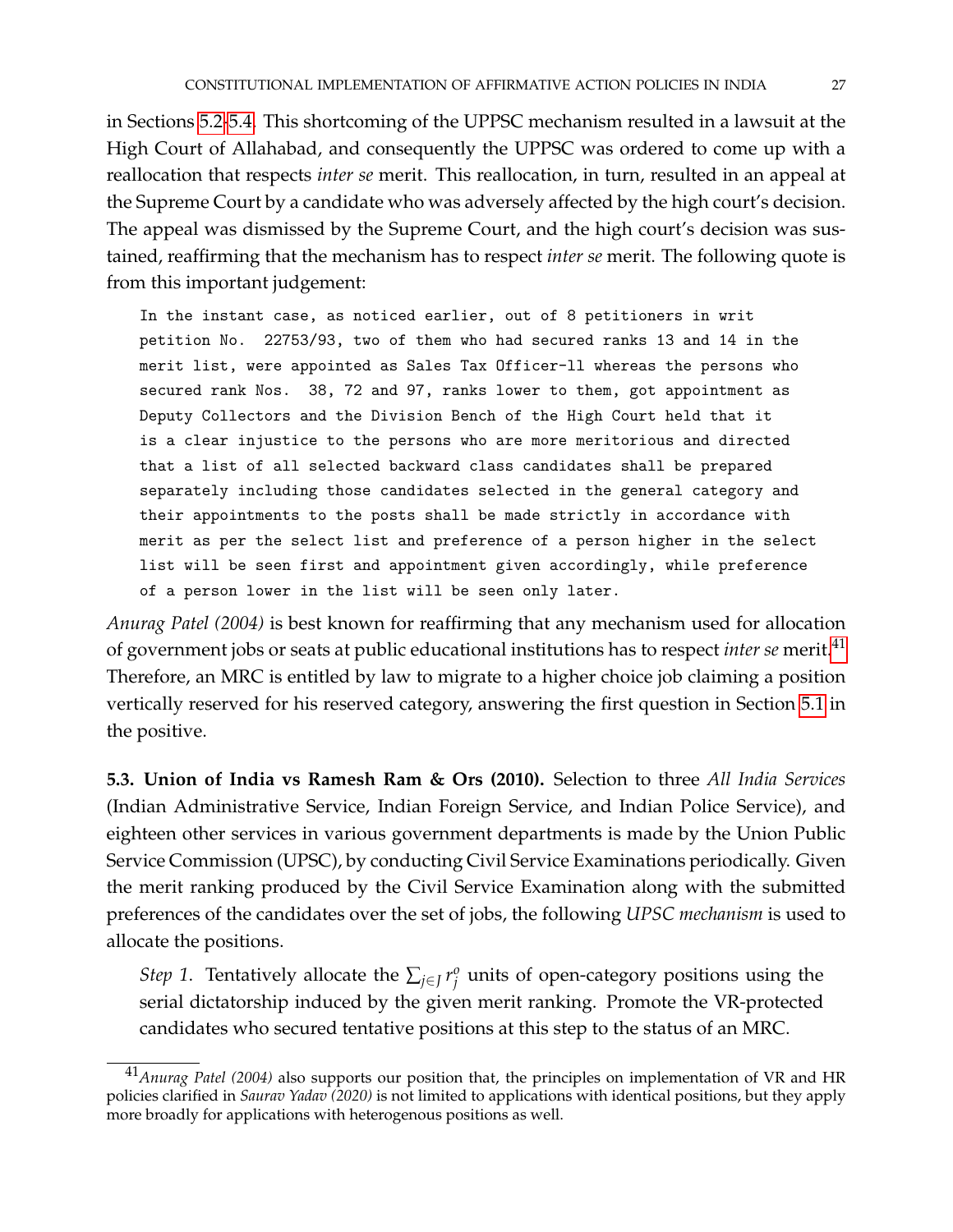Finalize all tentative assignments, except those received by VR-protected candidates who are promoted to the status of MRC.

*Step* 2. For each VR-protected category  $c \in \{SC, ST, OBC\}$ , consider all category- $c$ candidates (including MRCs who each received a tentative assignment in Step 1), and tentatively allocate the  $\sum_{j\in J} r_j^c$ *j* units of category-*c* positions to these candidates using the serial dictatorship induced by the given merit ranking.

Finalize all tentative assignments except those received by the MRCs.

*Step 3*. Let  $m^c$  denote the number of MRCs from the VR-protected category  $c \in$ {*SC*, *ST*,*OBC*}. Restricting attention to candidates who have not received an assignment (tentative or final) in Step 1 or Step 2, prepare the following four waitlists:

- (1) General category waitlist:  $(m^{SC} + m^{ST} + m^{OBC})$  highest merit ranking general category candidates.
- (2) Category-SC waitlist: *mSC* highest merit ranking candidates from SC.
- (3) Category-ST waitlist: *mST* highest merit ranking candidates from ST.
- (4) Category-OBC waitlist: *mOBC* highest merit ranking candidates from OBC.

*Step 4*. Finalize the assignment of each MRC with the more-preferred one of the (at most) two tentative assignments received in Steps 1 and 2. In case the two tentative assignments correspond to the same job, finalize the open-category position received in Step 1.

*Step 5*. For each MRC, (at most) one position may be vacated at Step 4 and become available for reassignment. Allocate them to waitlisted candidates as follows:

- (i) For each MRC whose assignment is finalized as the VR-protected position he received in Step 2, the open-category position he received in Step 1 becomes vacant. Allocate these vacated open-category positions to candidates in the general category waitlist with the serial dictatorship induced by the merit ranking.
- (ii) For each MRC from category  $c \in \{SC, ST, OBC\}$  whose assignment is finalized as the open-category position he received in Step 1, a category-*c* position may be vacated in case the MRC tentatively received one in Step 2. Allocate these vacated category-*c* positions to candidates in the category-*c* waitlist with the serial dictatorship induced by the merit ranking.

UPSC declares the results in two stages: Steps 1-3 in first stage, and Steps 4, 5 in the second stage. Under their mechanism, the MRC-related questions posed in Section [5.1](#page-24-3) are handled as follows:

(1) An MRC is allowed to migrate to a preferred job, claiming a VR-protected position for his category.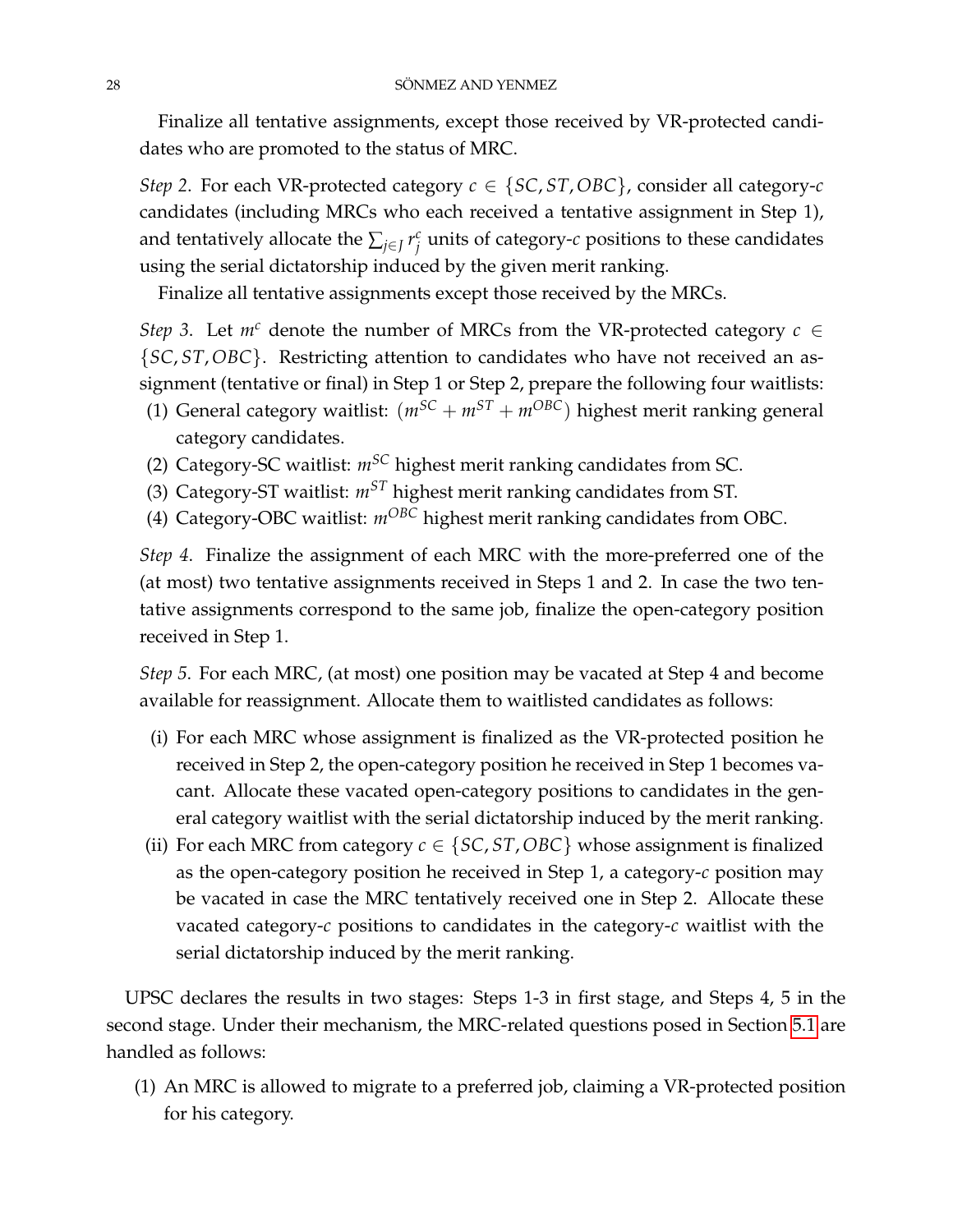(2) An open-category position tentatively assigned to an MRC in Step 1 is awarded to a waitlisted candidate from the general category once the MRC receives a morepreferred position that is VR protected.

The legality of the UPSC mechanism was scrutinized at each of the three levels of the Indian Judicial System. First, a number of OBC candidates (each of whom failed to receive an assignment despite being waitlisted) filed several applications at various branches of the Central Administrative Tribunal, challenging the UPSC mechanism. They argued that MRCs shall not be allowed to migrate to a higher choice job, claiming positions vertically reserved for SC/ST/OBC candidates. Their position is articulated in a later Supreme Court judgement *Ramesh Ram* (2010) as follows:<sup>[42](#page-28-0)</sup>

It was contended that adjustment of OBC merit candidates against OBC reservation vacancies was illegal. According to them, such candidates should be adjusted against the general (unreserved) vacancies, as that would have allowed more posts for OBC candidates and would have allowed the lower ranked OBC candidates a better choice of service. They contended that more meritorious OBC candidates should be satisfied with lower choice of service as they became general (unreserved) candidates by reason of their better performance.

Of course, the petitioners' position is against the principle of *inter se* merit and in direct conflict with the Supreme Court judgement in *Anurag Patel (2004)* discussed in Section [5.2.](#page-25-1) Despite the unsustainable position taken by the petitioners, their case was not dismissed by the Tribunal. The Tribunal instead ruled that, while the MRCs can be allowed to migrate to a higher choice job claiming positions that are vertically reserved for their categories, this shall not be done at the expense of consuming away the VR-protected positions for categories SC, ST, and OBC. In other words, while the petitioners' challenged Step 1 of the UPSC mechanism, the Tribunal required the UPSC to change Steps 2, 3, and 5 of its mechanism.

This ruling was challenged by the Union of India at the Madras High Court. Not only did the Union of India lose their appeal in a judgement upholding the Tribunal's decision, the High Court ruled the following aspect of the UPSC mechanism to be unconstitutional:

Rule 16.(2): While making service allocation, the candidates belonging to the Scheduled Castes, the Scheduled Tribes or Other Backward Classes recommended against unreserved vacancies may be adjusted against reserved vacancies by the Govt. if by this process they get a service of higher choice in the order of their preference.

<span id="page-28-0"></span><sup>42</sup>See the June 2010 *Frontline* story "Bringing Clarity," available at [https://frontline.thehindu.com/](https://frontline.thehindu.com/static/html/fl2712/stories/20100618271210300.htm) [static/html/fl2712/stories/20100618271210300.htm](https://frontline.thehindu.com/static/html/fl2712/stories/20100618271210300.htm) (retrieved on 06/01/2022).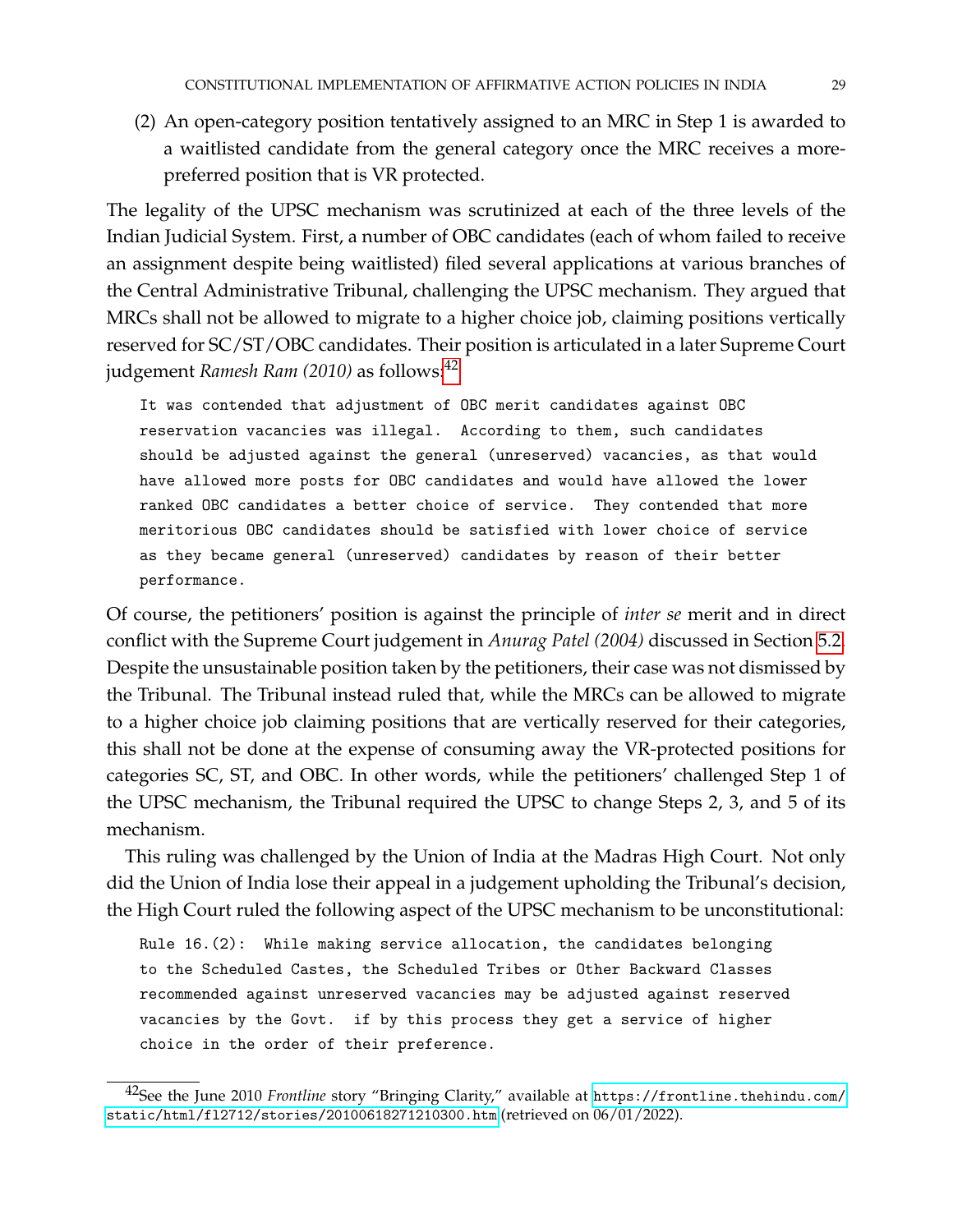This corresponds to ruling Steps 2, 3, and 5 of the UPSC mechanism to be unconstitutional. Consequently, the High Court directed the Government of India and UPSC to repeat the allocation in the absence of their Rule 16(2).

The judgement of the Madras High Court, in turn, was challenged by the Union of India at the Supreme Court in *Ramesh Ram (2010)*. In a decree that became a main reference for the allocation of government positions, the appeal was allowed, the judgement of the Madras High Court was set aside, and the UPSC mechanism was ruled to be constitutional. The following statement is from the conclusion of this historical decree:

We sum up our answers-:

i) MRC candidates who avail the benefit of Rule 16 (2) and adjusted in the reserved category should be counted as part of the reserved pool for the purpose of computing the aggregate reservation quotas. The seats vacated by MRC candidates in the General Pool will be offered to general category candidates.

ii) By operation of Rule 16 (2), the reserved status of an MRC is protected so that his/ her better performance does not deny him of the chance to be allotted to a more-preferred service.

iii) The amended Rule 16 (2) only seeks to recognize the inter se merit between two classes of candidates i.e. a) meritorious reserved category candidates b) relatively lower ranked reserved category candidates, for the purpose of allocation to the various Civil Services with due regard for the preferences indicated by them.

iv) The reserved category candidates ''belonging to OBC, SC/ ST categories'' who are selected on merit and placed in the list of General/Unreserved category candidates can choose to migrate to the respective reserved category at the time of allocation of services. Such migration as envisaged by Rule 16 (2) is not inconsistent with Rule 16 (1) or Articles 14, 16 (4) and 335 of the Constitution.

Therefore, in the context of allocation of government jobs, the Supreme Court judgement *Ramesh Ram (2010)* provides the following answers to the questions posed in Section [5.1:](#page-24-3)

- (1) An MRC is entitled to migrate to a higher choice job claiming a VR-protected position for his category.
- (2) The open-category positions vacated by MRCs are to be offered to the general category candidates.

The judges of the Supreme Court justified this important decision based on the principle of *inter se* merit, reaffirming the judgement in *Anurag Patel (2004)*. However, there is an important oversight in their judgement, one which makes the UPSC mechanism unconstitutional. While the Supreme Court overruled the judgement by the Madras High Court,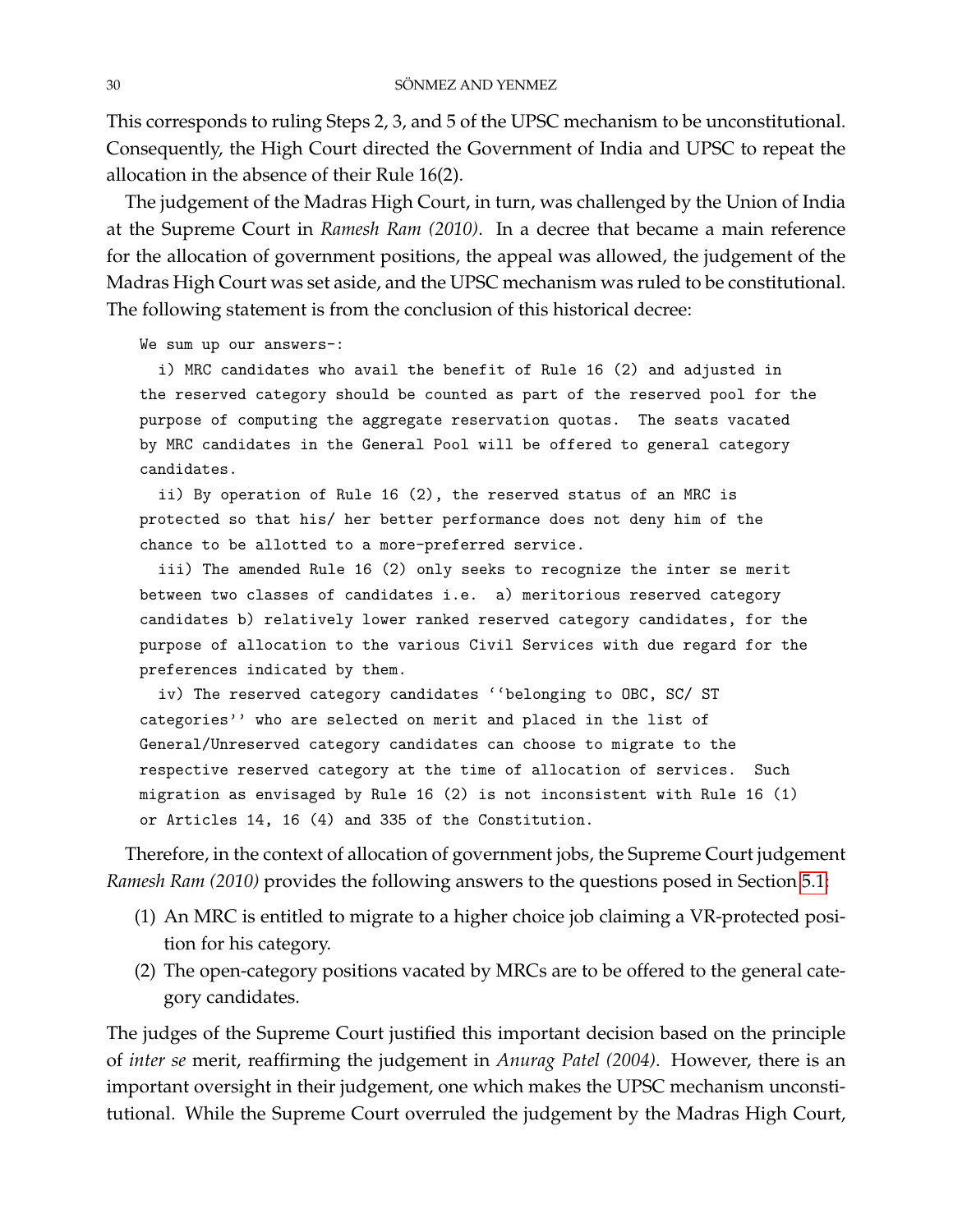justifying their decision based on the principle of *inter se* merit, the judges of the Supreme Court failed to observe that the UPSC mechanism itself does not comply with this important principle. The following simple example makes this point.

<span id="page-30-0"></span>**Example 3.** There are three jobs *x*, *y*, *z*. Each job has one open-category position and job *x* has an additional VR-protected position for category *c*. There are five candidates *a*1, *a*2, *a*3, *b*1, *b*2. Candidates *b*1, *b*<sup>2</sup> are members of category-*c* and hence they are eligible for the VR-protected position. Candidates  $a_1$ ,  $a_2$ ,  $a_3$  are members of the general category, and therefore ineligible for the VR-protected position. All candidates have the same preferences where  $x$  is their first choice,  $y$  is their second choice,  $z$  is their third choice, and remaining unmatched is their last choice.

All jobs have the same merit ranking of the candidates based on the merit function  $\sigma$  as follows:

$$
\sigma(a_1) > \sigma(b_1) > \sigma(a_2) > \sigma(b_2) > \sigma(a_3).
$$

We next find the outcome of the UPSC mechanism:

*Step 1.* The highest merit ranking candidate  $a_1$  tentatively receives an open position at job *x*, the second highest merit ranking candidate  $b_1$  receives an open position at job *y*, and the third highest merit ranking candidate *a*<sup>2</sup> receives an open position at job *z*.

Candidate  $b_1$  is given the status of an MRC. Assignment of candidate  $a_1$  is finalized as an open position at job *x*, assignment of candidate  $a_2$  is finalized as an open position at job *z*.

*Step 2.* Candidates  $b_1$  and  $b_2$  are the only ones eligible for the category-*c* position at job x. Having higher merit ranking than candidate  $b_2$ , candidate  $b_1$  tentatively receives this position.

*Step 3.* A waitlist each is prepared for the general category and category-*c*. Since there is only one MRC candidate, there is a single candidate in each waitlist. Candidates  $a_3$  and  $b_2$ are waitlisted at the general category waitlist and category-*c* waitlist respectively.

*Step 4.* Having the status of an MRC, the assignment of candidate  $b_1$  is finalized as the more-preferred position he tentatively received from Steps 1 and 2. He receives the category-*c* position at his first choice job *x*.

*Step 5.* The position vacated by candidate  $b_1$  is an open-category position at job  $y$ . It is assigned to candidate  $a_3$  as the only individual in the general category waitlist.

Therefore, the final assignment is given as follows:

$$
\left(\begin{array}{cccc}a_1&a_2&a_3&b_1&b_2\\(x,o)&(z,o)&(y,o)&(x,c)&\heartsuit\end{array}\right).
$$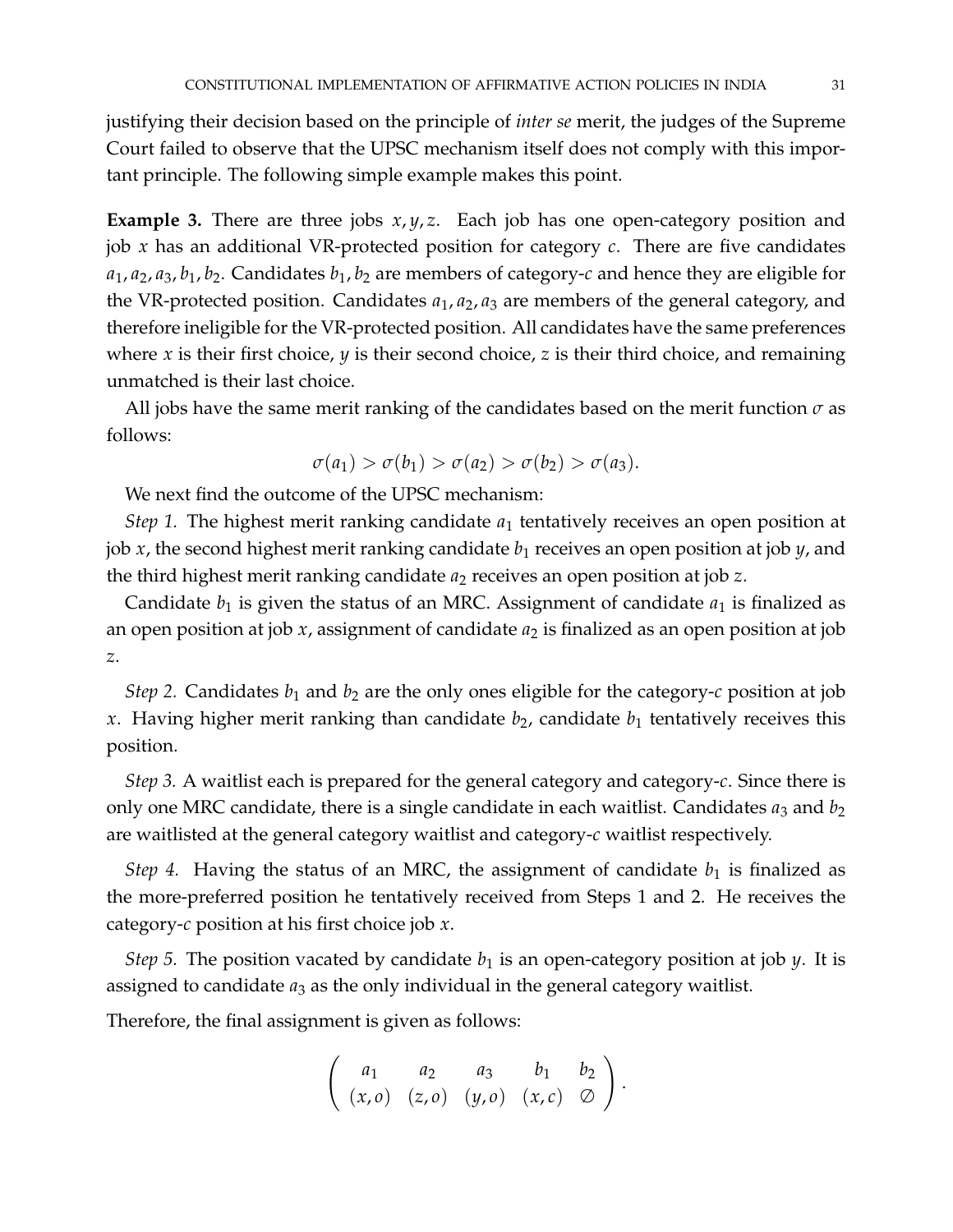Observe that this assignment does not respect *inter se* merit. Candidate  $a_2$  receives a lesspreferred assignment than candidate *a*3, despite being a member of the same category (i.e., the general category) and having a higher merit score.

Indeed, a close inspection of Example [3](#page-30-0) reveals a number of additional issues with the judgement in *Ramesh Ram (2010)*. The Supreme Court ruled that:

The seats vacated by MRC candidates in the General Pool will be offered to general category candidates.

This decision would be plausible only if candidates from the general category are more meritorious than those in the VR-protected categories. As it is seen in Example [3,](#page-30-0) this may not always be the case. In our view, offering the vacated position to the lowest merit ranking candidate  $a_3$  is not justified when the higher merit ranking candidate  $b_2$  remains unassigned simply because he is a member of a VR-protected category. A system that is intended as positive discrimination for candidate  $b_2$  results in his discrimination. Equivalently, the *cut-off score*, the minimum score needed for a position, is higher in this example for the category-*c* candidates than for the general category candidates.[43](#page-31-1) These types of scenarios result in some other related anomalies as well. In the absence of affirmative action, the outcome of the UPSC mechanism would have been

$$
\left(\begin{array}{cccc}a_1&a_2&a_3&b_1&b_2\\x&y&\oslash&x&z\end{array}\right),
$$

and the sole VR-protected candidate  $b_2$  would have been better off. Or, alternatively, had candidate *b*<sup>2</sup> not claimed his VR protections, he would have received a position at job *z*.

<span id="page-31-0"></span>**5.4. Tripurari Sharan & Anr. vs Ranjit Kumar Yadav (2018).** The judgement in *Ramesh Ram (2010)*, discussed in Section [5.3,](#page-26-1) is now considered a main reference for allocation of government jobs when positions are heterogeneous. Based on this reference judgement, open-category seats vacated by MRC candidates are to be offered to general-category candidates for allocation of government jobs. We emphasize *government jobs*, because the Supreme Court has taken a contrary position for the allocation of seats at medical colleges. While the main reference for this application is considered to be *Shri Ritesh R. Sah vs Dr. Y.L. Yamul & Ors (1996)*, we instead discuss the more recent Supreme Court case *Tripurari Sharan (2018)*, [44](#page-31-2) for it is more illuminating for our purposes.

Citing the judgement in *Ramesh Ram (2010)*, the petitioners appealed in *Tripurari Sharan (2018)* an earlier decision by the Patna High Court, which ruled:

<span id="page-31-1"></span><sup>43</sup>October 2019 *ThePrint* story "Why civil services exams in some states have had higher cut-offs for SC/ST & OBC applicants" gives a real-life example of this failure. See <https://tinyurl.com/y9x4mbuw> (retrieved on 01/06/2022).

<span id="page-31-2"></span><sup>44</sup>The ruling is available at <https://indiankanoon.org/doc/102870864/> (retrieved on 01/06/2022).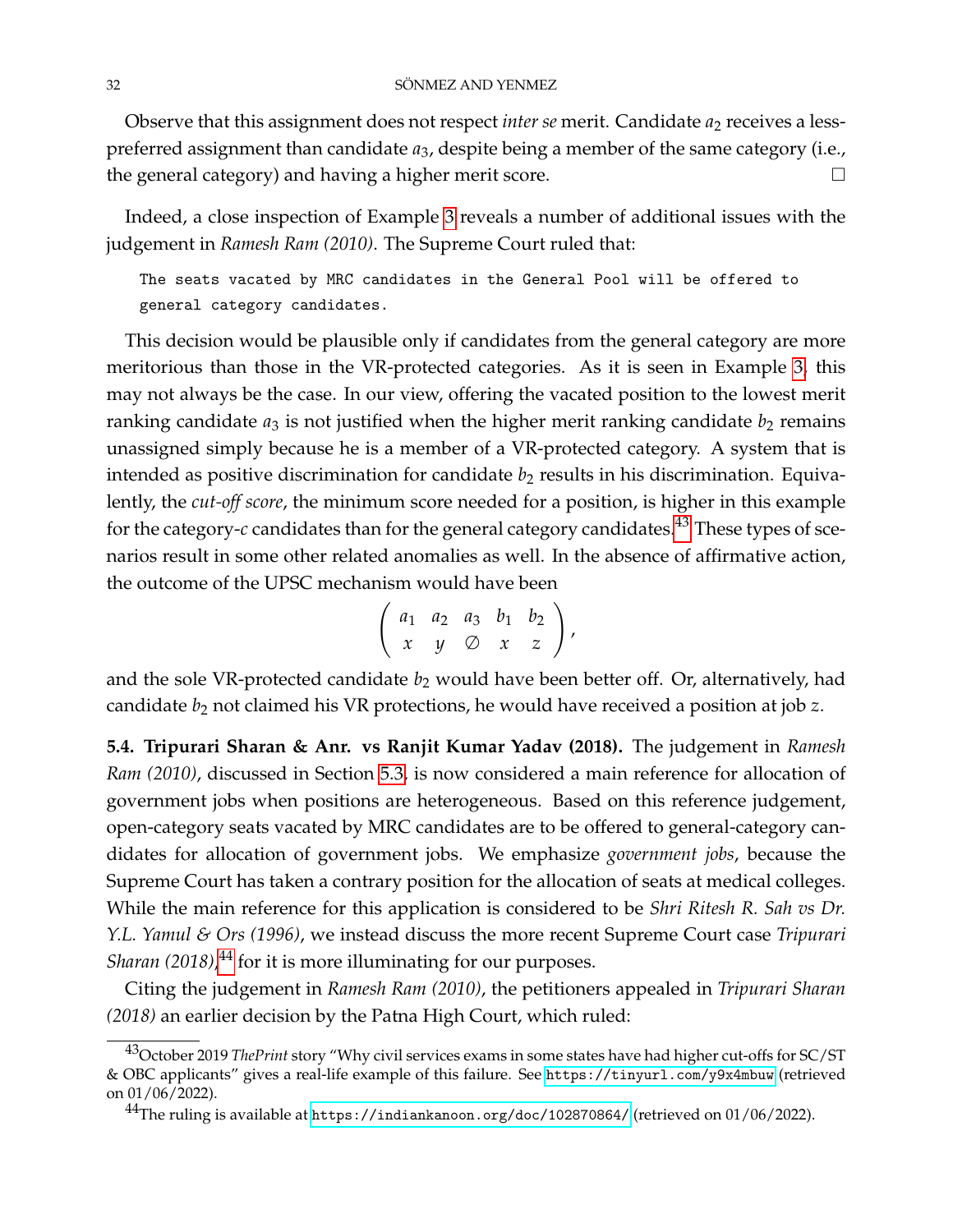In case of admission to medical institutions, an MRC can have in, for the purpose of allotment of institutions, of his choice, the option of taking admission in a college, where a seat in his category is reserved. Though admitted against a reserved seat, for the purpose of computation of percentage of reservation, he will be deemed to have admitted as an open category candidate, rather he remains an MRC. He cannot be treated to have occupied a seat reserved for the category of reservation he belongs to. Resultantly, this movement will not lead to ouster of the reserved candidate at the bottom on the list of that reserved category. While his/her selection as reserved category candidate shall remain intact, he/she will have to adjusted against remaining seats, because of movement of an MRC against reserved seats, only for the purpose of allotment of seats.

Aware of the contradictory judgement in *Ramesh Ram (2010)*, the judges of the Patna High Court justified their decision as follows:

(i) There is an obvious distinction between qualifying through a common entrance test for securing admission to medical courses in various institutions vis-a-vis a common competitive examination held for filling up vacancies in various services.

(ii) This distinction arises because all candidates receive, in a case of common entrance test held for securing admission in medical institutions, the same benefits of securing admission in one of the medical institutions, in a particular course, whereas in the case common selection process adopted for filling up vacancies in various services, there are variations, which accrue to the successful candidates, because the services may differ in terms of status and conditions of service including pay scale, promotional avenues, etc. Consequence of migration of an MRC to the concerned reserved category shall be, therefore, different in case of the admission to various medical institutions vis-a-vis selection to various posts.

According to the judges, while the benefits from securing different jobs may vary, the benefits from securing admission to different medical institutions are uniform. We do not agree with this assessment; however, even if that is the case, then why bother migrating an MRC to a higher choice medical institution?

The appeal was declined by the Supreme Court in *Tripurari Sharan (2018)*, reaffirming the Patna High Court's decision. Furthermore, the Supreme Court judgement also specified the exact manner in which the open-category seats vacated by MRC candidates are to be filled in allocation to medical institutions:

i) An MRC can opt for a seat earmarked for the reserved category, so as to not disadvantage him against less meritorious reserved category candidates. Such MRC shall be treated as part of the general category only.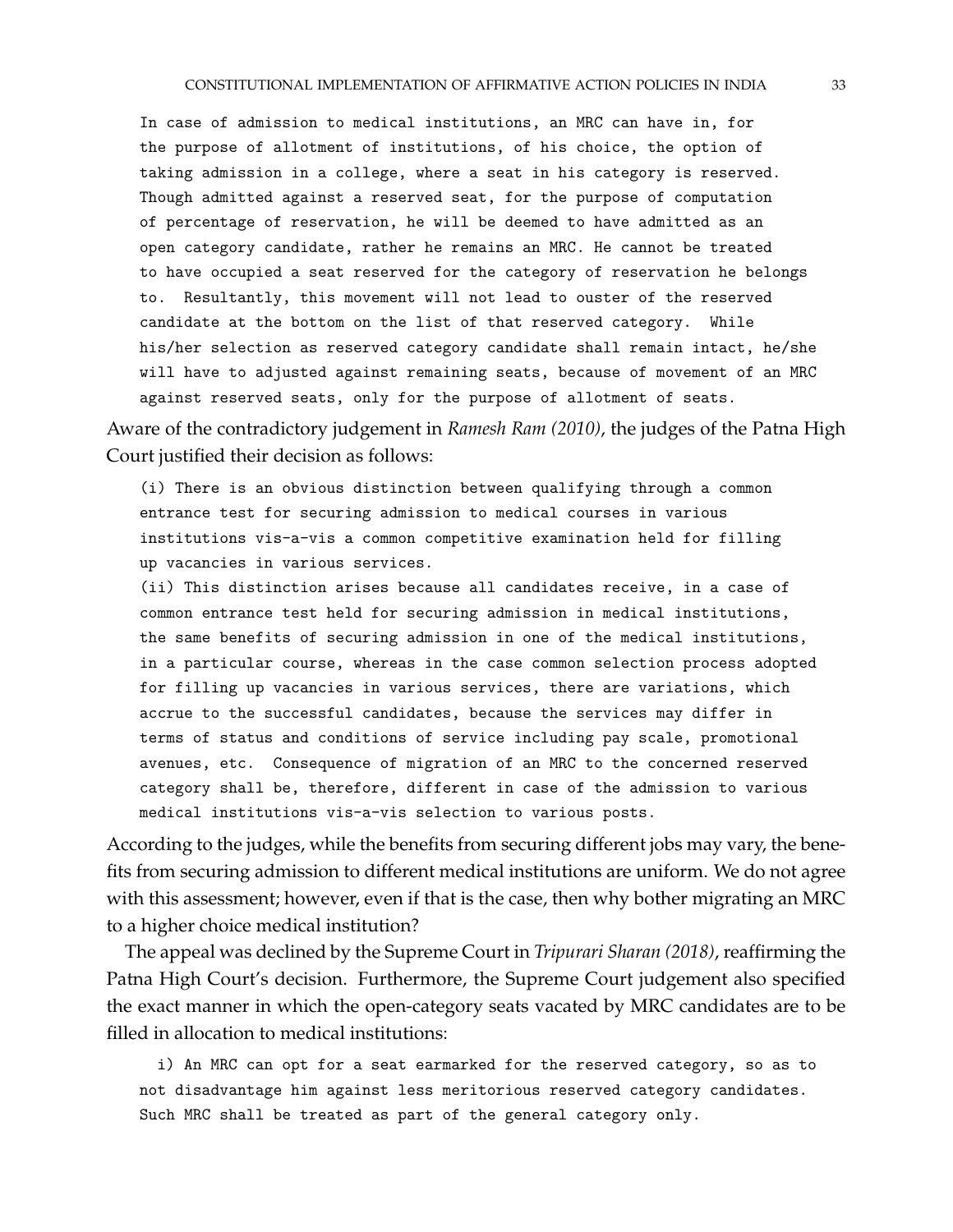ii) Due to the MRC's choice, one reserved category seat is occupied, and one seat among the choices available to general category candidates remains unoccupied. Consequently, one lesser-ranked reserved category candidate who had choices among the reserved category is affected as he does not get any choice anymore.

To remedy the situation i.e. to provide the affected candidate a remedy, the 50th seat [intended as the last reserved position] which would have been allotted to X-MRC, had he not opted for a seat meant for the reserved category to which he belongs, shall now be filled up by that candidate in the reserved category list who stands to lose out by the choice of the MRC.

So an MRC is allowed to migrate to a VR-protected seat at a higher choice college in order to respect *inter se* merit, and the open-category seat vacated by the MRC is to be awarded to the VR-protected candidate who is displaced due to this migration. There are numerous issues with this judgement, including its contradiction with *Ramesh Ram (2010)*. But perhaps the most striking one is, the following inconsistency in the final judgement quoted above: While the judges justify part (i) above on the basis of *inter se* merit, they fail to observe that their mandate in part (ii) results in a potential compromise of *inter se* merit! As such, this judgement contradicts with *Anurag Patel (2004)* as well. This is the main point made in our next example.

**Example 4.** There are two colleges *x* and *y*. College *x* has two open-category seats and two VR-protected seats for category *c*. College *y* has one open-category seat only. There are five candidates  $a_1$ ,  $a_2$ ,  $b_1$ ,  $b_2$ ,  $b_3$ . Candidates  $b_1$ ,  $b_2$ ,  $b_3$  are members of category-*c* and hence they are eligible for the VR-protected position. Candidates  $a_1, a_2$  are members of the general category, and therefore ineligible for the VR-protected position.

Preferences of the candidates are are given as follows.

$$
\frac{\succ_{a_1} \succ_{a_2} \succ_{b_1} \succ_{b_2} \succ_{b_3}}{x \quad x \quad x \quad y \quad y}
$$
  
y \quad y \quad y \quad x \quad x

Both schools have the same merit ranking of the candidates, given by the merit function *σ* as follows:

$$
\sigma(a_1) > \sigma(a_2) > \sigma(b_1) > \sigma(b_2) > \sigma(b_3).
$$

While the mechanisms of various medical colleges may differ, they all produce the same assignment in this example, provided that they comply with the judgement in *Tripurari Sharan (2018)*. The three open-category seats are allocated to the highest merit score candidates, where the general category candidates *a*1, *a*<sup>2</sup> each receive an open-category seat at college  $x$ , and the category- $c$  candidate  $b_1$  tentatively receives an open-category seat at college *y*. Receiving a seat on his own merit, category- $c$  candidate  $b_1$  is promoted to the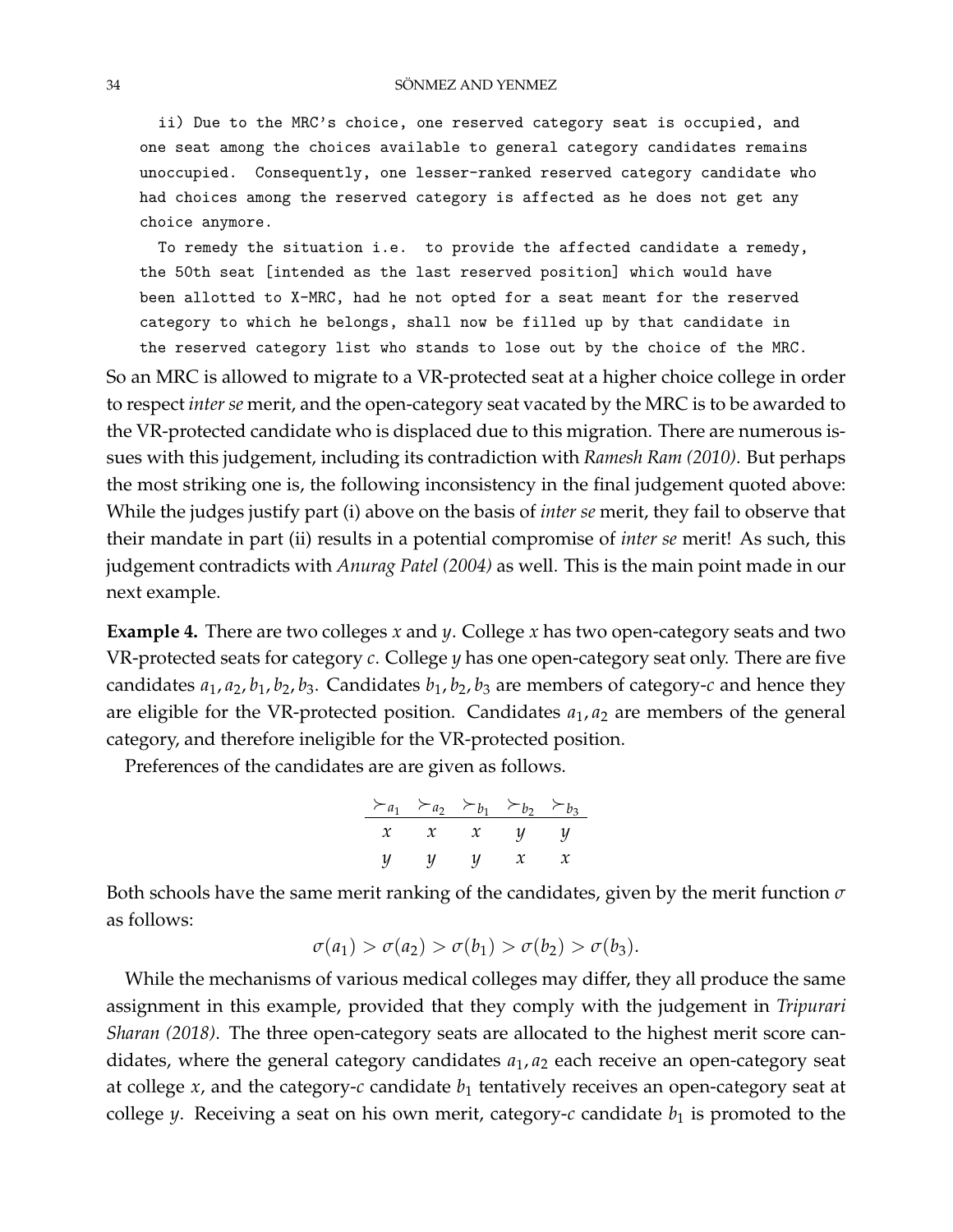status of an MRC. The two category-*c* seats at college *x* are tentatively allocated to the two remaining candidates *b*<sup>2</sup> and *b*<sup>3</sup> from category *c*. At this stage, the court decision in *Tripurari Sharan (2018)* kicks in. Candidate  $b_1$  who is promoted to the status of an MRC prefers a seat at college *x* to his tentative assignment at college *y*. Therefore, he is assigned one of these seats at the expense of the lowest merit ranking category- $c$  candidate  $b_3$ . Again, by *Tripurari Sharan (2018)*, category-*c* candidate *b*<sup>3</sup> receives the open-category seat at college *y* that is vacated by *b*1, ironically profiting from this adjustment. The assignment dictated by the Supreme Court's decision is:

$$
\left(\begin{array}{cccc} a_1 & a_2 & b_1 & b_2 & b_3 \\ (x, o) & (x, o) & (x, c) & (x, c) & (y, o) \end{array}\right).
$$

This outcome fails *inter se* merit, because category-c candidate  $b_2$  receives a less-preferred assignment than the assignment of the lower merit ranking category- $c$  candidate  $b_3$ .

<span id="page-34-1"></span>**5.5. The Case Against the MRC-Based Mechanisms.** In Sections [5.3](#page-26-1) and [5.4,](#page-31-0) we have argued that, not only do the allocation mechanisms employed by various Indian institutions have important shortcomings, but also the Supreme Court judgements on these mechanisms have a number of inconsistencies. We conclude this section by arguing that the root cause of these difficulties lies in the excessive reliance on the concept of migration to solve more complex versions of the problem, further exacerbated by the introduction of the status of an MRC as an especially ill-equipped tool to facilitate a solution for applications with heterogenous positions.

Since open positions are allocated prior to the VR-protected positions when all positions are identical, it may be tempting to follow the similar practice when they are also heterogeneous. While a VR-protected candidate may be able to secure an open-category position in this way, it may not necessarily be at his first choice. Consequently, this widespread practice generated the following questions posed in Section [5.1:](#page-24-3)

- (1) Shall these individuals who are promoted to the status of an MRS be allowed to migrate to higher choice jobs, and claim positions set aside for their VR-protected categories?
- (2) If they are allowed to migrate, then what happens to the open-category positions they have vacated?

While the first question was answered in the positive by the Supreme Court judgement in *Anurag Patel (2004)*, conflicting decisions were given for the second in the two Supreme Court judgements *Shri Ritesh R. Sah vs Dr. Y.L. Yamul & Ors (1996)*, [45](#page-34-0) and *Ramesh Ram (2010)*. However, observe that these questions are not about the fundamentals of the problem, but rather about the mechanics of a specific class of mechanisms.

<span id="page-34-0"></span><sup>45</sup>The ruling is available at <https://indiankanoon.org/doc/762690/> (retrieved on 06/01/2022).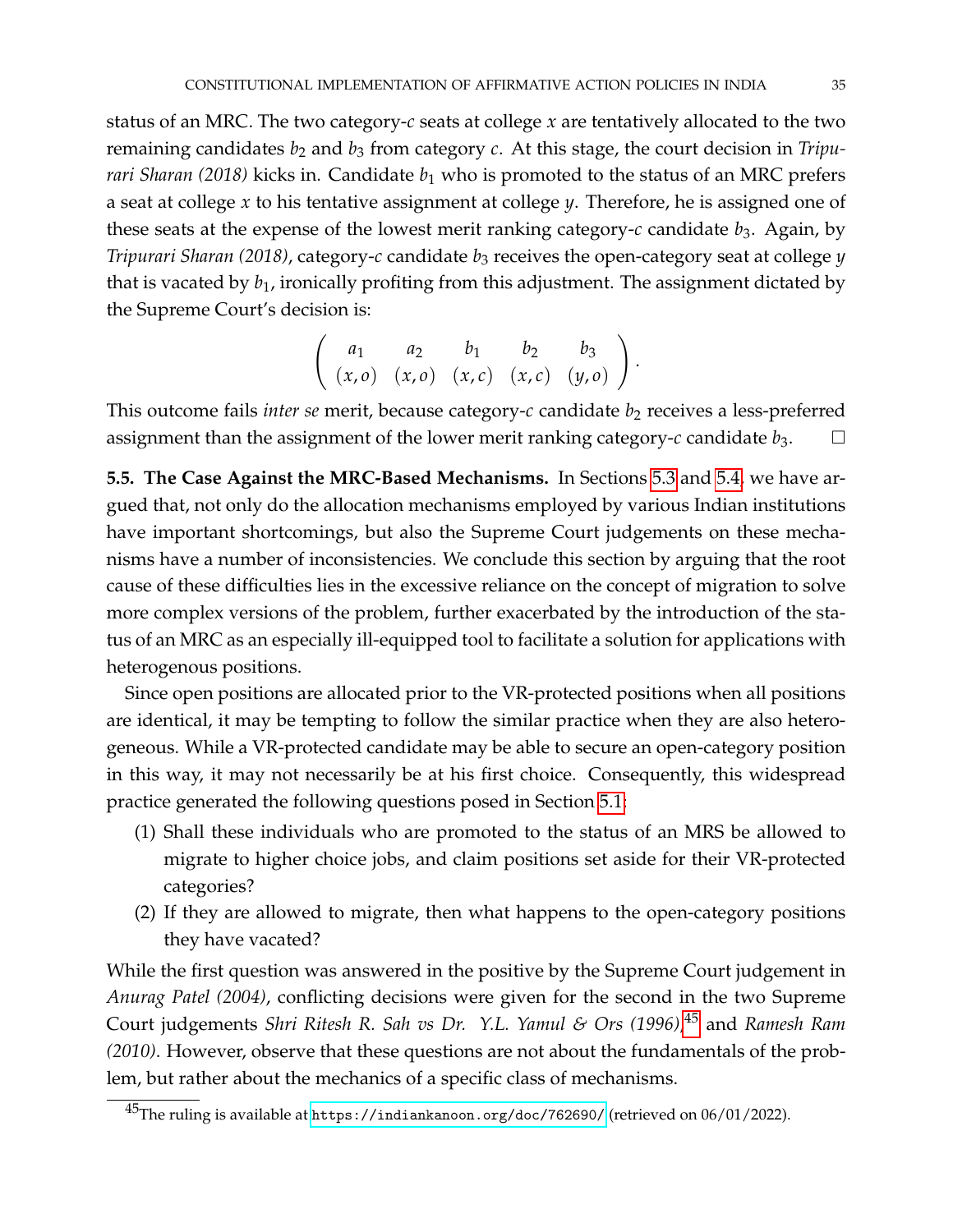The root cause of the challenges faced by the MRC-based mechanisms boils down to the following observation: Once an MRC vacates an open position to receive a more-preferred position reserved for his VR-protected category, the next deserving candidate can be,

- (1) a member of the general category who is either holding a less-preferred open position from earlier phases, or remains unassigned, or
- (2) another MRC who is holding a less-preferred position from earlier phases, or
- (3) another member of a reserved category who remains unassigned from earlier phases.

Thus, the widespread practice of the tentative allocation of the open positions in the first phase results in the creation of an artificial interim allocation, one that is often given too much weight despite being a technical construct. This in turn results in awarding the "property rights" of a vacated open position exclusively to the members of a specific category, creating an open invitation for a litigation. This misguided and artificial construction of property rights is the primary source of the dispute in a vast majority of legal conflicts involving MRCs. Indeed, a very similar observation was made by the judges of the Central Administrative Tribunal, Chennai Bench (CAT-CB), in a lower court decision preceding the judgement in *Union of India vs Ramesh Ram & Ors (2010)* by the Supreme Court. The judges of the CAT-CB included the following statement in their ruling:

In doing so, the respondents also would notice that the steps taken by them in accordance with the Rules  $16 (3)(-)(5)$  are redundant once they issue the result of recruitment in one phase, instead of two as they have become primary cause for the litigation and avoidable confusion in the minds of the candidates seeking recruitment.

Therefore, the judges have directed the Union of India to announce their outcome in one phase in a manner that respects *inter se* merit, without relying on the artificial concept of migration.[46](#page-35-0) However, despite being spot on, this ruling was ignored by the Union of India, and the case moved all the way to the Supreme Court. One possible explanation for the refusal of the Union of India to follow the decision of CAT-CB may be their technical inability to construct a mechanism that complies with the court's order. As we have argued in Section [2,](#page-7-2) our proposed mechanism 2SMH-DA is uniquely suited for this task.

# **6. Consequences of the Constitution (103rd Amendment) Act, 2019**

In a highly debated reform on the reservation system, the *One Hundred and Third Amendment of the Constitution of India* provides ten percent reservation to the economically weaker sections (EWS) in the general category.<sup>[47](#page-35-1)</sup> While the language of the act is not clear about

<span id="page-35-1"></span><span id="page-35-0"></span><sup>46</sup>See Appendix [C.2](#page-58-0) for a comprehensive quote from this case.

<sup>&</sup>lt;sup>47</sup>The bill of the *One Hundred and Third Amendment of the Constitution of India* was introduced in the Lok Sabha—the lower house of the Parliament of India—on 01/08/2019 as the Constitution (One Hundred and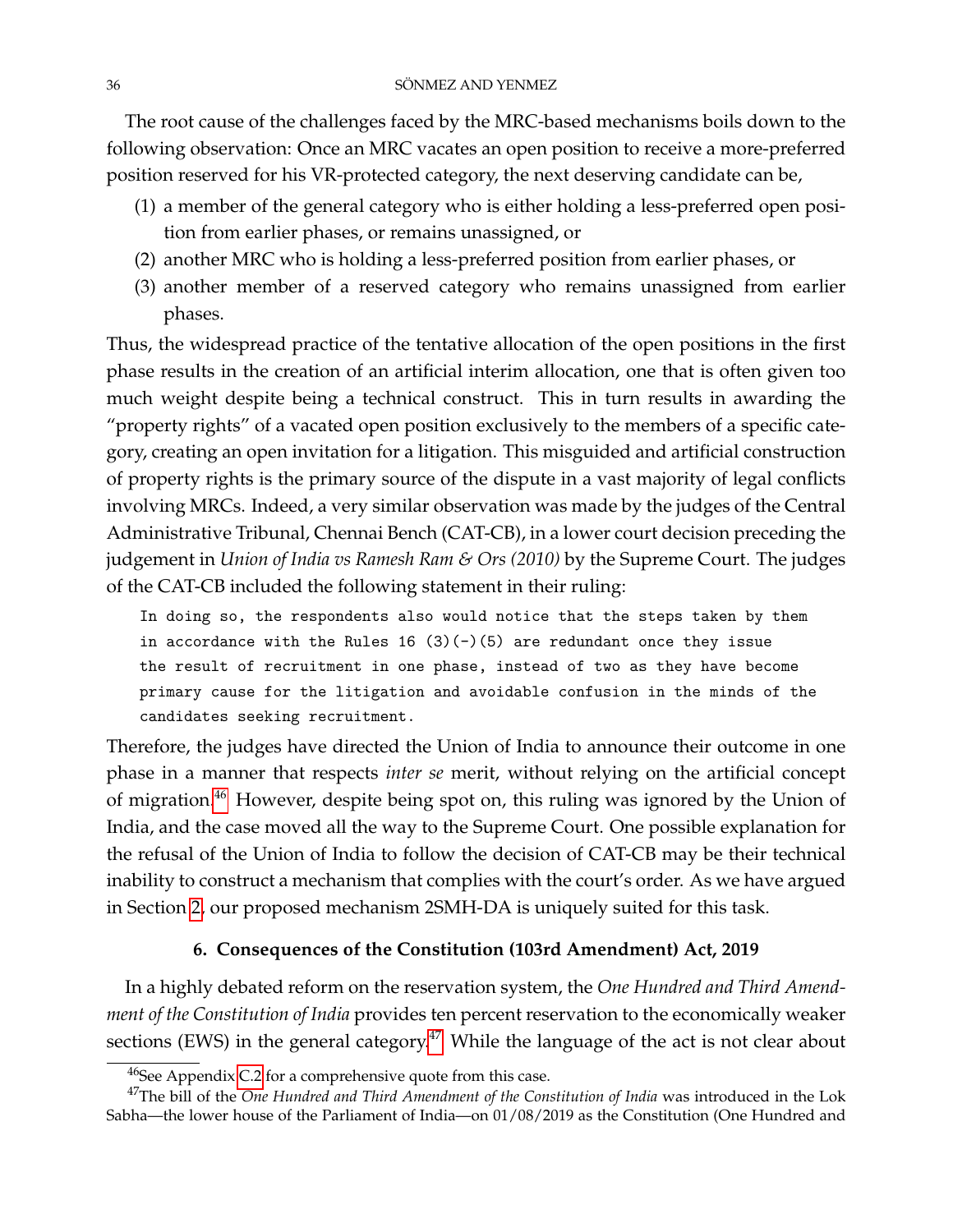whether the EWS reservation is intended as a VR policy or an HR policy, a government memorandum dated  $01/31/2019$  specifies it as the former:<sup>[48](#page-36-0)</sup>

7. ADJUSTMENT AGAINST UNRESERVED VACANCIES:

A person belonging to EWS cannot be denied the right to compete for appointment against an unreserved vacancy. Persons belonging to EWS who are selected on the basis of merit and not on account of reservation are not to be counted towards the quota meant for reservation.

If the One Hundred and Third Amendment survives the Supreme Court challenge and, implemented as a vertical reservation, it will likely amplify the legal challenges in India due to limitations of MRC-based mechanisms presented in Section [5.5.](#page-34-1)

It is estimated that, around 26% of the population in India does not belong to the VR-protected categories SC, ST, and OBC.<sup>[49](#page-36-1)</sup> Therefore, in the absence of the new amendment, about 26% of the population belongs to the general category. While the amendment is intended for the economically weaker sections of the general category, according to most estimates more than 80% of the members of this group satisfy the eligibility criteria for the EWS reservation.[50](#page-36-2) This means, with the introduction of the EWS reservation, the fraction of the population who are ineligible for VR protections reduces to roughly 5-6% of the population. Therefore, the "new general category," those members of the society who are ineligible for VR protections, shrinks to approximately 5-6% of the whole population. This observation, by itself, is not very important. Indeed, inclusion of another VR-protected category has no impact on the analysis of our proposed mechanism 2SMH-DA, presented in Section [3.3.](#page-19-0) However, the situation is very different for the MRC-based mechanisms discussed and criticized in Sections [5.2](#page-25-1)[-5.5.](#page-34-1) The reason is that, with the inclusion of EWS to VR-protected categories, the number of VR-protected individuals who are promoted to the status of MRC will increase significantly. Indeed, the fraction of open positions linked to the MRC candidates will likely change from being a minority to a large majority.<sup>[51](#page-36-3)</sup>

Twenty-fourth Amendment) Bill, 2019. The bill was passed by the Lok Sabha on 01/09/2019, by the Rajya Sabha—the upper house of the Parliament of India—on 01/10/2019, and came into effect on 01/14/2019.

<span id="page-36-0"></span><sup>&</sup>lt;sup>48</sup>See the Government of India Ministry of Personnel, Public Grievances & Pensions Department of Personnel & Training memorandum No. 36039/1/2019 on Reservation for Economically Weaker Sections (EWSs) in direct recruitment in civil posts and services in the Government of India. This memorandum is available at <https://dopt.gov.in/sites/default/files/ewsf28fT.PDF>, retrieved on 04/14/2019.

<span id="page-36-1"></span><sup>49</sup>See the 01/07/2017-dated *Hindustan Times* story "Quota for economically weak in general category could benefit 190 mn," which is available at <https://tinyurl.com/ycy5uf9m>, retrieved on 02/16/2022.

<span id="page-36-2"></span><sup>50</sup>See the 01/28/2019 dated *The Indian Express* story "Whose quota is it anyway? Eligibility criteria for reservation for economically weaker sections will enable the well-off to corner benefits" which is available at [https://indianexpress.com/article/opinion/columns/](https://indianexpress.com/article/opinion/columns/ews-general-category-quota-sc-st-supreme-court-5557300/) [ews-general-category-quota-sc-st-supreme-court-5557300/](https://indianexpress.com/article/opinion/columns/ews-general-category-quota-sc-st-supreme-court-5557300/) (retrieved on 03/02/2022).

<span id="page-36-3"></span><sup>51</sup>According to the 04/09/2019-dated *India Today* story "Will there be only 31% seats for general category in civil services after new quota?" by Ashok Kumar Upadhyay, an average of 9.15% of all positions allocated by the government's recruiting agency UPSC (including the reserved positions) were allocated to MRC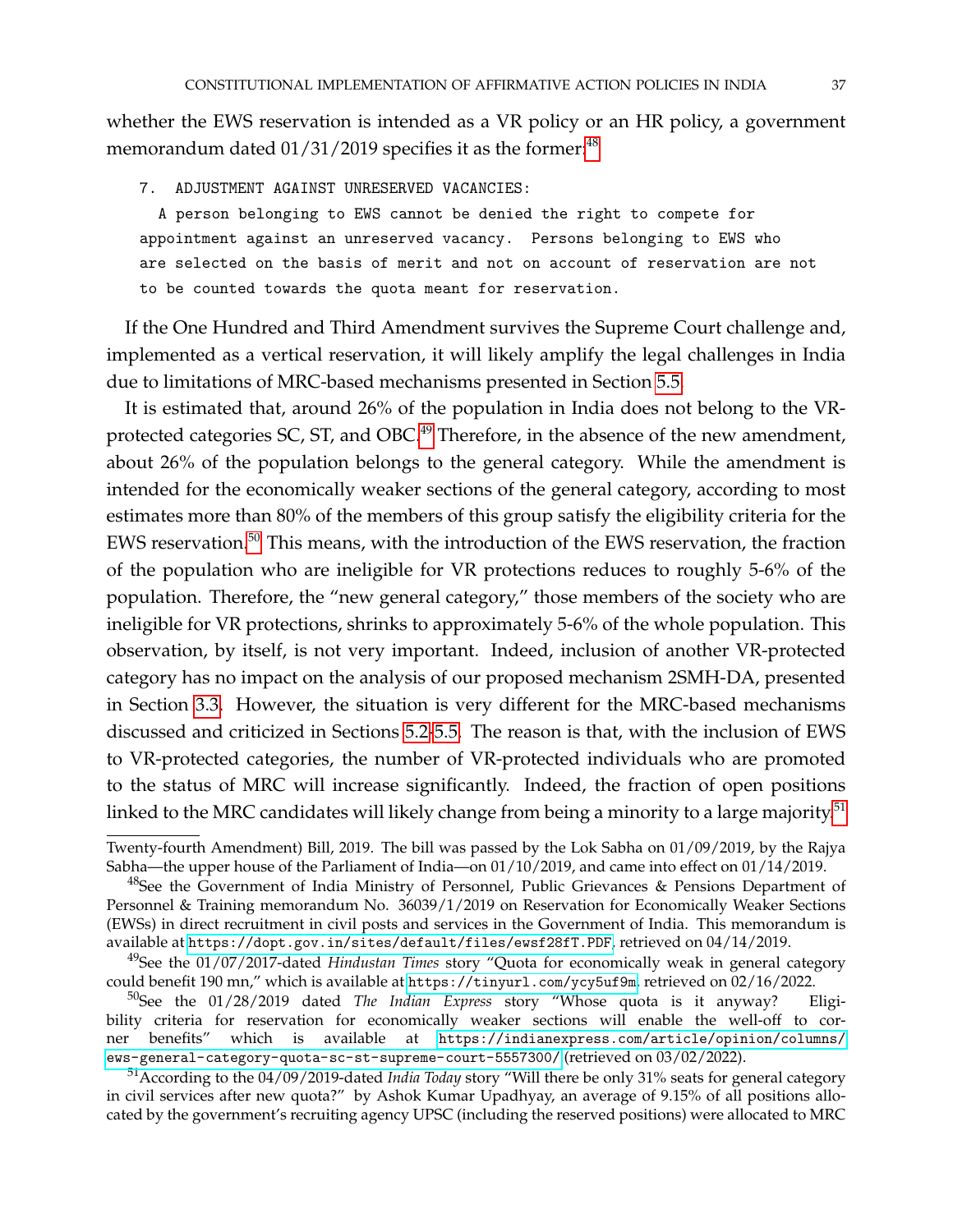Therefore, all the problems we emphasized in Section [5.5](#page-34-1) can be expected to be amplified, adding to the legal challenges due to these flawed mechanisms.

This observation can be made most clearly for the UPSC mechanism, analyzed in Section [5.3.](#page-26-1) In Example [3,](#page-30-0) we have shown that the cut-off score needed for a VR-protected category can be higher under the UPSC mechanism than it is under the general category. The high number of EWS candidates who are expected to be promoted to the status of an MRC candidates, and the ineligibility of EWS candidates for open positions that are vacated from other EWS candidates under *Ramesh Ram (2010)*, means that the minimum cut-off score could easily be higher for EWS candidates than the "new general category" candidates under the UPSC mechanism. Interestingly, this observation has already been made by the officials, who seem to be in search of a solution. The following quote is from a January 2019 The Hindu story:<sup>[52](#page-37-0)</sup>

While ideally the non-reserved 40% open seats should be open seats based on merit, there are complexities here too. For example, the UPSC accepts a reserved candidate in the civil services examination making it in the general merit list as general only if she has not benefited from reservation in the preliminary, mains, service choice (if one gets a better service, say IAS or IPS, due to reservation, one is counted as reserved irrespective of one's overall rank) and State cadre choice (if a reserved candidate is in the general merit list but is getting a cadre of her choice as a reserved candidate, she is counted as reserved), say bureaucrats. So, many who are above the general cut-off may still occupy this 10% quota, as they get a better service or cadre in it.

A senior IAS officer told *The Hindu* that it is possible that a provision will be made for accommodating those who fall below the 10% EWS quota - in case its cut-off is above the general cut-off due to fewer seats - in the open, or general, seats, but this can give rise to litigation.

We believe our proposed mechanism 2SMH-DA also serves as a natural remedy for this dilemma.

## **7. Conclusion**

Public institutions in India has long struggled with implementing its constitutionally protected VR and HR policies, when either

- (1) the two policies are implemented together, or
- (2) when positions to allocate are heterogenous.

candidates between the years 2008-2017. Since open positions make up 50.5% of all positions, this means roughly 18% of open positions are tentatively allocated to MRC candidates in this period.

<span id="page-37-0"></span><sup>&</sup>lt;sup>52</sup>See the 01/08/2019 *The Hindu* story "The Hindu Explains: The new 10% quota, its implications, and more," which is available at <https://tinyurl.com/2p8wkwpw> (retrieved on 02/16/2022).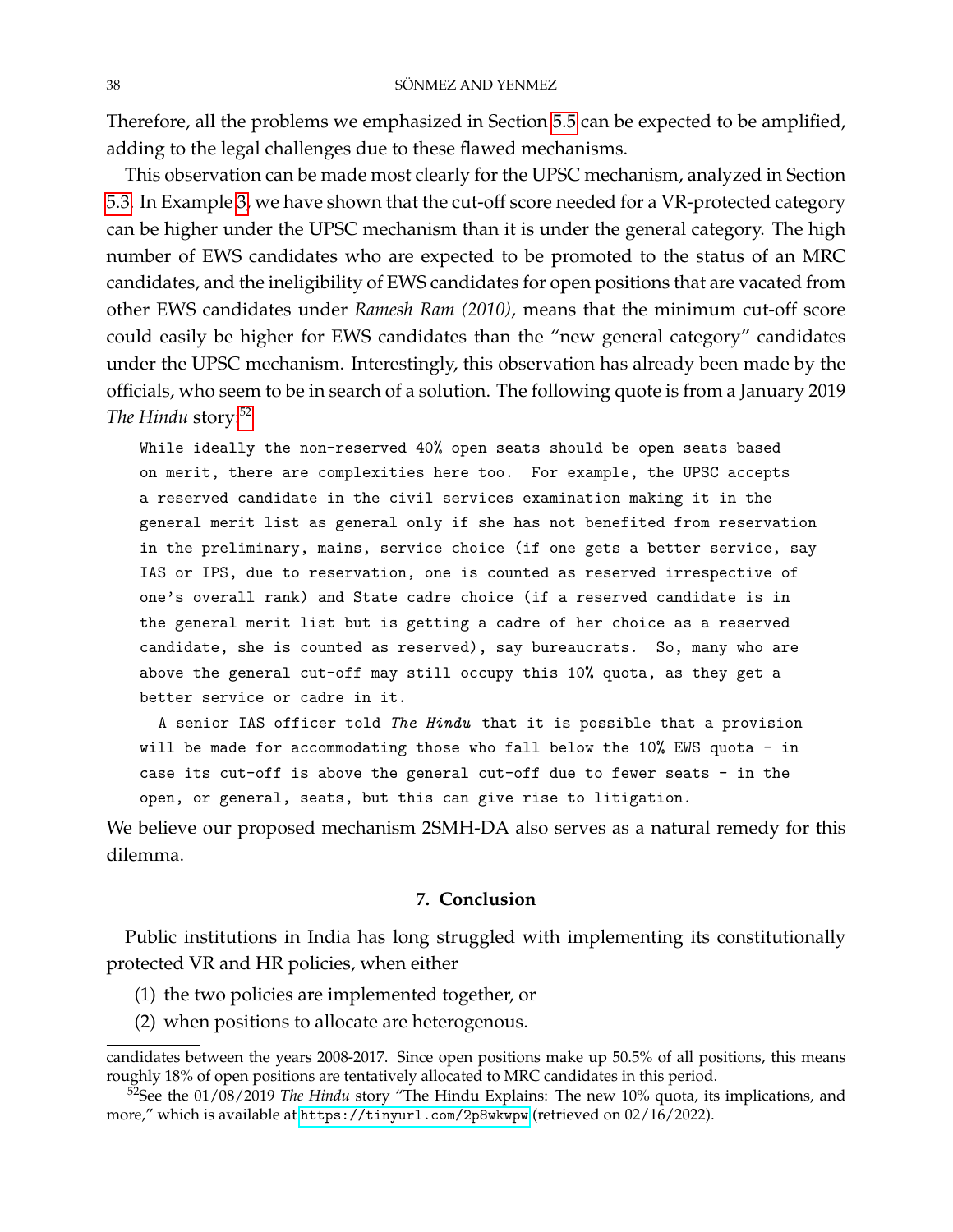Many field applications in India such as the allocation of positions for the prestigious All Indian Services (the Indian Administrative Service (IAS), the Indian Police Service (IPS) and the Indian Forest Service (IFS)), and assignment of seats at public educational institutions have both features.

The main challenge for the first complication has been an ambiguity in the legal formulation of the VR policy, originally given in the landmark Supreme Court judgment *Indra Sawhney (1992)*. This ambiguity–which resulted in countless litigations and disruption of recruitment policies in India for the last three decades–has finally been resolved by another important Supreme Court judgment *Saurav Yadav (2020)*. The same judgment also endorsed a mechanism for the joint implementation of VR and HR policies; one that was earlier proposed in Sönmez and Yenmez [\(2021\)](#page-40-0).

The challenges for the second complication are technically deeper, although a resolution that relies on implementing VR policies across multiple institions with the celebrated deferred acceptance algorithm is straightforward when VR policy is implemented in isola-tion.<sup>[53](#page-38-2)</sup> However, persons with disabilities is HR protected in India at the federal level,<sup>[54](#page-38-3)</sup> and hence it is vital to implement VR and HR policies together. To the best of our knowledge, no mechanism has been proposed or implemented in India for this general version of the problem.

In this paper we argue that, even though the recent Supreme Court judgment *Saurav Yadav (2020)* directly concerns applications where all positions are identical, the clarification it has provided for the more general principles originally given in *Indra Sawhney (1992)* offers a natural resolution for the more general version of the problem with heterogenous positions as well. We propose the 2SMH-DA mechanism, which is a refinement of the celebrated individual-proposing deferred acceptance mechanism [\(Gale and Shapley, 1962\)](#page-40-1) where each institution is endowed with the choice rule 2SMH (Sönmez and Yenmez, 2021). Not only the 2SMH-DA mechanism Pareto dominates any other mechanism that satisfies the Supreme-Court mandated principles in *Saurav Yadav (2020)*, it is the only strategy-proof mechanism that satisfies all these principles. Hence, we believe, 2SMH-DA mechanism is uniquely suited to implement VR and HR policies when positions are heterogenous.

#### **References**

<span id="page-38-1"></span>**Abdulkadiro ˘glu, Atila**, "College admissions with affirmative action," *International Journal of Game Theory*, 2005, *33* (4), 535–549.

<span id="page-38-0"></span>Abdulkadiroğlu, Atila and Aram Grigoryan, "Priority-Based Assignment with Reserves and Quotas," 2021. Working Paper.

<span id="page-38-2"></span> $\frac{53}{3}$ Such a system is used for allocation of elite high school seats in Chicago [\(Dur et al., 2020\)](#page-39-1).

<span id="page-38-3"></span><sup>&</sup>lt;sup>54</sup>Most of the states have awarded HR protections to other groups such as women, ex-servicemen, etc.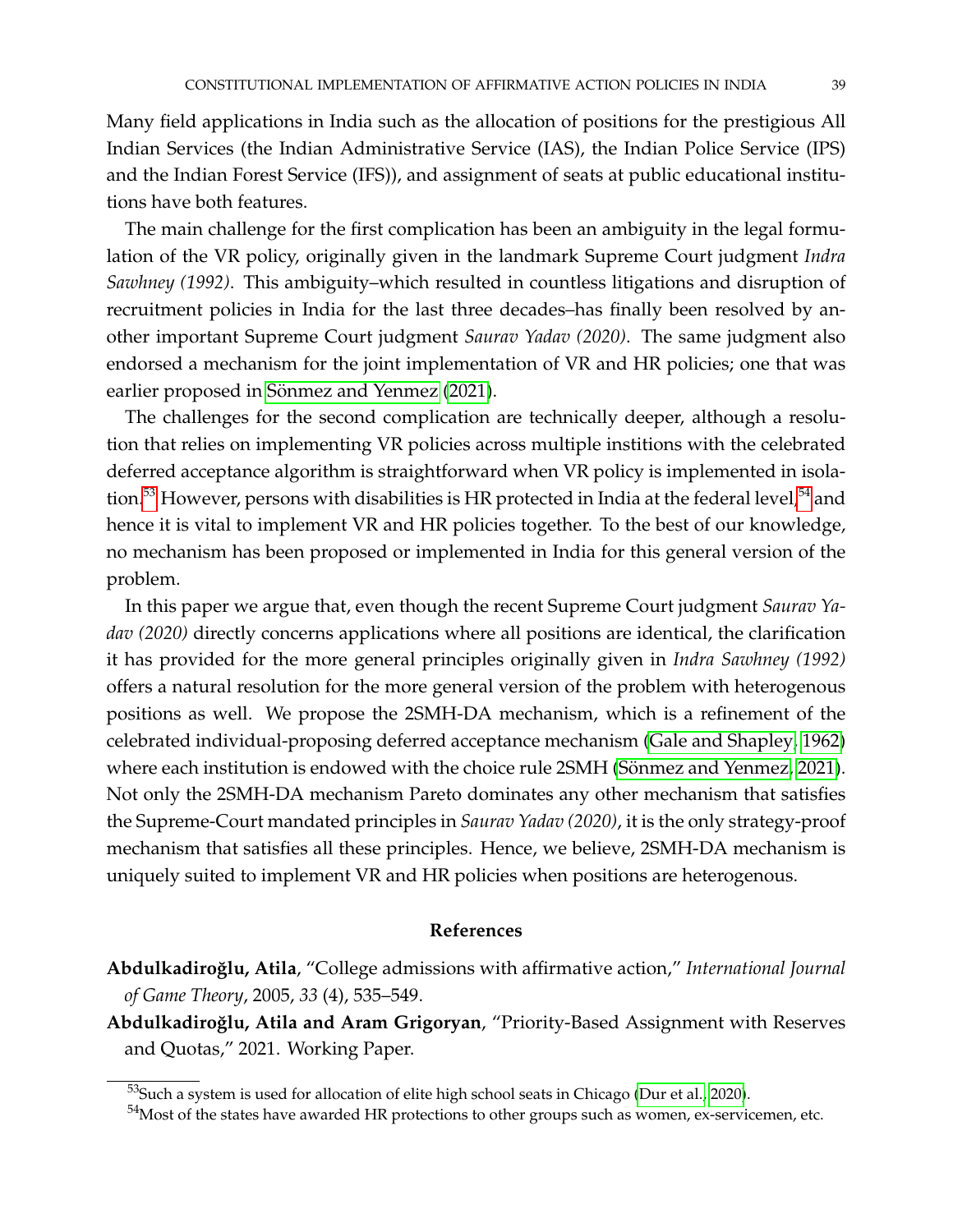- <span id="page-39-0"></span>Abdulkadiroğlu, Atila and Tayfun Sönmez, "School choice: A mechanism design approach," *American Economic Review*, June 2003, *93* (3), 729–747.
- <span id="page-39-15"></span>**Aizerman, Mark A. and Andrew V. Malishevski**, "General theory of best variants choice: Some aspects," *Automatic Control, IEEE Transactions on*, 1981, *26* (5), 1030–1040.
- <span id="page-39-3"></span>Alcalde, José and Salvador Barberà, "Top Dominance and the Possibility of Strategy-Proof Stable Solutions to Matching Problems," *Economic Theory*, 1994, *4* (3), 417–435.
- <span id="page-39-6"></span>Aygün, Orhan and Bertan Turhan, "How to De-Reserve Reserves," 2022. Working Paper.
- <span id="page-39-14"></span>**and Tayfun Sönmez**, "Matching with Contracts: Comment," American Economic *Review*, 2013, *103* (5), 2050–2051.
- <span id="page-39-4"></span>Balinski, Michel and Tayfun Sönmez, "A Tale of Two Mechanisms: Student Placement," *Journal of Economic Theory*, January 1999, *84* (1), 73–94.
- <span id="page-39-5"></span>**Baswana, Surender, Partha Pratim Chakrabarti, Sharat Chandran, Yashodhan Kanoria, and Utkarsh Patange**, "Centralized Admissions for Engineering Colleges in India," *IN-FORMS Journal on Applied Analytics*, 2019, *49* (5), 338–354.
- <span id="page-39-7"></span>**, , , , and** , "Joint Seat Allocation 2018: An algorithmic perspective," 2019. Technical report, <arXiv:1904.06698>.
- <span id="page-39-11"></span>Bó, Inácio, "Fair implementation of diversity in school choice," Games and Economic Behav*ior*, 2016, *97*, 54–63.
- <span id="page-39-10"></span>**Calsamiglia, Caterina, Guillaume Haeringer, and Flip Klijn**, "Constrained School Choice: An Experimental Study," *American Economic Review*, September 2010, *100* (4), 1860–74.
- <span id="page-39-13"></span>**Combe, Julien**, "Are Affirmative Action Policies so Impossible?," *Revue d'Economie Poli- ´ tique*, 2018, *128* (6), 1123–1173.
- <span id="page-39-2"></span>**Correa, Jose, Rafael Epstein, Juan Escobar, Ignacio Rios, Bastian Bahamondes, Carlos Bonet, Natalie Epstein, Nicolas Aramayo, Martin Castillo, Andres Cristi, and Boris Epstein**, "School Choice in Chile," in "Proceedings of the 2019 ACM Conference on Economics and Computation" EC '19 ACM New York, NY, USA 2019, pp. 325–343.
- <span id="page-39-12"></span>**Do ˘gan, Battal**, "Responsive affirmative action in school choice," *Journal of Economic Theory*, 2016, *165*, 69–105.
- <span id="page-39-1"></span>Dur, Umut, Parag A. Pathak, and Tayfun Sönmez, "Explicit vs. statistical targeting in affirmative action: Theory and evidence from Chicago's exam schools," *Journal of Economic Theory*, 2020, *187*, 104996.
- <span id="page-39-9"></span>**, Scott Duke Kominers, Parag A. Pathak, and Tayfun Sönmez**, "Reserve Design: Unintended Consequences and the Demise of Boston's Walk Zones," *Journal of Political Economy*, 2018, *126* (6), 2457–2479.
- <span id="page-39-8"></span>**Echenique, Federico and M. Bumin Yenmez**, "How to Control Controlled School Choice," *American Economic Review*, August 2015, *105* (8), 2679–2694.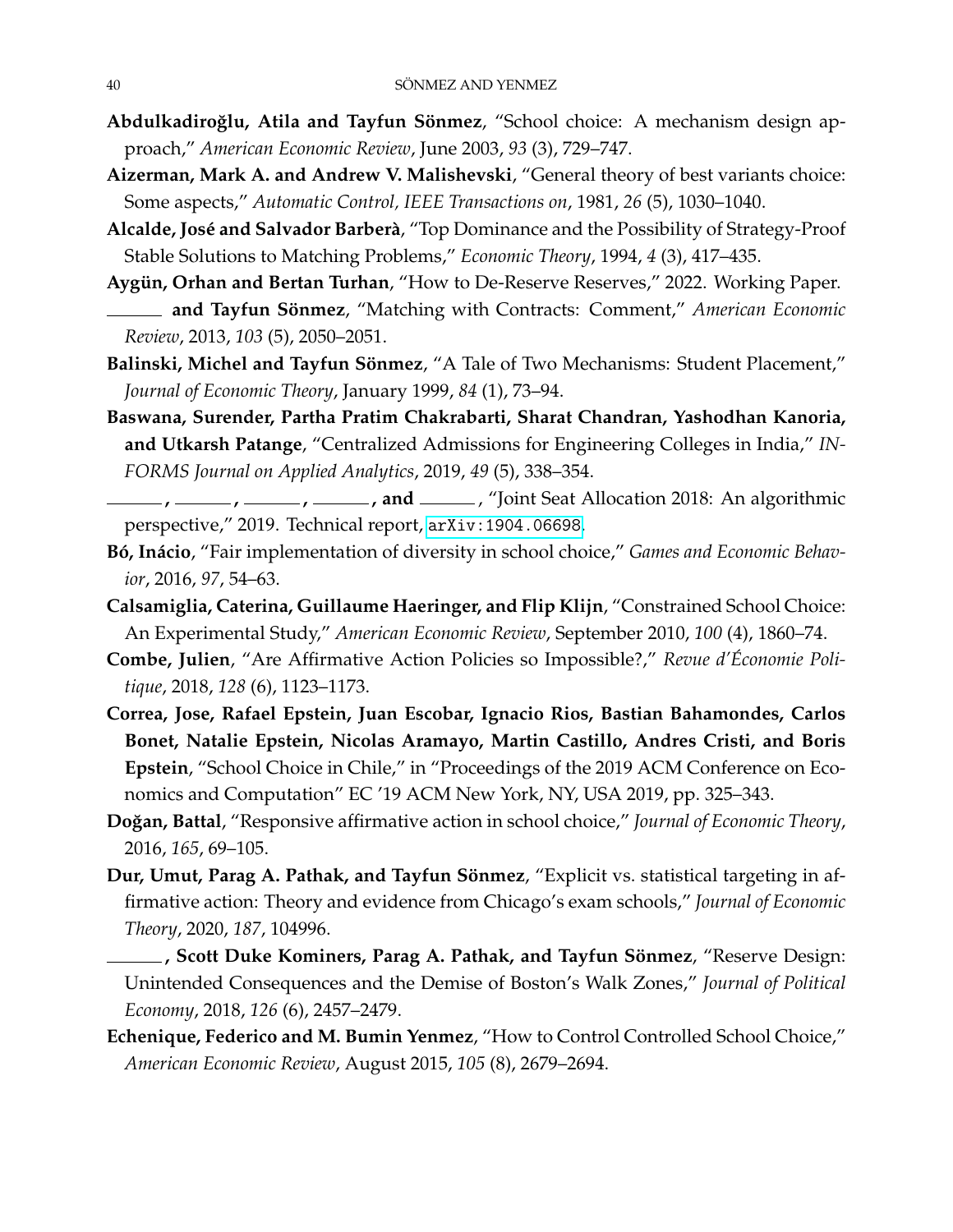- <span id="page-40-2"></span>**Ehlers, Lars and Thayer Morrill**, "(Il)legal Assignments in School Choice," *Review of Economic Studies*, 2020, *87* (4), 1837–1875.
- <span id="page-40-7"></span>**, Isa E. Hafalir, M. Bumin Yenmez, and Muhammed A. Yildirim**, "School choice with controlled choice constraints: Hard bounds versus soft bounds," *Journal of Economic Theory*, 2014, *153*, 648–683.
- <span id="page-40-13"></span>Fleiner, Tamás, "A Matroid Generalization of the Stable Matching Polytope," in Karen Aardal and Bert Gerards, eds., *Integer Programming and Combinatorial Optimization*, Springer Berlin Heidelberg 2001, pp. 105–114.
- <span id="page-40-9"></span>**Fragiadakis, Daniel and Peter Troyan**, "Improving matching under hard distributional constraints," *Theoretical Economics*, 2017, *12* (2), 863–908.
- <span id="page-40-1"></span>**Gale, David and Lloyd S. Shapley**, "College Admissions and the Stability of Marriage," *The American Mathematical Monthly*, January 1962, *69* (1), 9–15.
- <span id="page-40-5"></span>**Haeringer, Guillaume and Flip Klijn**, "Constrained school choice," *Journal of Economic Theory*, 2009, *144* (5), 1921 – 1947.
- <span id="page-40-4"></span>**Hafalir, Isa E., M. Bumin Yenmez, and Muhammed A. Yildirim**, "Effective affirmative action in school choice," *Theoretical Economics*, May 2013, *8* (2), 325–363.
- <span id="page-40-10"></span>**Hafalir, Isa, Fuhito Kojima, and M. Bumin Yenmez**, "Interdistrict School Choice: A Theory of Student Assignment," December 2018. Working paper.
- <span id="page-40-14"></span>**Hatfield, John William and Paul R. Milgrom**, "Matching with Contracts," *American Economic Review*, September 2005, *95* (4), 913–935.
- <span id="page-40-15"></span>**Hirata, Daisuke and Yusuke Kasuya**, "On Stable and Strategy-Proof Rules in Matching Markets with Contracts," *Journal of Economic Theory*, 2017, *168*, 27–43.
- <span id="page-40-12"></span>**Kelso, Alexander S. and Vincent P. Crawford**, "Job Matching, Coalition Formation, and Gross Substitutes," *Econometrica*, 1982, *50*, 1483–1504.
- <span id="page-40-6"></span>**Kojima, Fuhito**, "School choice: Impossibilities for affirmative action," *Games and Economic Behavior*, 2012, *75* (2), 685–693.
- <span id="page-40-16"></span>**Kominers, Scott D., John Hatfield, and Alexander Westkamp**, "Stability, Strategyproofness, and Cumulative Offer Mechanisms," *Review of Economic Studies*, 2021, *3* (83), 1457–1502.
- <span id="page-40-8"></span>Kominers, Scott Duke and Tayfun Sönmez, "Matching with slot-specific priorities: Theory," *Theoretical Economics*, 2016, *11* (2), 683–710.
- <span id="page-40-11"></span>**Kuhn, Harold W.**, "The Hungarian Method for the Assignment Problem," *Naval Research Logistics Quarterly*, 1955, *2*, 83–97.
- <span id="page-40-0"></span>Sönmez, Tayfun and M. Bumin Yenmez, "Affirmative Action with Vertical, Horizontal, and Overlapping Reserves," 2021. Forthcoming in *Econometrica*.
- <span id="page-40-3"></span>**Thakur, Ashutosh**, "Matching Problem of Civil Service," 2018. Working Paper.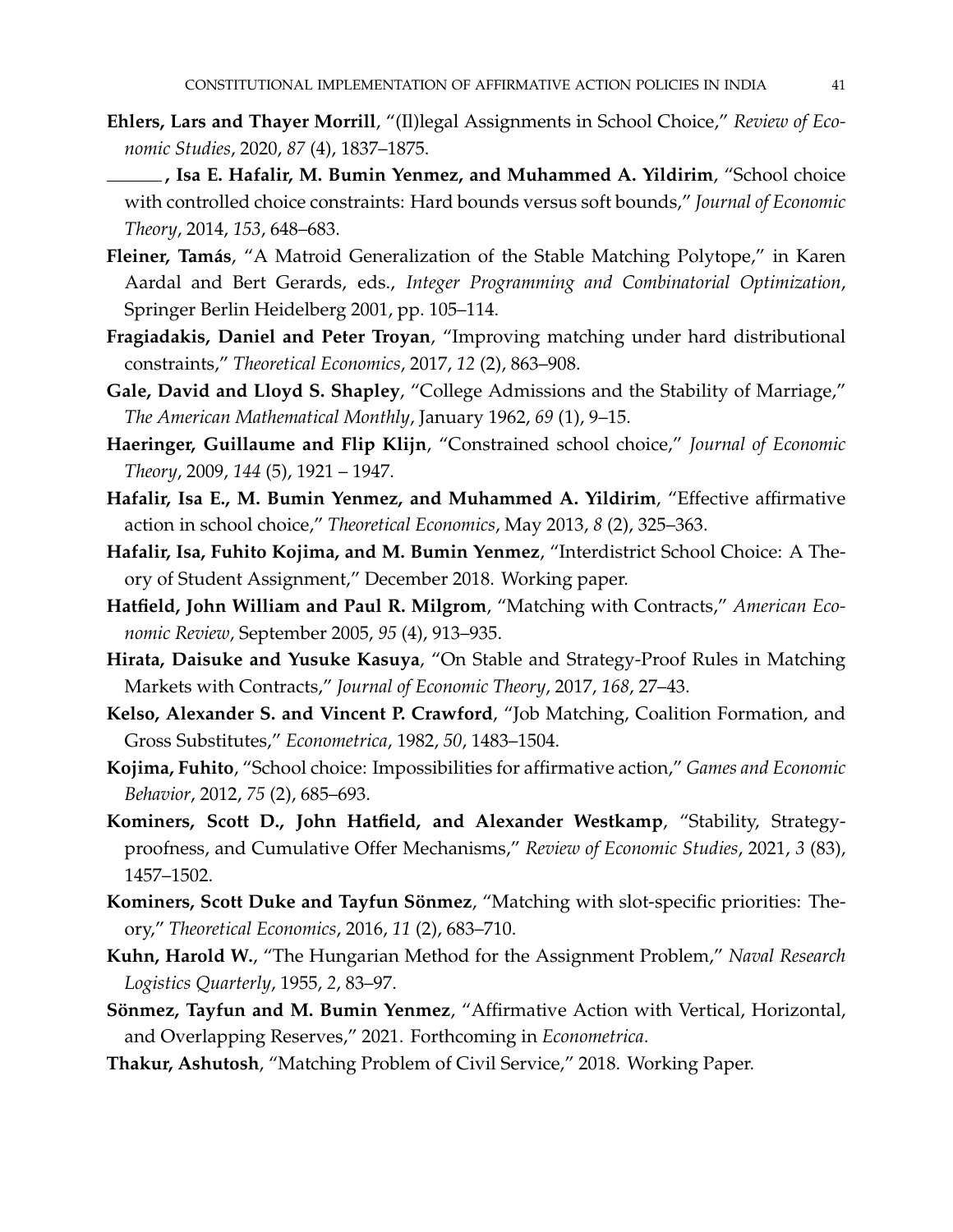<span id="page-41-0"></span>**Westkamp, Alexander**, "An analysis of the German university admissions system," *Economic Theory*, 2013, *53* (3), 561–589.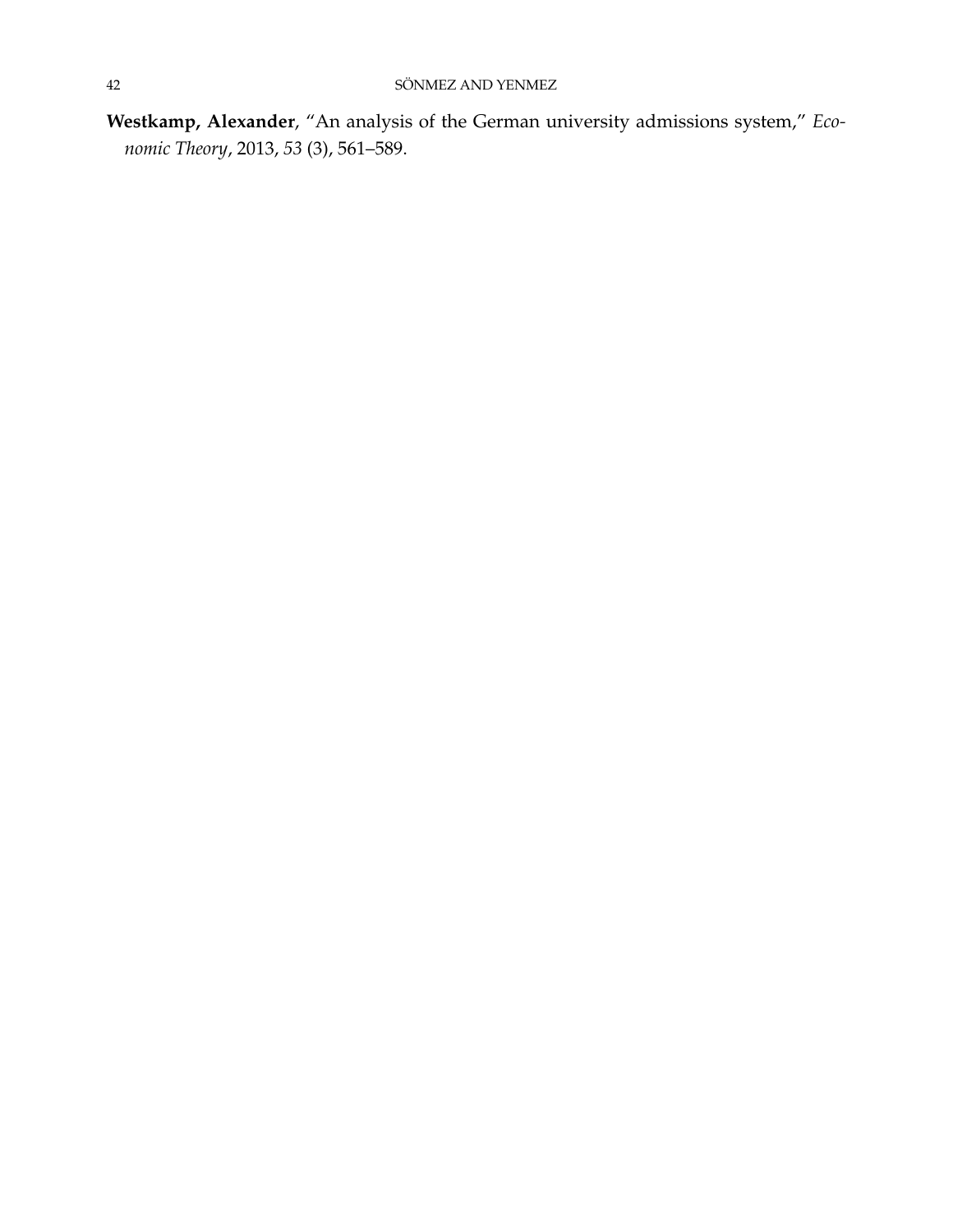#### **Appendix A. Additional Terminology and Auxiliary Results**

In this appendix, we provide additional terminology and auxiliary lemmas that we use in the proofs.

**A.1. Additional Terminology.** In this section, we define some terminology to use in the rest of the appendix.

**Definition 17.** A *job matching*  $\mu : \mathcal{I} \to \mathcal{J} \cup \{\emptyset\}$  is a function such that, for every  $j \in \mathcal{J}$ ,  $|\mu^{-1}(j)| \leq q_j$ .

If  $\mu(i) = \emptyset$  for some individual  $i \in \mathcal{I}$ , then the individual is unmatched.

**Definition 18.** A *choice rule* is a function  $C: 2^{\mathcal{I}} \to 2^{\mathcal{I}}$  such that, for any  $I \subseteq \mathcal{I}$ ,

 $C(I) \subseteq I$ .

Note that, any single-category choice rule (introduced in Definition [14\)](#page-18-0) is a choice rule. Similarly, any aggregate choice rule (introduced in Definition [16\)](#page-18-1) is also a choice rule.

**Definition 19.** A job matching  $\mu$  is *stable* with respect to a profile of choice rules  $(C_i)_{i \in \mathcal{J}}$  if the following three conditions hold:

- (1) *Individual rationality:* For each  $i \in \mathcal{I}$ ,  $\mu(i) \succeq_i \emptyset$ ,
- (2) *Job rationality*: For each  $j \in \mathcal{J}$ ,  $C_j(\mu^{-1}(j)) = \mu^{-1}(j)$ .
- (3) *No blocking pairs*: There exist no  $i \in \mathcal{I}$  and  $j \in \mathcal{J}$  such that  $j \succ_i \mu(i)$  and  $i \in \mathcal{I}$  $C_j(\mu^{-1}(j) \cup \{i\}).$

**Definition 20.** An assignment *α* is *stable* with respect to a profile of multi-category choice rules  $(\vec{C}_j)_{j\in\mathcal{J}}$  if the following three conditions hold:

- (1) *Individual rationality:* For each  $i \in \mathcal{I}$ ,  $\alpha(i) \succeq_i \emptyset$ ,
- (2) *Job rationality*: For each  $j \in \mathcal{J}$  and  $v \in \mathcal{V}$ ,  $C_i^v$  $j^v(\alpha^{-1}(j)) = \alpha^{-1}(j, v).$
- (3) *No blocking pairs*: There exist no  $i \in \mathcal{I}$  and  $j \in \mathcal{J}$  such that  $j \succ_i \alpha(i)$  and  $i \in \mathcal{I}$  $\widehat{C}_j(\alpha^{-1}(j) \cup \{i\}).$

Given an assignment *α* ∈ A, the *job matching µ induced by assignment α* is constructed as follows: For each  $i \in \mathcal{I}$ ,

$$
\mu(i) = \begin{cases} j, & \text{if } \alpha(i) = (j, v) \text{ for some } (j, v) \in \mathcal{J} \times \mathcal{V}, \\ \varnothing, & \text{if } \alpha(i) = \varnothing. \end{cases}
$$

It is easy to check that  $\mu$  is a job matching given that  $\alpha$  is an assignment.

Likewise, for an assignment mechanism, there is an induced job matching mechanism where, for every preference profile of individuals, the outcome of the matching mechanism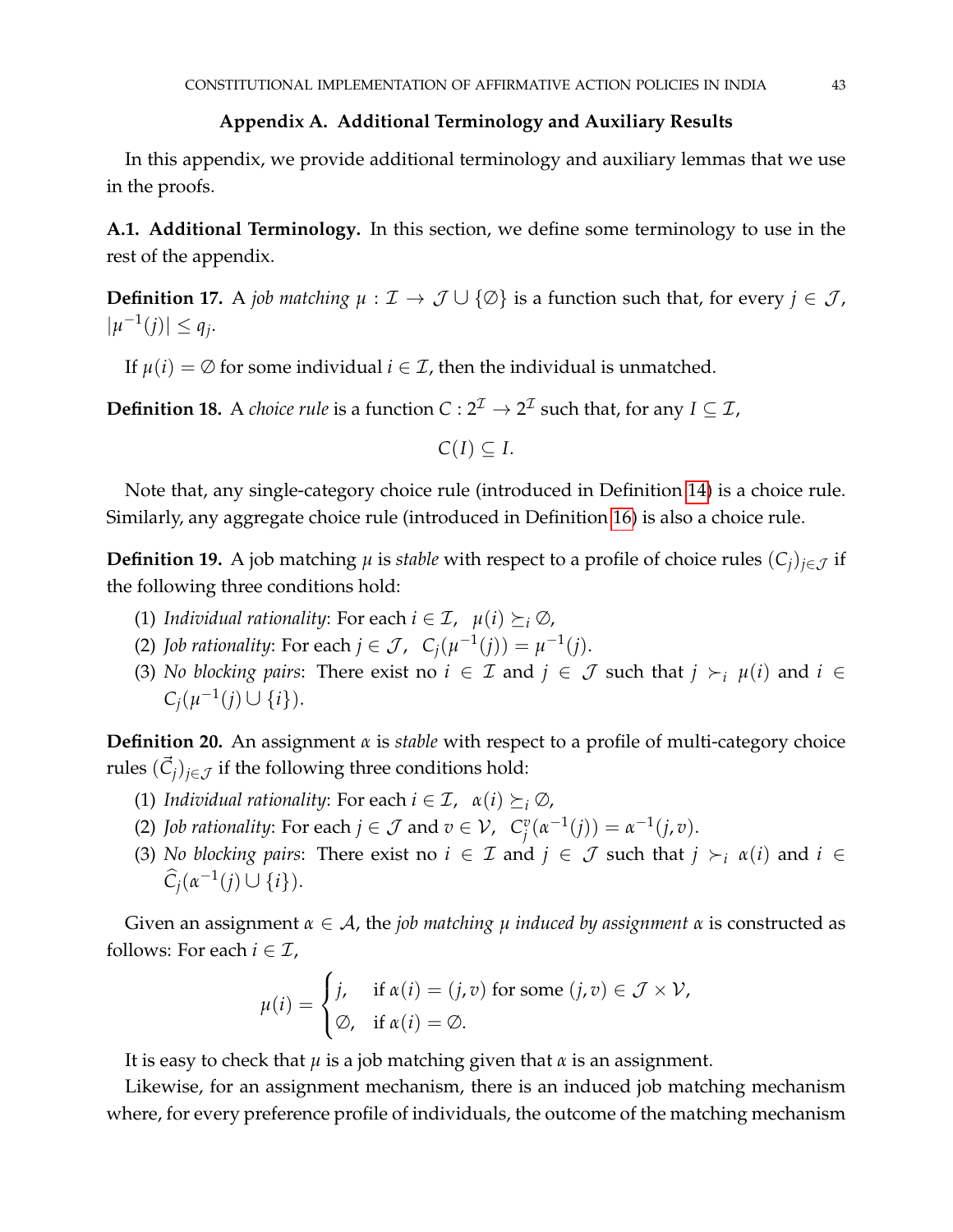is the matching induced by the outcome of the assignment mechanism for the preference profile.

Given the profile of aggregate choice rules  $(\widehat C^{2s}_{\circledast,j})_{j\in\mathcal J}$ , consider the individual-proposing deferred acceptance mechanism: At each step of the mechanism, if *I* is the set of individuals considered for job *j*, job *j* tentatively accepts  $\widehat{C}_{\omega,j}^{2s}(I)$  without specifying any category and permanently rejects  $I \setminus \widehat{C}^{2s}_{\text{\tiny \textcircled{S}}/I}(I)$ . Call this job matching mechanism the *aggregate meritorious deferred-acceptance mechanism (AM-DA)*, and denote it by  $\hat{\varphi}_{\circledcirc}^{2s}$ . For any preference profile  $\succ$ <sub>*T*</sub>∈ *P*, the outcome  $\hat{\varphi}_{\circledcirc}^{2s}(\succ_T)$  of AM-DA is a job matching.

Strategy-proofness of a job-matching mechanism is defined analogously as the strategyproofness of an assignment mechanism.

**A.2. Choice Rule Properties.** In this section, we define choice rule properties and establish some lemmas that we use in our proofs.

**Definition 21.** [\(Kelso and Crawford, 1982\)](#page-40-12) A choice rule *C* satisfies the *substitutes* condition, if, for each  $I \subseteq \mathcal{I}$  and  $i, i' \in I$ ,

$$
i \in C(I)
$$
 and  $i' \neq i \implies i \in C(I \setminus \{i'\})$ .

**Definition 22.** (Aygün and Sönmez, [2013\)](#page-39-14) A choice rule C satisfies the *irrelevance of rejected individuals* condition, if, for each  $I \subseteq \mathcal{I}$ ,

$$
i \in I
$$
 and  $i \notin C(I) \implies C(I \setminus \{i\}) = C(I)$ .

For any job  $j \in \mathcal{J}$  and category  $v \in \mathcal{V}$ , we next show that the meritorious horizontal choice rule  $C^v_{\alpha}$  $_{\mathbb{S},j}^v$  satisfies the substitutes condition and the irrelevance of rejected individuals condition.

<span id="page-43-0"></span>**Lemma 1.** For each  $j \in \mathcal{J}$  and  $v \in \mathcal{V}$ , the single-category choice rule  $C^v_{\otimes j}$  satisfies the substitutes *condition.*

*Proof.* Fix a job  $j \in \mathcal{J}$  and a category  $v \in \mathcal{V}$ . Let  $C_{\infty}^{v,1}$  $\sum_{i=1}^{v,1}(I)$  be the set of individuals who are selected in Step 1, and  $C_{\infty,i}^{v,2}$  $\sum_{i=1}^{n/2} (I)$  be the set of individuals who are selected in Step 2 of the choice rule  $C^v_{\alpha}$  $_{\mathbb{\mathbb{Z}}_{j^{\prime}}}^v$ . Hence, for any  $I\subseteq\mathcal{I}$ ,

$$
C^v_{\text{Q},j}(I) = C^{v,1}_{\text{Q},j}(I) \cup C^{v,2}_{\text{Q},j}(I).
$$

Choice rule  $C^{v,1}_{\otimes i}$  $\frac{\omega,1}{\omega}$  satisfies the substitutes condition: [Fleiner](#page-40-13) [\(2001\)](#page-40-13) shows that the greedy rule defined on a matroid satisfies the substitutes condition. In Sönmez and Yenmez [\(2021\)](#page-40-0), we make the observation that  $C^{v,1}_{\infty}$  $\sum_{i=1}^{p,1}(I)$  is equivalent to the greedy rule for the transversal matroid on the HR graph of job *j* and category  $v$  with rank function  $n_i^v$ *j* .

Let  $I \subseteq \mathcal{I}$ ,  $i \in C^v_{\Omega}$  $\frac{w}{\omega_{j}}(I)$ , and  $i'\in I\setminus\{i\}.$  For substitutability of  $C_{\mathbb{Q}}^{v}$  $_{\mathbb{D},j^{\prime}}^v$  we need to show that  $i \in C^v_\varnothing$  $\sum\limits_{i=0}^{n} (I \setminus \{i'\})$ . We consider three cases.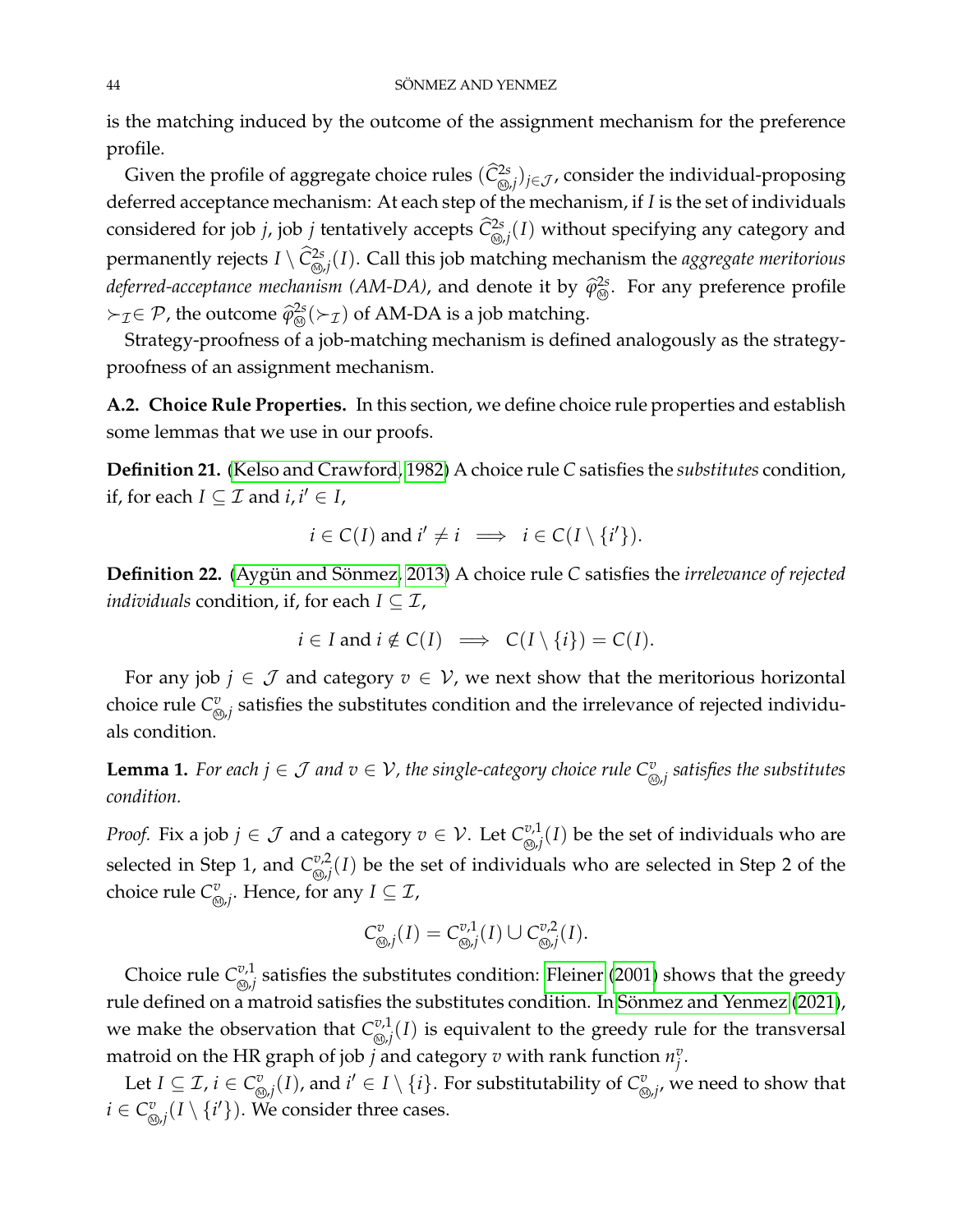**Case 1:** If  $i \in C_{\omega,i}^{v,1}$  $_{\mathbb{\mathbb{Z}}\text{,}j}^{\mathbb{\mathbb{Z}}\text{,}l}(I)$ , then  $i~\in~\mathcal{C}_{\mathbb{\mathbb{Q}}\text{,}j}^{\mathbb{\mathbb{Z}}\text{,}l}$  $\sum_{i \in \mathcal{N}}^{v,1}(I \setminus \{i'\})$  by substitutability of  $C_{\mathcal{N},j}^{v,1}$  $_{\mathcal{D},j^{\prime}}^{\omega,1}$ , which implies  $i \in C^v_\varnothing$  $\sum_{\mathcal{D},j}^{v}(I\setminus\{i'\})$  as desired.

**Case 2:** If  $i \in C_{\omega}^{v,2}$  $\sum_{i \in \mathcal{J}_i}^{v,2}(I)$  and  $i \in C_{\text{c},j}^{v,1}$  $\mathbb{E}^{v,1}_{\mathbb{D},j}(I\setminus\{i'\})$ , then we also have  $i\in\mathcal{C}^v_\mathbb{Q}$  $\int\limits_{\mathbb{R}^{d}}^{v} (I \setminus \{i'\})$  as desired. **Case 3:** Finally, let  $i \in C^{v,2}_{\text{on }i}$  $_{\mathbb{\omega},j}^{\mathbb{\omega},2}(I)$  and  $i \not\in C_{\mathbb{\omega},j}^{\mathbb{\omega},1}$  $\mathbb{E}^{v,1}_{\mathbb{Q},j}(I\setminus\{i'\})$ . By substitutability of  $C^{v,1}_{\mathbb{Q},j}$ 0,1<br><sub>M≀</sub>j′

$$
I\setminus \mathcal{C}^{v,1}_{\text{Q},j}(I)\supseteq \big(I\setminus\{i'\}\big)\setminus \mathcal{C}^{v,1}_{\text{Q},j}(I\setminus\{i'\}).
$$

Furthermore, since  $n_i^v$  $_j^v$  is monotone*,* 

$$
n_j^v(I) \geq n_j^v(I \setminus \{i'\}),
$$

which is equivalent to

$$
\left|C_{\text{Q},j}^{v,1}(I)\right| \geq \left|C_{\text{Q},j}^{v,1}(I \setminus \{i'\})\right|.
$$

Therefore, because  $i \in C_{\infty,i}^{\nu,2}$  $\left\{ \begin{array}{c} v,2 \\ \sqrt[3]{2} \end{array} \right\}$ , individual *i* is one of the  $\left( q_j^v - \begin{array}{c} v \\ v_j^v \end{array} \right)$  $C^{v,1}_{\omega}$  $\left\lbrack \mathcal{D},\mathcal{D},j\right\rbrack\left\lbrack J\right\rbrack$  highest merit ranking individuals in  $I \setminus C_{\infty,i}^{v,1}$  $\sum_{i=1}^{d} (I)$  under  $\sigma_j$ . Then individual *i* also has to be one of the  $\left(q_j^v - \right)$  $C_{\varpi,i}^{v,1}$  $\left| \sum_{i=1}^{m} (I \setminus \{i'\}) \right|$ ) highest merit ranking individuals in  $(I \setminus \{i'\}) \setminus (C^{v,1}_{\infty,i})$  $\left(\begin{smallmatrix}v,1\ \mathbb{R},j\end{smallmatrix}\right]$   $(I \setminus \{i'\})\Big)$ under  $\sigma_j$  because  $I \setminus C_{\text{\tiny (N)}}^{\text{\tiny U},1}$  $\cup_{i=1}^{w,1}(I) \supseteq (I \setminus \{i'\}) \setminus C_{\circledS,j}^{v,1}$  $\left\{ \left\langle \begin{array}{c} x \,, \, \\ y \,, \, \end{array} \right\rangle \left\langle I \setminus \{i'\}\right\rangle \right\}$  and  $\left\langle q_j^v - \right\rangle$  $C_{\scriptscriptstyle (\!\varsigma\!)i}^{\!\scriptscriptstyle v,1}$  $\left\langle \sum_{i=1}^{m} (I \setminus \{i'\}) \right|$  ≥  $\left(q_j^v - \right)$  $C_{\scriptscriptstyle (\!\varsigma\!)i}^{\!\scriptscriptstyle v,1}$  $\left\lbrack \mathcal{D},\mathcal{D},j\right\rbrack\left\lbrack J_{j}\right\rbrack$ . We conclude  $i \in C_{\infty,i}^{\nu,2}$  $\sum_{i=1}^{n/2}(I\setminus\{i'\})$ , which in turn implies  $i\in C^v_\mathbb{Q}$  $_{\mathcal{D},j}^v(I\setminus\{i'\})$  as desired.

This establishes the desired relation for all three cases, and completes the proof.  $\Box$ 

<span id="page-44-0"></span>**Lemma 2.** For each  $j \in \mathcal{J}$  and  $v \in \mathcal{V}$ , the single-category choice rule  $C^v_{\otimes j}$  satisfies the irrelevance *of rejected individuals condition.*

*Proof.* Fix a job  $j \in \mathcal{J}$ , category  $v \in \mathcal{V}$ , and  $I \subseteq \mathcal{I}$ . Let  $i \in I$  be such that  $i \notin C_{\infty}^v$  $_{\mathfrak{D},j}^{v}(I).$ Since  $i \notin C^{v,1}_{\text{on }i}$  $\sum_{i=1}^{v,1}(I)$  implies  $n_j^v$  $\int_j^v(I) = n_j^v$  $\binom{v}{j}$  (*I*  $\setminus$  {*i*}), the same individual will be selected in each sub-step of Step 1 of the choice rule  $C^v_{\varphi}$  $\int_{\mathbb{S}^{d}}$  for both sets of individuals *I* and *I* \ {*i*}, and therefore we have  $C^{v,1}_{\infty}$  $C^{v,1}_{\text{\tiny \textcircled{\tiny \textcircled{\tiny \textcircled{\tiny \textcircled{\tiny \textcircled{\tiny \textcircled{\tiny \textcircled{\tiny \textcircled{\tiny \textcircled{\tiny \tiny \textcircled{\tiny \tiny \textcircled{\tiny \tiny \textcircled{\tiny \tiny \textcircled{\tiny \tiny \textcircled{\tiny \tiny \tiny \textcircled{\tiny \tiny \tiny \textcircled{\tiny \tiny \tiny \textcircled{\tiny \tiny \tiny \tiny \textcircled{\tiny \tiny \tiny \tiny \textcircled{\tiny \tiny \tiny \tiny \tiny \textcircled{\tiny \tiny \tiny \tiny \tiny \textcircled{\tiny \tiny \tiny \tiny \tiny \textcircled{\tiny \tiny \tiny \tiny \textcircled{\tiny \tiny \tiny \tiny \tiny$  $\sum_{i=1}^{v,1}(I)$ . Moreover, an individual *i'* is one of the  $(q_j^v C_{\scriptscriptstyle (\!\varsigma\!)i}^{\!\scriptscriptstyle v,1}$  $\left\lbrack \mathcal{D},\mathcal{J}\left( I\right) \right\rbrack \oplus\left\lbrack \mathcal{J}\left( I\right) \right\rbrack$ ) highest merit ranking individuals in  $I \setminus C^{v,1}_{\omega}$  $\sum_{i=1}^{v,1}(I)$  if and only if he is one of the  $\left(q_j^v - \right)$  $C_{\scriptscriptstyle (\!\varsigma\!)i}^{\:\! v,1}$  $\left\lbrack \begin{smallmatrix} v,1 \ \mathbb{Q},j \end{smallmatrix} (I \setminus \{i\}) \right\rbrack$  $\left| \begin{array}{c} \rho_i^v - \rho_i^v \end{array} \right|$  $C_{\scriptscriptstyle (\!\varsigma\!)i}^{\!\scriptscriptstyle v,1}$  $\left\lbrack \mathcal{D},\mathcal{D},j\right\rbrack\left\lbrack J\right\rbrack$  highest merit ranking individuals in  $(I \setminus \{i\}) \setminus C^{v,1}_{\omega}$  $\mathbb{C}^{v,1}_{\mathbb{Q},j}(I\setminus\{i\}).$  Therefore, we also have  $C^{v,2}_{\mathbb{Q},j}$  $C^{v,2}_{\text{\tiny \textcircled{\tiny \textcircled{\tiny \textcircled{\tiny \textcircled{\tiny \textcircled{\tiny \textcircled{\tiny \textcircled{\tiny \textcircled{\tiny \textcircled{\tiny \tiny \textcircled{\tiny \tiny \textcircled{\tiny \tiny \textcircled{\tiny \tiny \textcircled{\tiny \tiny \textcircled{\tiny \tiny \tiny \textcircled{\tiny \tiny \tiny \textcircled{\tiny \tiny \tiny \backslash.}}}}}}}}}}\mathcal{V}}(I \setminus \{i\})\ =\ C^{v,2}_{\text{\tiny \textcircled{\tiny \textcircled{\tiny \tiny \tiny \tiny \textcircled{\tiny \tiny \tiny \tiny \backslash.}}}}\}$  $\sum_{i,j=1}^{w,z}(I)$ . Hence, we have  $C^v_{\alpha}$  $\mathcal{L}^v_{\mathcal{D},j}(I\setminus\{i\})~=~C^v_{\mathcal{D},j}$  $\frac{v}{\omega_{j}}(I)$ , establishing that the choice rule  $\mathcal{C}^v_\mathbb{Q}$  $_{\mathcal{D},j}^v$  satisfies the irrelevance of rejected individuals condition.

**Definition 23.** A choice rule *C* is *path independent* if, for each  $I, I' \subseteq I$ ,

$$
C(I \cup I') = C\Bigl(C(I) \cup C(I')\Bigr).
$$

<span id="page-44-1"></span>**Lemma 3** [\(Aizerman and Malishevski](#page-39-15) [\(1981\)](#page-39-15))**.** *A choice rule satisfies path independence if, and only, if it satisfies both the substitutes condition and the irrelevance of rejected individuals condition.*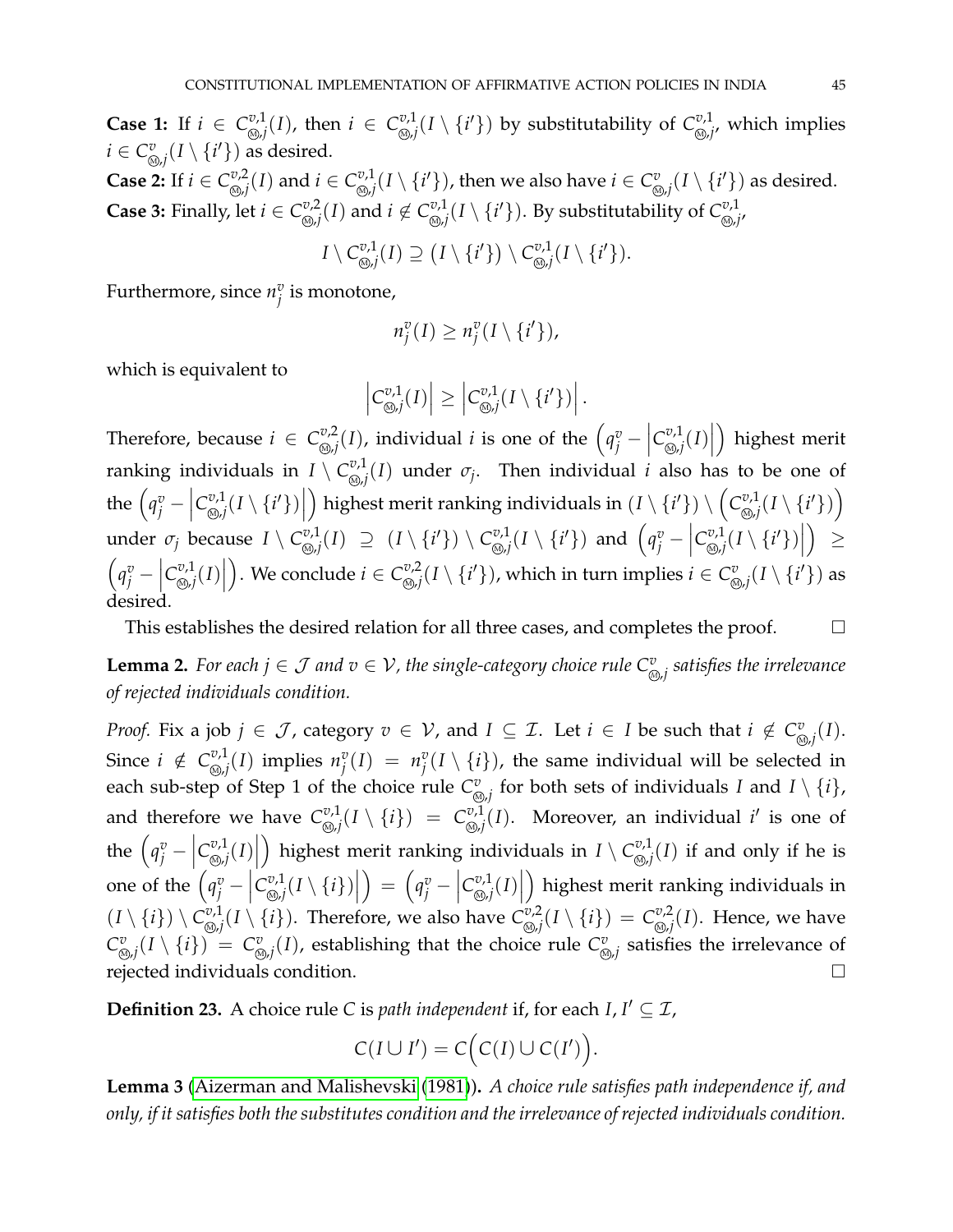**Definition 24.** A choice rule *C* satisfies the law of aggregate demand if, for every *I*,  $I' \subseteq I$ 

$$
I' \supseteq I \implies |C(I')| \ge |C(I)|.
$$

<span id="page-45-1"></span>**Lemma 4.** For each  $j \in \mathcal{J}$  and  $v \in \mathcal{V}$ , the single-category choice rule  $C^v_{\otimes j}$  satisfies the law of *aggregate demand.*

*Proof.* By construction, for any  $I \subseteq \mathcal{I}$ , we have  $|C_{\alpha}^v|$  $\lim_{\delta \to j} (I)$ | = min $\{r_j^v\}$  $\int\limits_{j}^{v}$ ,  $|I \cap \mathcal{I}^v|$ }. Fix a set of individuals  $I \subseteq \mathcal{I}$  and let  $I' \subseteq I$ . Then, we have  $\min\{r_i^v\}$  $\{g^v_j, |I' \cap \mathcal{I}^v|\} \leq \min\{r^v_j\}$ *j* , |*I* ∩  $\mathcal{I}^v$   $\vert$   $\}$ , or equivalently  $\vert C_{\varnothing}^v \vert$  $\left| \sum_{\alpha}^{v}(I') \right| \leq \left| C_{\alpha}^{v} \right|$  $\mathbb{E}^v_{\mathbb{Q},j}(I)|$ . Therefore,  $\mathcal{C}^v_{\mathbb{Q}}$  $_{\mathbb{\omega},j}^v$  satisfies the law of aggregate demand.  $\Box$ 

**A.3. Properties of 2-Step Meritorious Horizontal Choice Rule.** Fix a job  $j \in \mathcal{J}$ . In this section, we establish some properties of the 2-step meritorious horizontal choice rule  $\vec{C}^{2s}_{\omega, j}$  $(C_{\widehat{\omega},i}^{2s,v})$  $\sum_{\mathcal{D},j}^{2S,\mathcal{D}})_{\mathcal{U}} \in \mathcal{V}$  that will be instrumental to prove our main results in Appendix [B.](#page-47-0)

<span id="page-45-0"></span>**Lemma 5.** Let *I* ⊆ *I* and  $i \in$  *I*. If  $i \notin \widehat{C}^{2s}_{\textcircled{\scriptsize{\textcircled{\tiny\textcirc}}}}(I)$ , then, for every  $v \in V$ ,

$$
C^{2s,v}_{\text{def}}(I\setminus\{i\})=C^{2s,v}_{\text{def}}(I).
$$

*Proof.* First, we establish the desired relation for the open category. Since  $C_{\circledcirc,j}^{2s,o} \ = \ C_{\circledcirc}^o$ <sup>M</sup> ,*j* and *C o* $_{\mathcal{D},j}^o$  satisfies the irrelevance of rejected individuals condition by Lemma [2,](#page-44-0) we have  $C^{2s,o}_{\text{on }i}$  $C_{\mathbb{Q},j}^{2s,o}(I\setminus\{i\})=C_{\mathbb{Q},j}^{2s,o}$ <sup>M</sup> ,*j* (*I*).

Next we establish the desired relation for any VR-protected category in  $\mathcal{R}$ . Let  $c \in \mathcal{R}$ . Then,

$$
C_{\text{Q},j}^{2s,c}(I) = C_{\text{Q},j}^{c}\bigg(\Big(I \setminus C_{\text{Q},j}^{o}(I)\Big) \cap \mathcal{I}^{c}\bigg)
$$
  
= 
$$
C_{\text{Q},j}^{c}\bigg(\Big(\big(I \setminus \{i\}\big) \setminus C_{\text{Q},j}^{o}(I)\Big) \cap \mathcal{I}^{c}\bigg)
$$
  
= 
$$
C_{\text{Q},j}^{c}\bigg(\Big(\big(I \setminus \{i\}\big) \setminus C_{\text{Q},j}^{o}(I \setminus \{i\}\big)\Big) \cap \mathcal{I}^{c}\bigg)
$$
  
= 
$$
C_{\text{Q},j}^{2s,c}(I \setminus \{i\}),
$$

where the first equation holds by definition of  $C^{2s,c}_{\infty,i}$  $\sum_{i,j}^{25, \ell}$ , the second equation holds because  $i \notin C^{2s,c}_{\text{on } i}$  $\sum\limits_{\mathcal{D},j}^{2s,c}(I)$  and  $C_{{\mathcal{C}}}^{c}$  $\mathcal{L}_{\mathcal{D},j}^c$  satisfies the irrelevance of rejected individuals condition by Lemma [2,](#page-44-0) the third equation holds because  $i \notin C^{2s,o}_{\infty,i}$  $\mathcal{L}_{\mathcal{D},j}^{2s,o}(I)=\mathcal{C}_{\mathcal{D}}^{o}$  $\int_{\mathbb{R}^d}^{\infty} I(\overline{I})$  and  $C^o_{\mathbb{R}^d}$  $_{\mathcal{D},j}^{\mathcal{D}}$  satisfies the irrelevance of rejected individuals condition by Lemma [2,](#page-44-0) and the last equation holds by definition of  $C^{2s,c}_{\text{on }i}$ <sup>M</sup> ,*j* . In the contract of the contract of the contract of the contract of the contract of the contract of the contract of

The following result is a direct implication of Lemma [5.](#page-45-0)

<span id="page-45-2"></span> $\bf{Corollary~1.}$  *The aggregate choice rule*  $\widehat {\cal C}^{2s}_{\text{\tiny \textcircled{\tiny \textcircled{\tiny\textcircled{\tiny\textcirccl}}}}}$  *satisfies the irrelevance of rejected individuals condition.*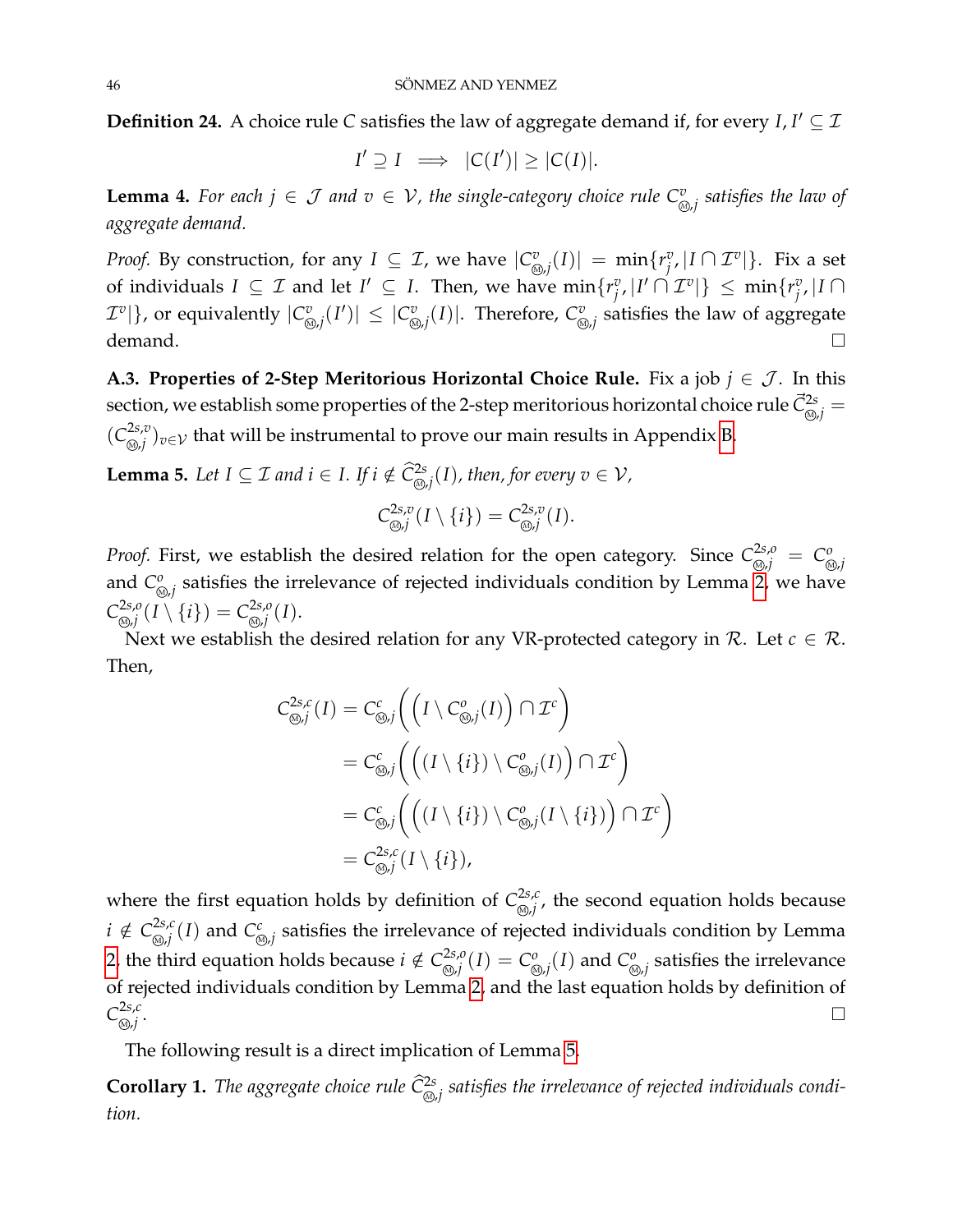<span id="page-46-2"></span>**Lemma 6.** *The aggregate choice rule*  $\widehat{C}_{\textcircled{\scriptsize{\textcirc}}}^{2s}$  *satisfies the law of aggregate demand.* 

*Proof.* Let *I'*,  $I \subseteq \mathcal{I}$  be such that  $I' \supseteq I$ . Since  $C^o_{\mathcal{I}}$  $\frac{\partial}{\partial x_j}$  satisfies the law of aggregate demand by Lemma [4,](#page-45-1)  $\overline{\phantom{a}}$ 

$$
\left|C^{2s,o}_{\text{Q},j}(I')\right| = \left|C^{o}_{\text{Q},j}(I')\right| \geq \left|C^{o}_{\text{Q},j}(I)\right| = \left|C^{2s,o}_{\text{Q},j}(I)\right|.
$$

Furthermore, because *C o* $\frac{\partial}{\partial \phi_j}$  satisfies the substitutes condition by Lemma [1,](#page-43-0) we have

$$
\left(I\setminus C^o_{\bigotimes j}(I)\right)\subseteq \left(I'\setminus C^o_{\bigotimes j}(I')\right).
$$

Consequently, for each  $c \in \mathcal{R}$ ,

$$
\left|C^{2s,c}_{\text{Q},j}(I')\right| = \left|C^c_{\text{Q},j}\left((I'\setminus C^o_{\text{Q}}(I'))\cap \mathcal{I}^c\right)\right| \geq \left|C^c_{\text{Q},j}\left((I\setminus C^o_{\text{Q}}(I))\cap \mathcal{I}^c\right)\right| = \left|C^{2s,c}_{\text{Q},j}(I)\right|,
$$

because *C c* $\mathcal{L}_{\mathcal{D},j}^c$  satisfies the law of aggregate demand (Lemma [4\)](#page-45-1). We conclude that

$$
\left|\widehat{C}_{\text{Q},j}^{2s}(I')\right| = \sum_{v \in \mathcal{V}} \left|C_{\text{Q},j}^{2s,v}(I')\right| \geq \sum_{v \in \mathcal{V}} \left|C_{\text{Q},j}^{2s,v}(I)\right| = \left|\widehat{C}_{\text{Q},j}^{2s}(I)\right|.
$$

Therefore,  $\widehat{C}_{\textcircled{\tiny \#}}^{2s}$  satisfies the law of aggregate demand.  $\hfill \Box$ 

<span id="page-46-0"></span>**Lemma** 7. *The aggregate choice rule*  $\widehat{\mathsf{C}}^{\text{2s}}_{\text{\o},j}$  *satisfies the substitutes condition.* 

*Proof.* Let  $I \subseteq \mathcal{I}$ ,  $i, i' \in I$ ,  $i \neq i'$ , and  $i \in \widehat{\mathcal{C}}^{2s}_{\text{def}}(I)$ . Since  $i \in \widehat{\mathcal{C}}^{2s}_{\text{def}}(I)$ , then either  $i \in \mathcal{C}^{2s,o}_{\text{def}}(I)$ <sup>M</sup> ,*j* (*I*) or  $i \in C^{2s,c}_{\text{on }i}$  $\sum_{i \in \mathcal{J}_i}^{2s,c}(I)$  for some  $c \in \mathcal{R}$ . If  $i \in C_{\text{def}}^{2s,o}$  $\sum_{i \in \mathcal{J}_j}^{2s,o}(I)$ , then we have  $i \in C_{\mathcal{J}_j}^{2s,o}$  $_{\mathbb{\mathbb{Q}}\mathbb{J}}^{2s,o}(I\setminus\{i'\})$ , because  $C^{2s,o}_{\circledast,j} = C^{o}_{\circledast}$  $\sum_{i \in \mathcal{J}_j}^{\infty}$  satisfies the substitutes condition by Lemma [1.](#page-43-0) If  $i \in C_{\circledcirc, j}^{2s,c}$  $\sum_{i \in \mathcal{J}_i}^{2S, \mathcal{C}} (I)$  for some  $c \in \mathcal{R}$ , then either (1)  $i \in C^{2s,o}_{\text{on }i}$  $\sum_{i \in \mathcal{J}_j}^{2s,o}(I \setminus \{i'\}) \,\,\text{or} \,\,\text{(2) } \, i \,\in\, (I \setminus \{i'\}) \setminus C_{\text{def}}^{2s,o}$  $\sum_{i \in \mathcal{J}_j}^{2s,o}(I \setminus \{i'\})$  which implies that  $i \in C^{2s,c}_{\text{on }i}$  $_{\mathbb{\mathbb{Q}}\mathbb{J}}^{2s,c}(I\setminus\{i'\})$  because

- $(1) C<sub>6</sub>$  $\hat{\mathbb{S}}_{j,j}$  satisfies the substitutes condition,
- $(2)$   $I \setminus C^{2s,o}_{\otimes i}$  $\mathcal{C}^{2s,o}_{\mathcal{D},j}(I) \supseteq (I \setminus \{i'\}) \setminus C^{2s,o}_{\mathcal{D},j}$  $_{\odot,j}^{2s,o}(I\setminus\{i'\})$  , and (3) *i* ∈  $C_{\text{ω, }i}^{2s,c}$ <sup>M</sup> ,*j* (*I*).

Therefore,  $i \in \widehat{C}_{\circledast j}^{2s}(I \setminus \{i'\})$ , and hence  $\widehat{C}_{\circledast j}^{2s}$  satisfies the substitutes condition.

<span id="page-46-1"></span>**Lemma 8.** *The aggregate choice rule*  $\widehat{\mathcal{C}}_{\textcircled{\scriptsize\textcircled{\tiny\textcirc}}}^{2s}$  *is path independent.* 

*Proof.* The proof directly follows from Corollary [1,](#page-45-2) Lemma [3,](#page-44-1) and Lemma [7.](#page-46-0)

**Definition 25.** Let *I* ⊆ *I* be a set of individuals such that, for every *i* ∈ *I*, job *j* is acceptable to individual *i*. A multi-category choice rule  $\vec{C}_j = (C^v_j)^T$ *j* )*v*∈V satisfies *non-wastefulness for I* if, for each  $v \in V$  and  $i \in I$ ,

$$
i \notin \widehat{C}_j(I)
$$
 and  $|C_j^v(I)| < r_j^v \implies i \notin \mathcal{I}^v$ .

$$
\Box
$$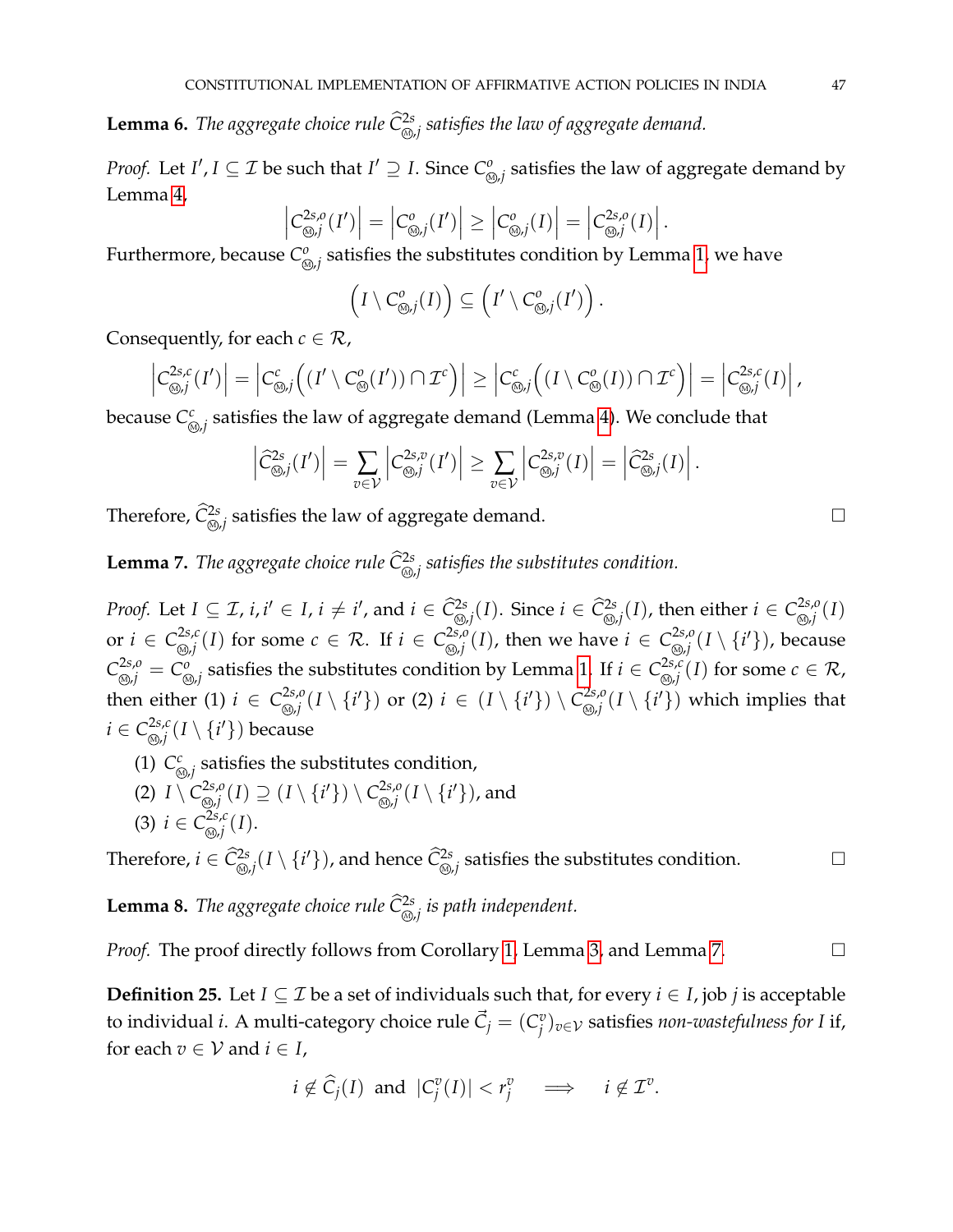**Definition 26.** Let *I* ⊆ *I* be a set of individuals such that, for every *i* ∈ *I*, job *j* is acceptable to individual *i*. A multi-category choice rule  $\vec{C}_j = (C^v_j)^T$ *j* )*v*∈V satisfies *maximal accommodation of HR protections for I,* if for each  $v \in V$ , and  $i \in (I \cap \mathcal{I}^v) \setminus \widehat{C}_j(I)$ ,

$$
n_j^v\Big(C_j^v(I)\Big) = n_j^v\Big(C_j^v(I)\cup\{i\}\Big).
$$

**Definition 27.** Let *I* ⊆ *I* be a set of individuals such that, for every *i* ∈ *I*, job *j* is acceptable to individual *i*. A multi-category choice rule  $\vec{C}_j = (C_j^v)$ *j* )*v*∈V satisfies *no justified envy* if, for each  $v \in \mathcal{V}$ ,  $i \in C_i^v$  $j^v(I)$ , and  $i' \in (I \cap \mathcal{I}^v) \setminus \widehat{C}_j(I)$ ,

$$
\sigma_j(i') > \sigma_j(i) \implies n_j^v \bigg( \bigg( C_j^v(I) \setminus \{i\} \bigg) \cup \{i'\} \bigg) < n_j^v \bigg( C_j^v(I) \bigg).
$$

**Definition 28.** Let *I* ⊆ *I* be a set of individuals such that, for every *i* ∈ *I*, job *j* is acceptable to individual *i*. A multi-category choice rule  $\vec{C}_j = (C_j^v)$ *j* )*v*∈V satisfies *compliance with VR protections for I* if, for every  $c \in \mathcal{R}$  and  $i \in C_i^c$ *j* (*I*),

 $(1) |C_i^o$  $\binom{o}{j}(I)| = r_j^o$ *j* , (2) for every  $i' \in C_i^o$ 

*j* (*I*),

$$
\sigma_j(i') < \sigma_j(i) \implies n^o\Big(C^o(I)\Big) > n^o\Big(\Big(C^o(I)\setminus\{i'\}\Big) \cup \{i\}\Big), \text{ and}
$$
\n
$$
(3) \ n_j^o\Big(C_j^o(I) \cup \{i\}\Big) = n_j^o\Big(C^o(I)\Big).
$$

<span id="page-47-1"></span>**Lemma 9** (Sönmez and Yenmez [\(2021\)](#page-40-0)). Let  $I \subseteq \mathcal{I}$  be a set of individuals such that, for every *i* ∈ *I, job j is acceptable to individual i. A multi-category choice rule C*~ *<sup>j</sup> satisfies (i) non-wastefulness for I, (ii) maximal accommodation of HR protections for I, (iii) no justified envy for I, and (iv)*  $f$  *compliance with VR protections for I, if, and only if,*  $\vec{C}_j(I) = \vec{C}_{\circledast,j}^{2s}(I).$ 

**Remark 1.** Lemma [9](#page-47-1) is originally given as Theorem 3 in Sönmez and Yenmez [\(2021\)](#page-40-0). In their model, there is only one job which is assumed to be acceptable by all individuals. Therefore, the axioms in Sönmez and Yenmez [\(2021\)](#page-40-0) are stated for every set of individuals  $I\subseteq\mathcal{I}$  and Theorem 3 in Sönmez and Yenmez [\(2021\)](#page-40-0) states that  $\vec{C}_j=\vec{C}^{2s}_{\circledast j}.$  Since a given job *j* ∈ *J* may not be acceptable for all individuals in our current setting, we state each axiom used in Lemma [9](#page-47-1) for a given set of individuals each of whom finds job *j* acceptable, and, therefore, state the conclusion as  $\vec{C}_j(I) = \vec{C}_{\textcircled{\scriptsize\#}}^{2s}(I)$  for any such group of individuals *I*.

## **Appendix B. Proofs of Theorem [2](#page-21-0) and Theorem [1](#page-20-1)**

<span id="page-47-0"></span>We first prove Theorem [2](#page-21-0) using several lemmas and then establish Theorem [1.](#page-20-1)

**B.1. Proof of Theorem [2.](#page-21-0)** We provide the proof in several lemmas. Lemmata [10](#page-48-0)[-15](#page-50-0) establish that 2SMH-DA satisfies the five axioms, whereas Lemmata [16](#page-50-1)[-20](#page-54-0) establish that it is the only assignment mechanism to do so.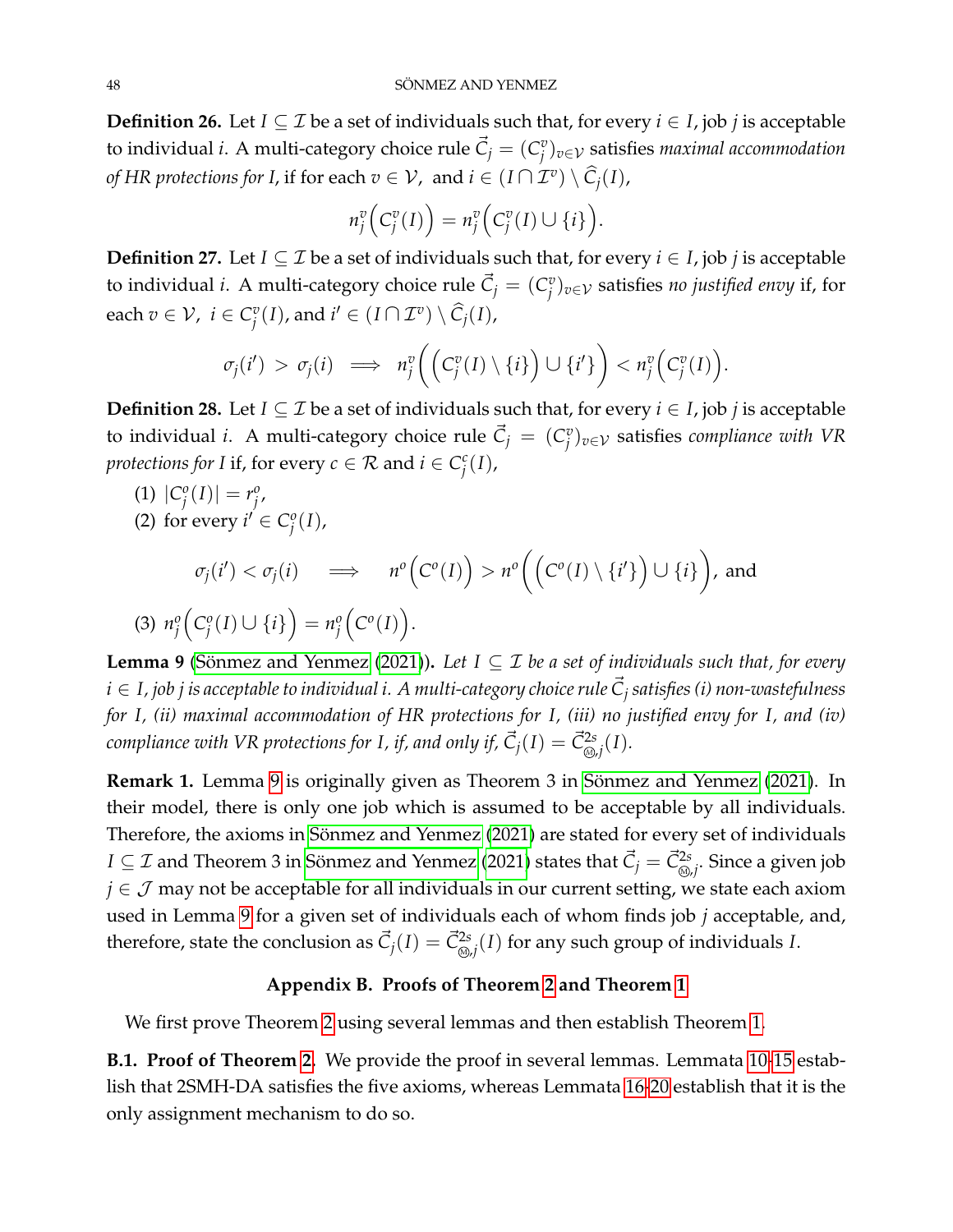## <span id="page-48-0"></span>**Lemma 10.** *2SMH-DA satisfies individual rationality.*

*Proof.* Fix a preference profile  $\succ_{\mathcal{I}} = (\succ_i)_{i \in \mathcal{I}} \in \mathcal{P}$ . Let assignment  $\alpha = \varphi_{\text{Q}}^{2s}(\succ_{\mathcal{I}})$  be the outcome of mechanism 2SMH-DA for  $\succ_{\mathcal{I}}$ . Let  $i \in \mathcal{I}$  be any individual. Since no individual proposes to an unacceptable job under 2SMH-DA, either  $\alpha(i) = \emptyset$  or  $\alpha(i) = (j, v)$  for a job *j*  $\in$  *J* with *j*  $\succ_i \emptyset$  and category  $v \in V$ . Therefore,  $\alpha(i) \succeq_i \emptyset$ , and hence the assignment  $\alpha$ satisfies individual rationality.

**Lemma 11.** *2SMH-DA satisfies non-wastefulness.*

*Proof.* Fix a preference profile  $\succ_{\mathcal{I}} = (\succ_i)_{i \in \mathcal{I}} \in \mathcal{P}$ . Let assignment  $\alpha = \varphi_{\text{Q}}^{2s}(\succ_{\mathcal{I}})$  be the outcome of the mechanism 2SMH-DA for  $\succ_{\mathcal{I}}$ . Suppose that  $j \in \mathcal{J}$ ,  $v \in \mathcal{V}$ , and  $i \in \mathcal{I}$  are such that  $j \succ_i \alpha(i)$  and  $|\alpha^{-1}(j, v)| < r_j^v$  $\stackrel{v}{j}$ . To show non-wastefulness, we need to establish that  $i \notin \mathcal{I}^v$ .

Let *I* be the set of individuals who are considered for job *j* at the last step of 2SMH-DA. Since  $j \succ_i \alpha(i)$  (by assumption) and  $\alpha(i) \succeq_i \emptyset$  (by Lemma [10\)](#page-48-0), we have  $j \succ_i \emptyset$ . Therefore, individual *i* must have applied to job *j* at some step of 2SMH-DA, and he must have been rejected by job *j* prior to the termination of the algorithm. Since  $\hat{C}^{2s}_{\text{\tiny (0)}}$  , satisfies path independence by Lemma [8,](#page-46-1) we have  $\widehat{C}_{\textcircled{b},j}^{2s}(I\cup\{i\})=\widehat{C}_{\textcircled{b},j}^{2s}(I)$ , which in turn implies *i* ∉  $\hat{C}^{2s}_{\text{\tiny (0,1)}}(I \cup \{i\})$ . Finally, since  $\vec{C}^{2s}_{\text{\tiny (0,1)}}$  satisfies non-wastefulness by Lemma [9,](#page-47-1) the relations  $i \notin \hat{C}^{2s}_{\text{\tiny (Q)},j}(I \cup \{i\})$  and  $|C^{2s,v}_{\text{\tiny (Q)},j}|$  $\vert C_{\mathcal{D},j}^{2s,v}(I\cup\{i\})\vert\ = \vert C_{\mathcal{D},j}^{2s,v}\ \vert$  $\vert \hat{f}^{2s,v}_{\mathcal{D},j}(I) \vert \ = \ \vert \alpha^{-1}(j,v) \vert \ < \ r_j^v$  $\int_{i}^{v}$  imply that  $i \notin \mathcal{I}^v$ . Hence, the assignment *α* satisfies non-wastefulness. □

**Lemma 12.** *2SMH-DA satisfies maximal accommodation of HR protections.*

*Proof.* Fix a preference profile  $\succ_{\mathcal{I}} = (\succ_i)_{i \in \mathcal{I}} \in \mathcal{P}$ . Let assignment  $\alpha = \varphi_{\circledcirc}^{2s}(\succ_{\mathcal{I}})$  be the outcome of mechanism 2SMH-DA for  $\succ_{\mathcal{I}}$ . Consider a job  $j \in \mathcal{J}$ , category  $v \in \mathcal{V}$ , and  $i \in \mathcal{I}^v$  such that  $j \succ_i \alpha(i)$ . To prove that 2SMH-DA satisfies maximal accommodation of HR protections, we need to establish that

$$
n_j^v\Big(\alpha^{-1}(j,v)\cup\{i\}\Big)\ngtr n_j^v\Big(\alpha^{-1}(j,v)\Big).
$$

Let *I* be the set of individuals who are considered for job *j* at the last step of 2SMH-DA. Since  $j \succ_i \alpha(i)$  (by assumption) and  $\alpha(i) \succeq_i \emptyset$  (by Lemma [10\)](#page-48-0), we have  $j \succ_i \emptyset$ . Therefore, individual *i* must have applied to job *j* at some step of 2SMH-DA, and he must have been rejected by job *j* prior to the termination of the algorithm. Since  $\hat{C}_{\text{\tiny (0)}}^{2s}$  satisfies path independence by Lemma [8,](#page-46-1) we have  $\widehat{C}_{\textcircled{b},j}^{2s}(I\cup\{i\})=\widehat{C}_{\textcircled{b},j}^{2s}(I)$ , which in turn implies  $i \notin \hat{C}^{2s}_{\text{Q},j}(I\cup\{i\}).$  Since  $\vec{C}^{2s}_{\text{Q},j}$  satisfies maximal accommodation of HR protections by Lemma [9,](#page-47-1) the relation  $i \in \left((I \cup \{i\}) \cap \mathcal{I}^v\right) \setminus \widehat{C}_{\circledS ,i}^{2s}\Big(I \cup \{i\}\Big)$  implies

$$
n_j^v(\alpha^{-1}(j,v)) = n_j^v\Big(C_{\text{S},j}^{2s,v}(I\cup\{i\})\Big) = n_j^v\Big(C_{\text{S},j}^{2s,v}(I\cup\{i\})\cup\{i\}\Big) = n_j^v\Big(\alpha^{-1}(j,v)\cup\{i\}\Big).
$$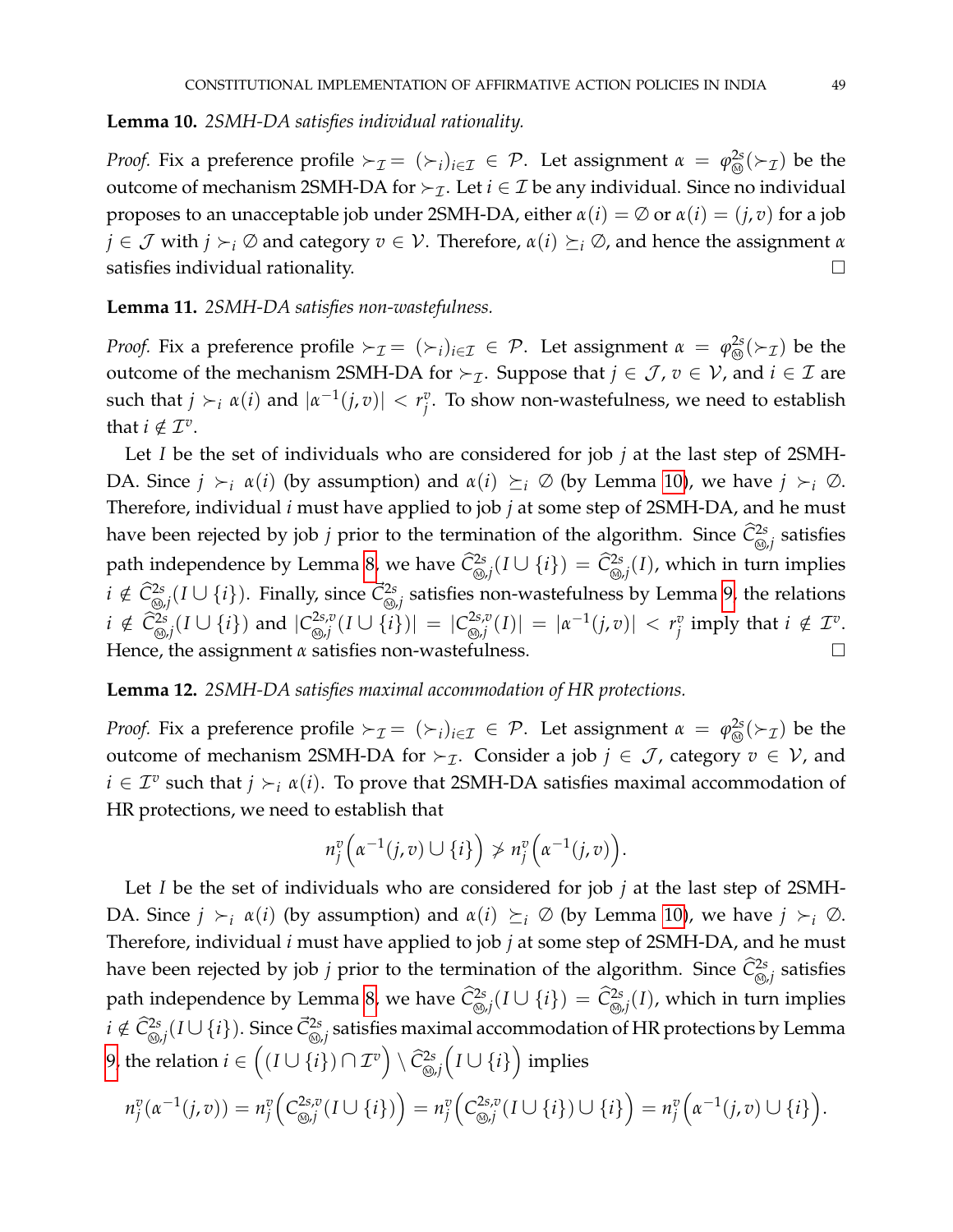Therefore,

$$
n_j^v\Big(\alpha^{-1}(j,v)\cup\{i\}\Big)\ngq n_j^v\Big(\alpha^{-1}(j,v)\Big),\,
$$

which establishes that assignment *α* satisfies maximal accommodation of HR protections.  $\Box$ 

## **Lemma 13.** *2SMH-DA satisfies no justified envy.*

*Proof.* Fix a preference profile  $\succ_{\mathcal{I}} = (\succ_i)_{i \in \mathcal{I}} \in \mathcal{P}$ . Let assignment  $\alpha = \varphi_{\text{Q}}^{2s}(\succ_{\mathcal{I}})$  be the outcome of mechanism 2SMH-DA for  $\succ_{\mathcal{I}}$ . Consider  $i \in \mathcal{I}$ ,  $j \in \mathcal{J}$ ,  $v \in \mathcal{V}$ , and  $i' \in \mathcal{I}^v$  such that  $\alpha(i) = (j, v)$  and  $j \succ_{i'} \alpha(i')$ . To prove that 2SMH-DA satisfies no justified envy, we need to establish that,

$$
\sigma_j(i) > \sigma_j(i') \quad \text{or} \quad n_j^v\Big(\alpha^{-1}(j,v)\Big) > n_j^v\Big(\alpha^{-1}(j,v)\setminus\{i\}\Big) \cup \{i'\}\Big).
$$

If  $\sigma_j(i) > \sigma_j(i')$ , then we are done. Next assume that  $\sigma_j(i) < \sigma_j(i')$ .

Let *I* be the set of individuals who are considered for job *j* at the last step of 2SMH-DA. Since  $j \succ_{i'} \alpha(i')$  (by assumption) and  $\alpha(i') \succeq_{i'} \emptyset$  (by Lemma [10\)](#page-48-0), we have  $j \succ_{i'} \emptyset$ . Therefore, individual *i'* must have applied to job *j* at some step of 2SMH-DA, and he must have been rejected by job *j* prior to the termination of the algorithm. Since  $\hat{C}^{2s}_{\text{\tiny (0)}}$  , satisfies path independence by Lemma [8,](#page-46-1) we have  $\widehat{C}^{2s}_{\text{\tiny \textcircled{S}},j}(I\cup\{i'\})=\widehat{C}^{2s}_{\text{\tiny \textcircled{S}},j}(I)$ , which in turn implies  $i' \notin \widehat{C}^{2s}_{\circledast, j}(I \cup \{i'\})$ . Therefore, by Lemma [5,](#page-45-0) we have

$$
C^{2s,v}_{\text{Q},j}(I \cup \{i'\}) = C^{2s,v}_{\text{Q},j}(I) = \alpha^{-1}(j,v),
$$

which in turn implies  $i \in C^{2s,v}_{\infty,i}$ 2s,v<sub>(</sub>I∪{i′}).

Since  $\vec{C}^{2s}_{\text{\tiny (0,1)}}$  satisfies no justified envy by Lemma [9,](#page-47-1) the relations  $i\in C^{2s,v}_{\text{\tiny (0,1)}}$  $_{\mathcal{D},j}^{2s,v}(I\cup\{i'\}),\;\;i'\in$  $((I \cup \{i'\}) \cap \mathcal{I}^v) \setminus \hat{C}^{2s}_{\omega,j}(I \cup \{i'\})$ , and  $\sigma_j(i') > \sigma_j(i)$  imply  $n_i^v$  $\stackrel{v}{j}$   $\Big($   $\Big( C_{\text{\tiny (A)},i}^{2s,v} \Big)$  $_{\mathcal{D},j}^{2s,v}(I\cup\{i'\})$  $= \alpha^{-1}(j,v)$  $\setminus \{i\}$   $\Big) \cup \{i'\}$   $\Big) < n_i^v$ *j C* 2*s*,*v* 2s,v<sub>(</sub>I∪{i'})  $=$  $\alpha^{-1}(j,v)$ ,

which establishes that assignment *α* satisfies no justified envy.

**Lemma 14.** *2SMH-DA satisfies compliance with VR protections.*

*Proof.* Fix a preference profile  $\succ_{\mathcal{I}} = (\succ_i)_{i \in \mathcal{I}} \in \mathcal{P}$ . Let assignment  $\alpha = \varphi_{\circledcirc}^{2s}(\succ_{\mathcal{I}})$  be the outcome of mechanism 2SMH-DA for ≻*τ*. Suppose that *i* ∈ *I* is such that  $α(i) = (j, c)$ for some  $j \in \mathcal{J}$  and  $c \in \mathcal{R}$ . Let *I* be the set of individuals who are considered for job *j* at the last step of 2SMH-DA. Then  $i \in I$  and  $C^{2s,v}_{\infty,i}$  $\chi_{\mathbb{S},j}^{2s,v}(I) = \alpha^{-1}(j,v)$  for each  $v \in \mathcal{V}$ . Since  $\vec{C}_{\mathbb{S},j}^{2s}$ complies with VR protections by Lemma [9,](#page-47-1) we have

$$
(1) | \alpha^{-1}(j, o) | = | C^{2s, o}_{\text{min}}(I) | = r_j^o,
$$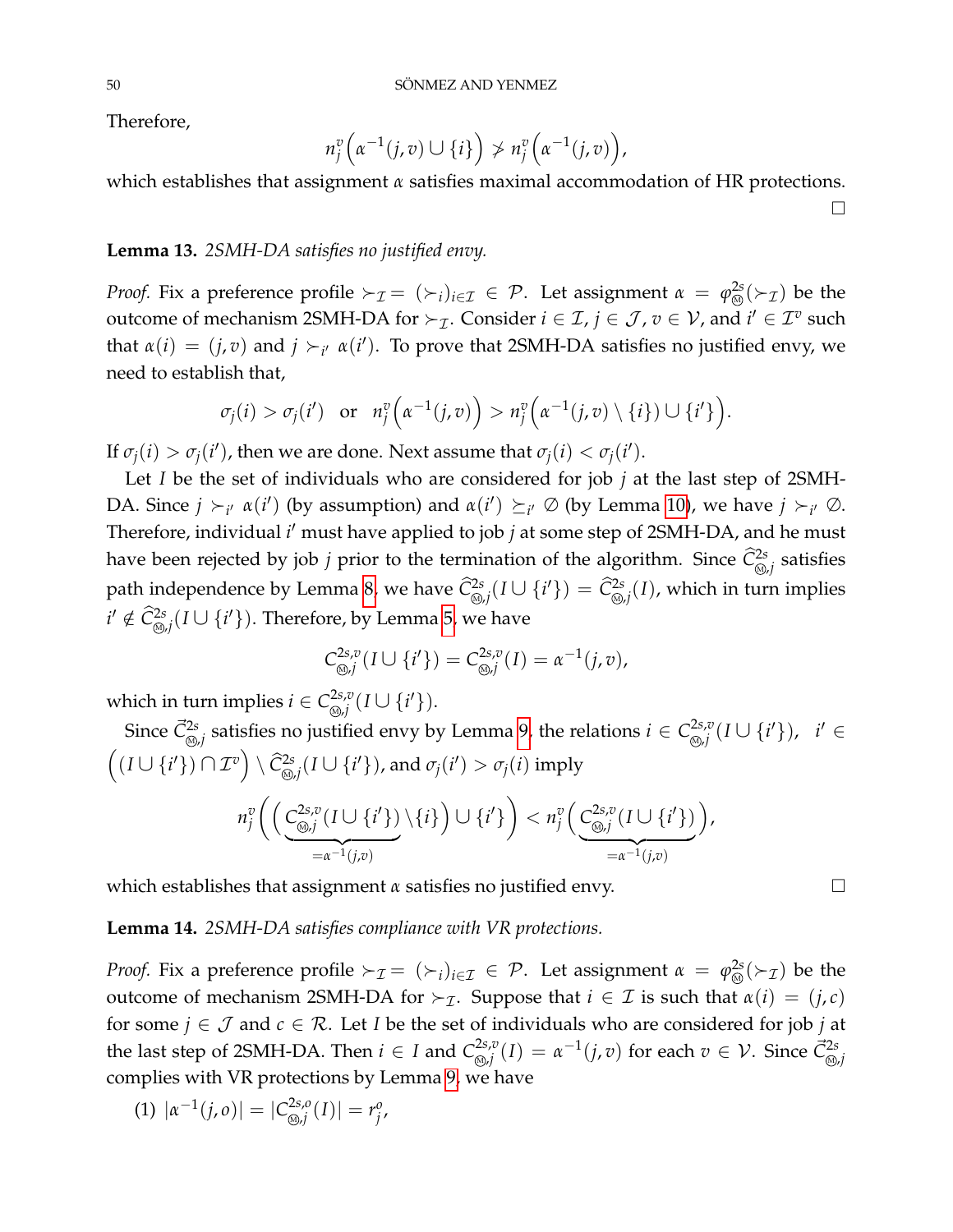(2) for each  $i' \in \mathcal{I}$  with  $\alpha(i') = (j, o)$ , we have

$$
\sigma_j(i) > \sigma_j(i') \implies n_j^o\left(C_{\text{Q},j}^{2s,o}(I)\right) > n_j^o\left((C_{\text{Q},j}^{2s,o}(I) \setminus \{i'\}) \cup \{i\}\right),
$$

or equivalently

$$
\sigma_j(i') > \sigma_j(i) \text{ or } n_j^o\left(\underbrace{\alpha^{-1}(j,o)}_{= C_{\text{Q0},j}^{2s,o}(I)}\right) > n_j^o\left(\underbrace{(\alpha^{-1}(j,o)}_{= C_{\text{Q0},j}^{2s,o}(I)}\setminus\{i'\}) \cup \{i\}\right), \text{ and}
$$
\n
$$
= C_{\text{Q0},j}^{2s,o}(I)
$$
\n
$$
(3) \ n_j^o\left(\alpha^{-1}(j,o)\right) = n_j^o\left(C_{\text{Q0},j}^{2s,o}(I)\right) = n_j^o\left(C_{\text{Q0},j}^{2s,o}(I)\cup\{i\}\right) = n_j^o\left(\alpha^{-1}(j,o)\cup\{i\}\right), \text{ which in turn implies}
$$
\n
$$
n_j^o\left(\alpha^{-1}(j,o)\cup\{i\}\right) \neq n_j^o\left(\alpha^{-1}(j,o)\right).
$$

Therefore, assignment *α* satisfies compliance with VR protections.

#### <span id="page-50-0"></span>**Lemma 15.** *2SMH-DA satisfies strategy-proofness.*

*Proof.* For any preference profile  $\succ_{\mathcal{I}} \in \mathcal{P}$  and individual  $i \in \mathcal{I}$ , the job matching mechanism AM-DA assigns individual *i* to a job  $j \in \mathcal{J}$  if, and only if, the (assignment) mechanism 2SMH-DA assigns individual *i* to a pair  $(j, v)$  where  $v \in V$  and  $i \in \mathcal{I}^v$ . Likewise, the job matching mechanism AM-DA keeps individual  $i \in \mathcal{I}$  unassigned if, and only if, the mechanism 2SMH-DA keeps individual *i* unassigned. Hence, for any preference profile  $\succ_{\mathcal{I}} \in \mathcal{P}$ , the job matching  $\hat{\varphi}_{\circledS}^{2s}(\succ_{\mathcal{I}})$  (that is generated by AM-DA) is equal to the job matching that is induced by the assignment  $\varphi_\mathfrak{M}^{2s}(\succ_\mathcal{I})$  (which is generated by 2SMH-DA). Therefore, for any preference profile  $\succ_{\mathcal{I}} \in \mathcal{P}$  and individual  $i \in \mathcal{I}$ ,

$$
\widehat{\varphi}_{\otimes}^{2s}(\succ_{\mathcal{I}})(i) \sim_i \varphi_{\otimes}^{2s}(\succ_{\mathcal{I}})(i).
$$

Since the aggregate choice rule  $\widehat{\mathcal{C}}^{2s}_{\circledast,j}$  satisfies the substitutes condition (Lemma [7\)](#page-46-0) and the law of aggregate demand (Lemma [6\)](#page-46-2) for each job  $j \in \mathcal{J}$ , strategy-proofness of the job matching mechanism AM-DA follows from Theorem 11 in [Hatfield and Milgrom](#page-40-14) [\(2005\)](#page-40-14). Finally, since each individual  $i \in \mathcal{I}$  is indifferent between the outcomes of AM-DA and 2SMH-DA for any given preference profile, strategy-proofness of the job matching mechanism AM-DA implies the strategy-proofness of the assignment mechanism 2SMH-DA as well.

<span id="page-50-1"></span>**Lemma 16.** *Let α be an assignment that satisfies (i) individual rationality, (ii) non-wastefulness, (iii) maximal accommodation of HR protections, (iv) no justified envy, and (v) compliance with VR protections. Then*  $\alpha$  *is stable with respect to*  $(\vec{\mathsf{C}}_{\circledcirc,j}^{2s})_{j\in\mathcal{J}}.$ 

*Proof.* Let  $\succ_{\mathcal{I}} \in \mathcal{P}$  and  $\alpha \in \mathcal{A}$  be an assignment that satisfies the axioms in the statement of the lemma. Then *α* satisfies individual rationality by assumption. To establish stability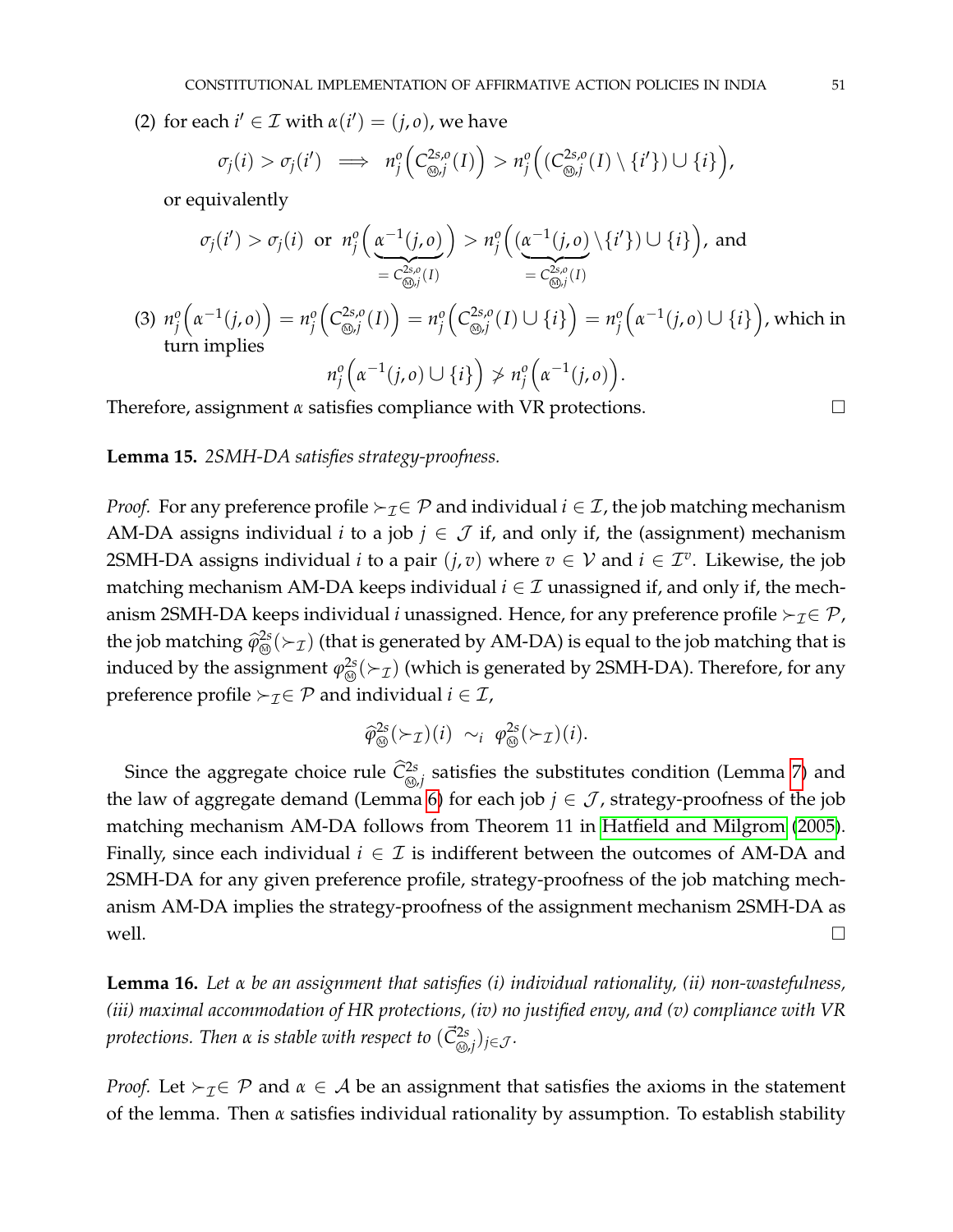with respect to  $(\vec{C}^{2s}_{\text{\tiny Q},j})_{j\in\mathcal J}$ , we need to show job rationality and the absence of blocking pairs when each job  $j \in \mathcal{J}$  is endowed with the multi-category choice rule  $\vec{\mathcal{C}}^{\text{2s}}_{\text{\tiny \textcircled{\tiny \textcirc,j}}}.$ 

For each  $j \in \mathcal{J}$ , define

$$
\tilde{I}_j = \{ \tilde{i} \in \mathcal{I} \; : \; j \succeq_{\tilde{i}} \alpha(\tilde{i}) \}.
$$

Since  $\alpha$  is individually rational, for every  $\tilde{i} \in \tilde{I}_j$ , job  $j$  is acceptable to individual  $\tilde{i}$ .

<span id="page-51-0"></span>**Claim 1.** For each  $j \in \mathcal{J}$  and  $v \in \mathcal{V}$ ,

$$
C^{2s,v}_{\text{def}}(\tilde{I}_j)=\alpha^{-1}(j,v),
$$

*and, for each*  $j \in \mathcal{J}$ ,

$$
\widehat{C}_{\text{Q},j}^{2s}(\tilde{I}_j)=\alpha^{-1}(j).
$$

*Proof.* Given a job  $j \in \mathcal{J}$  and category  $v \in \mathcal{V}$ , construct a single-category choice rule  $C_i^v$ *j* as follows. For each  $I \subseteq \mathcal{I}$ ,

$$
C_j^v(I) = \begin{cases} C_{\text{Q},j}^{2s,v}(I), & \text{if } I \neq \tilde{I}_j \\ \alpha^{-1}(j,v), & \text{if } I = \tilde{I}_j. \end{cases}
$$

Define  $\vec{C}_j = (C_j^v)$  $\vec{C}_{\odot j}^{v}$ ) $_{v \in \mathcal{V}}.$  Since *α* is an assignment and  $\vec{C}_{\odot j}^{2s}$  is a multi-category choice rule,  $\vec{C}_j = (C_j^v)$ *j* )*v*∈V is also a multi-category choice rule.

We next show that, for each job  $j\, \in\, {\cal J}$ ,  $\vec{C}_j$  satisfies non-wastefulness for  $\tilde{I}_j$ , maximal accommodation of HR protections for  $\tilde{I}_j$ , no justified envy for  $\tilde{I}_j$ , and compliance with VR protections for  $\tilde{I}_j$ .

*Non-wastefulness for*  $\tilde{I}_j$ : Let  $v \in \mathcal{V}$ ,  $i \in \tilde{I}_j \setminus \widehat{C}_j(\tilde{I}_j)$ , and  $|C_j^v|$  $\left| \begin{array}{c} v \\ j \end{array} \right| \left| \begin{array}{c} r \\ j \end{array} \right|$ *j* . By construction, we have  $j \succ_i \alpha(i)$  and  $|\alpha^{-1}(j, v)| < r_j^v$ *j* . Therefore, since assignment *α* satisfies nonwastefulness, we must have  $i \notin \mathcal{I}^v$ . Hence,  $\vec{C}_j$  satisfies non-wastefulness for  $\tilde{I}_j$ .

 $Maximal\ ac common\ of\ HR\ proteins\ for\ \tilde{I}_j$ : Let  $v\in\mathcal{V}$  and  $i\in(\tilde{I}_j\cap\mathcal{I}^v)\setminus\widehat{C}_j(\tilde{I}_j).$ By construction, we have  $j \succ_i \alpha(i)$ . Since  $\alpha$  satisfies maximal accommodation of HR protections and function  $n_i^v$  $\frac{v}{j}$  is monotone, we have

$$
n_j^v\left(\alpha^{-1}(j,v)\right)=n_j^v\left(\alpha^{-1}(j,v)\cup\{i\}\right),\,
$$

or equivalently

$$
n_j^v\Big(C_j^v(\tilde{I}_j)\Big)=n_j^v\Big(C_j^v(\tilde{I}_j)\cup\{i\}\Big).
$$

Therefore,  $\vec{C}_j$  satisfies maximal accommodation of HR protections for  $\tilde{I}_j$ .

*No justified envy for*  $\tilde{I}_j$ *: Let*  $v \in \mathcal{V}$ *,*  $i \in C^v_j$  $J_j^v(\tilde{I}_j) = \alpha^{-1}(j, v)$ , and  $i' \in (\tilde{I}_j \cap \mathcal{I}^v) \setminus \widehat{C}_j(\tilde{I}_j)$ . By construction, we have  $j \succ_{i'} \alpha(i')$ . Since  $\alpha$  satisfies no justified envy, we have

$$
\sigma_j(i') > \sigma_j(i) \implies n_j^v\left(\alpha^{-1}(j,v)\right) > n_j^v\left(\left(\alpha^{-1}(j,v)\setminus\{i'\}\right)\cup\{i\}\right),
$$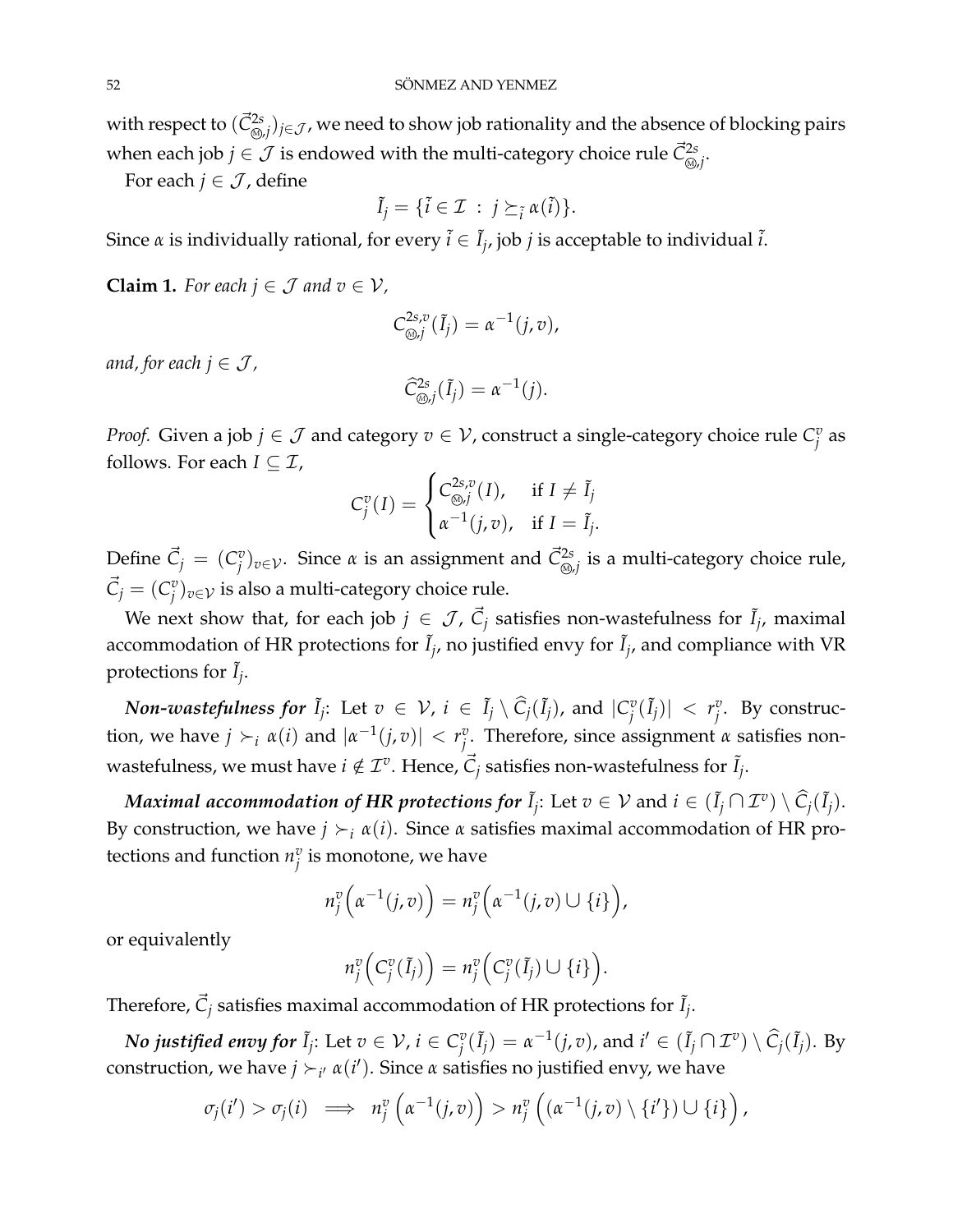or equivalently

$$
\sigma_j(i') > \sigma_j(i) \implies n_j^v\left(C_j^v(\tilde{I}_j)\right) > n_j^v\left((C_j^v(\tilde{I}_j) \setminus \{i'\}) \cup \{i\}\right).
$$

Therefore,  $\vec{C}_j$  satisfies no justified envy for  $\tilde{I}_j$ .

*Compliance with VR protections for*  $\tilde{I}_j$ : Let  $c \in \mathcal{R}$  and  $i \in C_j^c$  $\int_{i}^{c}(\tilde{I}_{j})$ . By construction,  $i \in \alpha^{-1}(j, c)$ . Since  $\alpha$  satisfies condition (1) of the axiom compliance with VR protections, we have  $|\alpha^{-1}(j, o)| = r_j^o$ *j* , or equivalently

$$
\mid \underbrace{C_j^o(\tilde{I}_j)}_{=\alpha^{-1}(j,o)}\mid = r_j^o.
$$

Furthermore, for each  $i' \in C_i^o$  $\hat{J}_j^o(\tilde{I}_j)$ , we have  $α(i') = (j, o)$ , and since *α* satisfies condition (2) of the axiom compliance with VR protections, we have

$$
\sigma_j(i') > \sigma_j(i) \text{ or } n_j^o\left(\alpha^{-1}(j,o)\right) > n_j^o\left(\left(\alpha^{-1}(j,o)\setminus\{i'\}\right)\cup\{i\}\right),
$$

or equivalently

$$
\sigma_j(i) > \sigma_j(i') \implies n_j^o\Big(\underbrace{C_j^o(\tilde{I}_j)}_{=\alpha^{-1}(j,o)}\Big) > n_j^o\Big(\big(\underbrace{C_j^o(\tilde{I}_j)}_{=\alpha^{-1}(j,o)}\setminus\{i'\}\big) \cup \{i\}\Big).
$$

Finally, since *α* satisfies condition (3) of the axiom compliance with VR protections, we have  $n_i^o$ *j*  $\left(\alpha^{-1}(j, o) \cup \{i\}\right) \nsucc n_i^o$ *j*  $(\alpha^{-1}(j, o))$ , which in turn implies that  $n_j^o$ *j*  $(\alpha^{-1}(j, o) \cup \{i\}) =$ *n o j*  $\left(\alpha^{-1}(j, o)\right)$  since function  $n_j^o$  $^o_j$  is monotone. Therefore*,* 

$$
n_j^o\Big(\underbrace{C_j^o(\tilde{I}_j)}_{=\alpha^{-1}(j,o)}\Big)=n_j^o\Big(\underbrace{C_j^o(\tilde{I}_j)}_{=\alpha^{-1}(j,o)}\cup\{i\}\Big).
$$

Hence,  $\vec{C}_j$  complies with VR protections for  $\tilde{I}_j$ .

We have established that, for any job  $j \in \mathcal{J}$ , the multi-category choice rule  $\vec{C}_j$  satisfies non-wastefulness for  $\tilde{I}_j$ , maximal accommodation of HR protections for  $\tilde{I}_j$ , no justified envy for  $\tilde{I}_j$ , and compliance with VR protections for  $\tilde{I}_j$ . By Lemma [9,](#page-47-1)  $C_j^v$  $\int\limits_{j}^{v}(\tilde{I}_{j}) = C_{\circledS ,i}^{2s,v}$  $_{\mathcal{D},j}^{2s,v}(\tilde{I}_j)$  for each *v* ∈  $V$ . Therefore, for each *j* ∈  $\mathcal{J}$  and *v* ∈  $V$ ,

$$
\alpha^{-1}(j,v)=C_j^v(\tilde{I}_j)=C_{\text{Q},j}^{2s,v}(\tilde{I}_j),
$$

and, so, for each  $j \in \mathcal{J}$ ,

$$
\alpha^{-1}(j) = \bigcup_{v \in \mathcal{V}} \alpha^{-1}(j, v) = \bigcup_{v \in \mathcal{V}} C^{2s, v}_{\text{def}}(\tilde{I}_j) = \hat{C}^{2s}_{\text{def}}(\tilde{I}_j),
$$

completing the proof of Claim [1.](#page-51-0)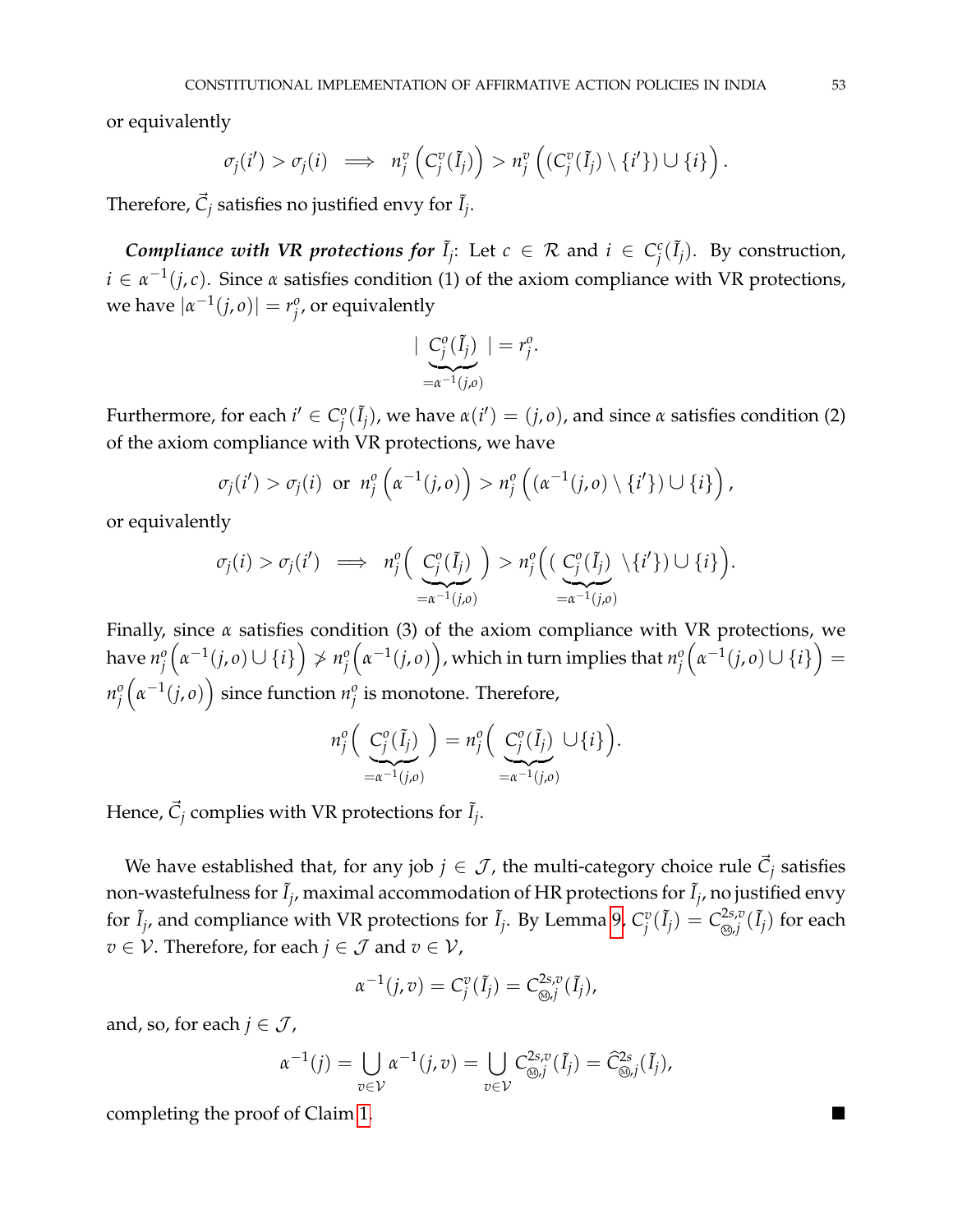Fix a job  $j \in \mathcal{J}$  and category  $v \in \mathcal{V}$ . By construction, we have  $\alpha^{-1}(j) \subseteq \tilde{I}_j$ . Therefore, since removing a rejected individual does not change the outcome of  $\vec{\mathcal{C}}^{\text{2s}}_{\otimes,j}$  by Lemma [5](#page-45-0) and  $\alpha^{-1}(j, v) = C^{2s, v}_{\text{\tiny (M)}, j}$  $\int_{\mathbb{Q}, j}^{2s, v} (\tilde I_j)$  by Claim [1,](#page-51-0) we have

$$
C^{2s,v}_{\text{Q},j}(\alpha^{-1}(j)) = \alpha^{-1}(j,v).
$$

Hence, *α* satisfies job rationality.

To show that there are no blocking pairs, consider an individual-job pair  $(i, j) \in \mathcal{I} \times \mathcal{J}$ such that  $j \succ_i \alpha(i)$ . By the choice of the pair  $(i, j)$ , we have  $j \succ_i \alpha(i)$ , and, therefore, by construction we have  $i \in \tilde{I}_j = \{\tilde{i} \in \mathcal{I} \ : \ j \succeq_{\tilde{i}} \alpha(\tilde{i})\}$ . By the choice of the pair  $(i, j)$ , we also have  $i \notin \alpha^{-1}(j)$ . Since  $\alpha^{-1}(j) = \widehat{\mathcal{C}}^{2s}_{\circledast,j}(\tilde{I}_j)$  by Claim [1](#page-51-0) and the aggregate choice rule  $\widehat{\mathcal{C}}^{2s}_{\circledast,j}$ satisfies the irrelevance of rejected individuals condition by Corollary [1,](#page-45-2) we have

$$
\widehat{C}^{2s}_{\text{S},j}(\alpha^{-1}(j)) = \widehat{C}^{2s}_{\text{S},j}(\alpha^{-1}(j) \cup \{i\}) = \widehat{C}^{2s}_{\text{S},j}(\tilde{I}_j) = \alpha^{-1}(j).
$$

Since  $i \notin \alpha^{-1}(j)$ , we get  $i \notin \widehat{C}^{2s}_{\text{def}}(\alpha^{-1}(j) \cup \{i\})$ . Therefore, there are no blocking pairs. Hence, we conclude that assignment  $\alpha$  is stable with respect to  $(\vec{C}^{2s}_{\circledast,j})_{j\in\mathcal{J}}.$ 

<span id="page-53-0"></span> ${\bf Lemma~17.}$  *Let*  $\alpha$  *be an assignment that is stable with respect to*  $(\vec{C}^{2s}_{\circledast j})_{j\in\mathcal J}.$  *Then, the job matching µ induced by the assignment α is stable with respect to*  $(\widehat{C}_{\textcircled{\scriptsize \partial},j}^{\text{2s}})_{j\in\mathcal{J}}.$ 

*Proof.* Let assignment *α* be stable with respect to  $(\vec{C}^2_{\text{\tiny (0, j)}})_{j\in\mathcal{J}}$ , and *μ* be the job matching that is induced by *α*. Individual rationality of *α* implies individual rationality of *µ*. Job rationality of *α* implies that, for each job  $j \in \mathcal{J}$  and category  $v \in \mathcal{C}$ , we have  $C^{2s,v}_{\text{\tiny QO},j}$  $\alpha^{2s,v}(\alpha^{-1}(j))=\alpha^{-1}(j,v)$ , which implies  $\widehat{C}_{\text{Q},j}^{2s}(\alpha^{-1}(j))=\alpha^{-1}(j).$  Since  $\alpha^{-1}(j)=\mu^{-1}(j)$  by definition, the last equation is equivalent to  $\widehat{C}_{\otimes,j}^{2s}(\mu^{-1}(j))=\mu^{-1}(j).$  Hence,  $\mu$  satisfies job rationality. Finally, consider an individual-job pair  $(i, j) \in \mathcal{I} \times \mathcal{J}$  such that  $j \succ_i \mu(i)$ . Since  $\alpha$  has no blocking pairs and  $\alpha^{-1}(j)=\mu^{-1}(j)$ , we have  $i\notin \widehat{\mathcal{C}}^{2s}_{\circledast,j}(\alpha^{-1}(j)\cup\{i\})=\widehat{\mathcal{C}}^{2s}_{\circledast,j}(\mu^{-1}(j)\cup\{i\}).$  Therefore, there are no blocking pairs for  $\mu$ . Hence,  $\mu$  is stable with respect to  $\hat{C}^{2s}_{\omega, j}$ . .

<span id="page-53-1"></span>**Lemma 18.** Let φ be a strategy-proof assignment mechanism and  $\hat{\varphi}$  be the job matching mechanism *induced by*  $\phi$ *. Then the job matching mechanism*  $\widehat{\phi}$  *is also strategy-proof.* 

*Proof.* Strategy-proofness of  $\hat{\phi}$  follows from the simple observation that if an individual has a profitable deviation at the induced job matching mechanism for a given preference profile, then she has the same profitable deviation at the assignment mechanism for the same preference profile, because, an individual is indifferent between the categories of any given job but otherwise have strict preferences over the set of jobs and remaining unmatched.  $\Box$ 

The following result is a direct implication of Lemma [17](#page-53-0) along with Lemma [18.](#page-53-1)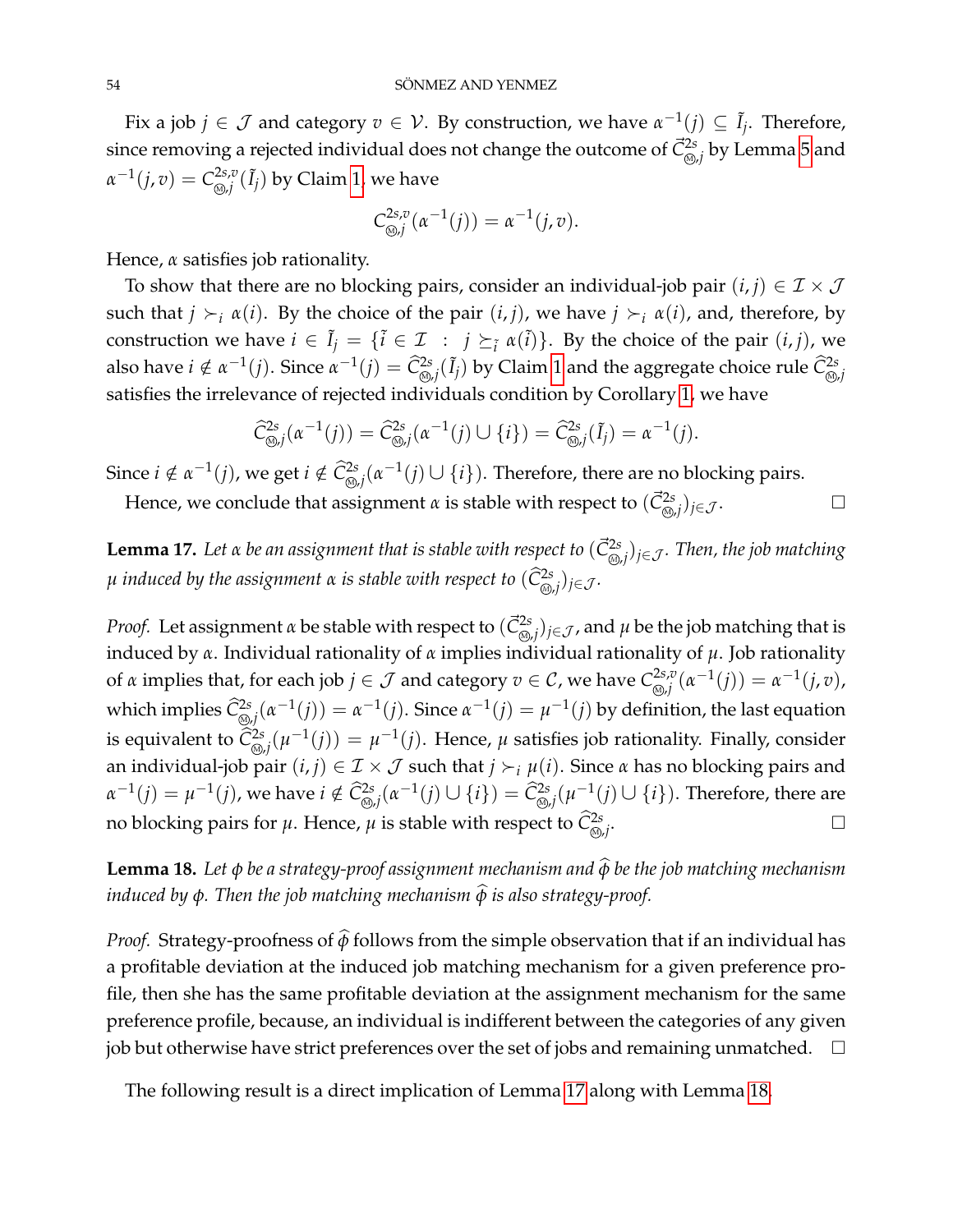<span id="page-54-2"></span>**Corollary 2.** *Let φ be an assignment mechanism that is strategy-proof and stable with respect to*  $(\vec{C}^{2s}_{\omega, j})_{j \in \mathcal{J}}$  and  $\widehat{\phi}$  be the job matching mechanism induced by  $\phi$ . Then the job matching mechanism  $\widehat{\phi}$  *is strategy-proof and stable with respect to*  $(\widehat{C}_{\circledcirc, j}^{2s})_{j \in \mathcal{J}}.$ 

The following lemma is a generalization of Theorem 3 in Alcalde and Barberà [\(1994\)](#page-39-3). $^{\rm 55}$  $^{\rm 55}$  $^{\rm 55}$ 

<span id="page-54-3"></span>**Lemma 19.** *Let φ be a job matching mechanism that is strategy-proof and stable with respect to*  $(\widehat{C}_{\text{\tiny (0),}j}^{\text{2s}})_{j\in\mathcal{J}}$ *. Then,*  $\phi = \widehat{\varphi}_{\text{\tiny (0)}}^{\text{2s}}$ *.* 

*Proof.* Towards a contradiction, suppose that mechanism *φ* is strategy-proof and stable with respect to  $(\widehat{C}^{2s}_{\text{\tiny (0)}})_{j\in\mathcal{J}}$ , but it differs than the mechanism AM-DA. Then there exists a preference profile  $\succ_{\mathcal{I}} = (\succ_i)_{i \in \mathcal{I}}$  such that  $\phi(\succ_{\mathcal{I}})$  is different than the outcome  $\widehat{\phi}_{\text{def}}^{2s}(\succ_{\mathcal{I}})$  of AM-DA. Therefore, there exists an individual  $i \in \mathcal{I}$  such that  $\phi(\succ_{\mathcal{I}})(i) \neq \hat{\varphi}_{\circledcirc}^{2s}(\succ_{\mathcal{I}})(i)$ . Since, for every job *j*, the choice rule  $\widehat{C}^{2s}_{\circledast,j}$  satisfies the substitutes condition (Lemma [7\)](#page-46-0) and the law of aggregate demand (Lemma [6\)](#page-46-2), AM-DA produces the individual-optimal stable matching [\(Hatfield and Milgrom, 2005;](#page-40-14) Aygün and Sönmez, [2013\)](#page-39-14). Therefore,

$$
\widehat{\varphi}_{\circledcirc}^{2s}(\succ_{\mathcal{I}})(i) \succ_i \phi(\succ_{\mathcal{I}})(i).
$$

Since  $\phi$  is individually rational, we have  $\phi(\succ_{\mathcal{I}})(i) \succeq_{i} \emptyset$ . Therefore,  $\widehat{\phi}_{\circledcirc}^{2s}(\succ_{\mathcal{I}})(i) \succ_{i} \emptyset$ , which in turn implies  $\hat{\varphi}_{\text{Q}}^{2s}(\succ_{\mathcal{I}})(i) \in \mathcal{J}$ . Let  $\succ'_{i}$  be a preference relation where only job  $\hat{\varphi}_{\circledS}^{2s}(\succ_{\mathcal{I}})(i)$  is acceptable. Since  $\hat{\varphi}_{\circledS}^{2s}(\succ_{\mathcal{I}})$  is stable under  $\succ_{\mathcal{I}}$ , it is also stable under  $(\succ_{i}^{'}$ ,  $\succ_{\mathcal{I}\setminus\{i\}}$ ). For every job *j*, the choice rule  $\widehat{\mathcal{C}}^{2s}_{\circledast,j}$  satisfies the substitutes condition (Lemma [7\)](#page-46-0) and the law of aggregate demand (Lemma [6\)](#page-46-2). Therefore, by Theorem 8 in [Hatfield](#page-40-14) [and Milgrom](#page-40-14) [\(2005\)](#page-40-14) (which is also known as the rural hospitals theorem), the job matching  $\phi(\succ_i', \succ_{\mathcal{I}\setminus\{i\}})$  assigns individual *i* the same number of partners as in job matching  $\hat{\varphi}_{\text{D}}^{2s}(\succ_{\mathcal{I}})$ . Since  $\hat{\varphi}_{\text{CD}}^{2s}(\succ_{\mathcal{I}})(i) \in \mathcal{J}$  and the only acceptable job for *i* under  $\succ_i'$  is  $\hat{\varphi}_{\text{CD}}^{2s}(\succ_{\mathcal{I}})(i)$ , we have  $\phi(\succ_i', \succ_{\mathcal{I}\setminus\{i\}})(i) = \hat{\varphi}_{\circledcirc}^{2s}(\succ_{\mathcal{I}})(i)$ . Hence,

$$
\underbrace{\phi(\succ_i',\succ_{\mathcal{I}\setminus\{i\}})(i)}_{=\widehat{\phi}_{\bigotimes}^{2s}(\succ_{\mathcal{I}})(i)} \succ_i \phi(\succ_{\mathcal{I}})(i),
$$

contradicting strategy-proofness of mechanism *φ*, and completing the proof of the lemma.

 $\Box$ 

<span id="page-54-0"></span>**Lemma 20.** *Fix a preference profile*  $(\succ_i)_{i \in \mathcal{I}}$ *. Let the job matching*  $\mu = \hat{\varphi}_{\text{Q}}^{2s}(\succ_{\mathcal{I}})$  *be the outcome of the job matching mechanism AM-DA under*  $(\succ_i)_{i \in \mathcal{I}}$ *. Let assignment*  $\alpha$  *be such that*,

- $(1)$   $\alpha^{-1}(j) = \mu^{-1}(j)$  for each job  $j \in \mathcal{J}$  , and
- *(2) α satisfies non-wastefulness, maximal accommodation of HR protections, no justified envy, and compliance with VR protections.*

<span id="page-54-1"></span><sup>55</sup>There are also similar results in [Hirata and Kasuya](#page-40-15) [\(2017\)](#page-40-15) and [Kominers et al.](#page-40-16) [\(2021\)](#page-40-16).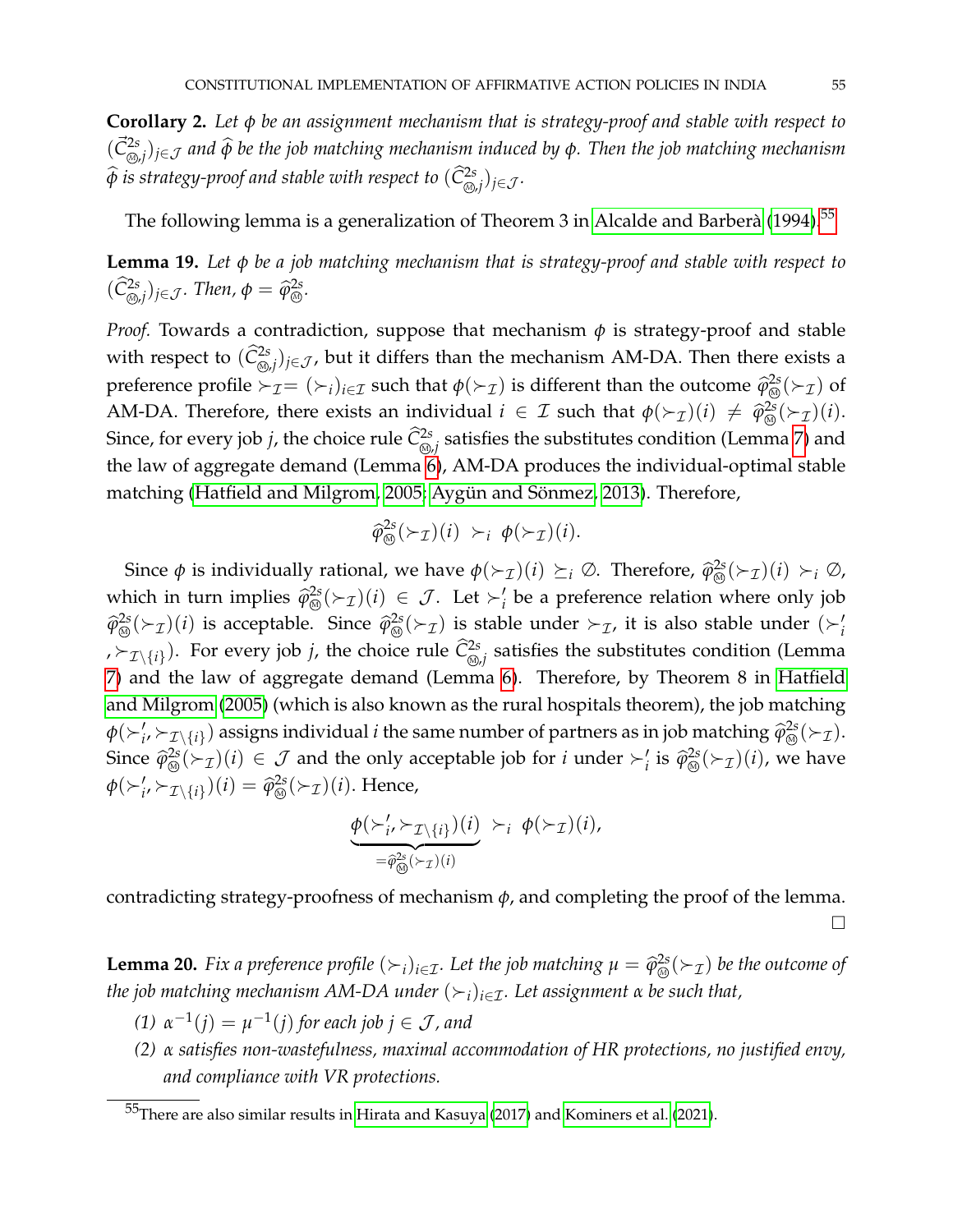*Then*  $\alpha = \varphi^{2s}_{\varpi}(\succ_{\mathcal{I}})$ *.* 

*Proof.* Fix a preference profile  $(\succ_i)_{i \in \mathcal{I}}$ . Let the job matching  $\mu = \hat{\varphi}_{\text{CD}}^{2s}(\succ_{\mathcal{I}})$  and the assignment *α* be given as in the statement of the lemma. Observe that, the mechanics of the job matching mechanism AM-DA is identical to the mechanics of the assignment mechanism 2SMH-DA, and the two procedures only differ in the structure of their outcomes. AM-DA only specifies individuals' job assignments. In addition to specifying individuals' job assignments, 2SMH-DA also specifies their category assignments. Since the set of individuals under consideration by any given job  $j \in \mathcal{J}$  at the last step of both procedures is  $\alpha^{-1}(j) = \mu^{-1}(j)$ , all we have to show is, for any job  $j \in \mathcal{J}$  and category  $v \in \mathcal{V}$ ,

$$
C^{2s,v}_{\mathfrak{G},j}(\alpha^{-1}(j))=\alpha^{-1}(j,v).
$$

Since the job matching *µ* satisfies individual rationality, so does the assignment *α*. Fix a  $j$ ob  $j\in\mathcal{J}.$  Let  $\tilde{I}_j=\{\tilde{i}\in\mathcal{I}:j\succeq_{\tilde{i}}\alpha(\tilde{i})\}.$  Since assignment  $\alpha$  satisfies individual rationality, non-wastefulness, maximal accommodation of HR protections, no justified envy, and compliance with VR protections, by Claim [1](#page-51-0) (in the proof of Lemma [16\)](#page-50-1), we have

$$
C^{2s,v}_{\otimes,j}(\tilde{I}_j) = \alpha^{-1}(j,v) \quad \text{for each } v \in \mathcal{V}.
$$

Furthermore, since (i)  $\alpha^{-1}(j) \subseteq \tilde{I}_j$  by construction and (ii)  $\vec{C}^{2s}_{\circledast,j}$  does not depend on the rejected individuals by repeated application of Lemma [5,](#page-45-0) for any category  $v \in V$ , we have  $C^{2s,v}_{\widehat{\omega}^j}$  $\lim_{\delta \downarrow 0}$  *(*α<sup>-1</sup>(*j*)) = α<sup>-1</sup>(*j, v*) as desired. Hence, α =  $\varphi_{\circledS}^{2s}$ (≻<sub>*T*</sub>).

We are ready to establish that 2SMH-DA is the unique assignment mechanism that satisfies the five axioms. Lemma [16](#page-50-1) shows that any assignment mechanism that satisfies the axioms has to be stable with respect to  $(\vec{C}^{2s}_{\text{\tiny (0, j)}})_{j\in\mathcal{J}}$ . Corollary [2](#page-54-2) shows that for any strategy-proof assignment mechanism which is stable with respect to  $(\vec{C}^{2s}_{\circledast,j})_{j\in\mathcal{J}}$ , the induced matching mechanism is strategy-proof and stable with respect to  $(\widehat C^{2s}_{\textcircled{\tiny \#}})_{j\in\mathcal J}.$  Therefore, for any assignment mechanism that satisfies the axioms, the induced matching mechanism is strategy-proof and stable with respect to  $(\widehat C^{2s}_{\text{\tiny (0, j)}})_{j\in\mathcal J}$ . Lemma [19](#page-54-3) shows that AM-DA is the unique job matching mechanism that is strategy-proof and stable with respect to  $(\widehat{C}_{\textcircled{b},j}^{2s})_{j\in\mathcal{J}}$ . Finally, Lemma [20](#page-54-0) establishes that for any assignment that satisfies the axioms, the induced job matching is the outcome of AM-DA only if the assignment is the outcome of 2SMH-DA. This concludes the proof of Theorem [2.](#page-21-0)

**B.2. Proof of Theorem [1.](#page-20-1)** Let  $\varphi$  be a mechanism that satisfies individual rationality, nonwastefulness, maximal accommodation of HR protections, no justified envy, and compliance with VR protections. Fix a preference profile  $\succ_{\mathcal{I}} \in \mathcal{P}$ . Let  $\mu$  be the job matching that is induced by the assignment  $\varphi(\succ_T)$ .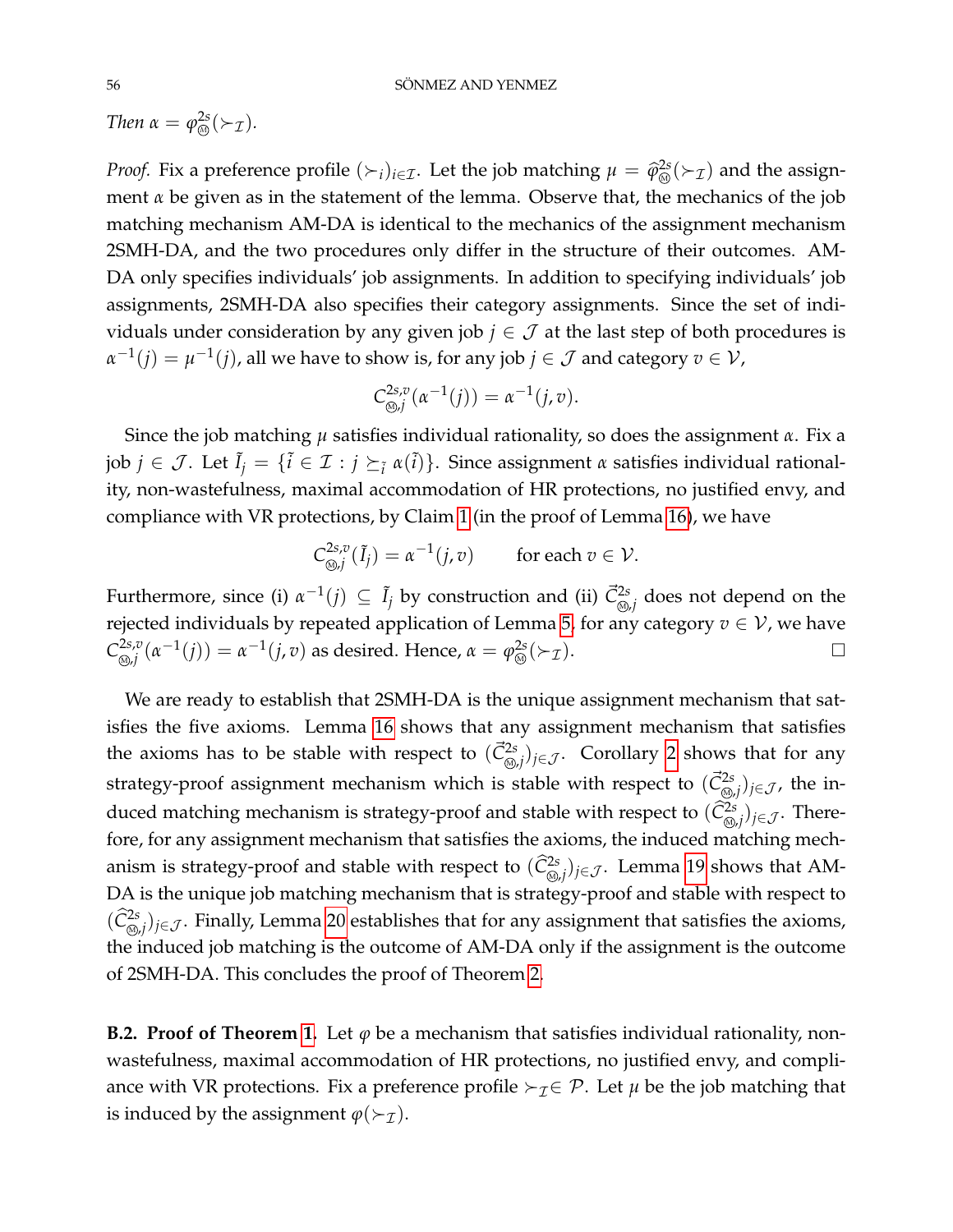Since job matching  $\mu$  is induced by the assignment  $\varphi(\succ_{\mathcal{I}})$ , for each  $i \in \mathcal{I}$ , we have

$$
\mu(i) \sim_i \varphi(\succ_{\mathcal{I}})(i).
$$

Similarly, since job matching  $\widehat{\varphi}_{\circledast}^{2s}(\succ_{\mathcal{I}})$  is induced by the assignment  $\varphi_{\circledast}^{2s}(\succ_{\mathcal{I}})$ , for each  $i\in\mathcal{I}$ , we have

$$
\widehat{\varphi}_{\circledcirc}^{2s}(\succ_{\mathcal{I}})(i) \sim_i \varphi_{\circledcirc}^{2s}(\succ_{\mathcal{I}})(i).
$$

By Lemma [16,](#page-50-1) the assignment  $\varphi(\succ_\mathcal{I})$  is stable with respect to  $(\vec{C}^{2s}_{\otimes,j})_{j\in\mathcal{J}}.$  Therefore, the job matching  $\mu$  that is induced by the assignment  $\varphi(\succ_\mathcal{I})$  is stable with respect to  $(\widehat{C}_{\text{\tiny \textcircled{\tiny \textcircled{\tiny\textcirc}}}^2j})_{j\in\mathcal{J}}$ by Lemma [17.](#page-53-0) For any job  $j \in \mathcal{J}$  the choice rule  $\widehat{\mathcal{C}}^{2s}_{\circledast,j}$  satisfies the substitutes condition by Lemma [7](#page-46-0) and the law of aggregate demand by Lemma [6.](#page-46-2) Therefore, stability of the job matching  $\mu$  and Theorem 4 in [Hatfield and Milgrom](#page-40-14) [\(2005\)](#page-40-14) together imply,<sup>[56](#page-56-1)</sup> for each  $i \in \mathcal{I}$ ,

$$
\widehat{\varphi}_{\otimes}^{2s}(\succ_{\mathcal{I}})(i) \succeq_{i} \mu(i).
$$

Hence, for each  $i \in \mathcal{I}$ ,

$$
\varphi_{\circledcirc}^{2s}(\succ_{\mathcal{I}})(i) \sim_i \widehat{\varphi}_{\circledcirc}^{2s}(\succ_{\mathcal{I}})(i) \succeq_i \mu(i) \sim_i \varphi(\succ_{\mathcal{I}})(i),
$$

establishing that, for any preference profile  $\succ_{\mathcal{I}} \in \mathcal{P}$ , either

- (1) the job matching  $\hat{\varphi}_{\circledcirc}^{2s}(\succ_T)$  is equal to the job matching  $\mu$  that is induced by the assignment  $\varphi(\succ_{\mathcal{I}})$ , or
- (2) the assignment  $\varphi_{\text{Q}}^{2s}(\succ_{\mathcal{I}})$  Pareto dominates the assignment  $\varphi(\succ_{\mathcal{I}})$ .

However, since the assignment  $\varphi(\succ_{\mathcal{I}})$  satisfies all five axioms, under the first possibility it must be equal to the assignment  $\varphi_{\circledcirc}^{2s}(\succ_{\mathcal{I}})$  by Lemma [20.](#page-54-0) This establishes that the assignment mechanism  $\varphi^{\text{2s}}_{\text{\tiny{(A)}}}$  Pareto dominates any other assignment mechanism that satisfies the five axioms, concluding the proof of Theorem [1.](#page-20-1)

# **Appendix C. Supporting Excerpts from Various Related Judgments**

<span id="page-56-0"></span>**C.1. Saurav Yadav (2020).** The following paragraphs in *Saurav Yadav (2020)* clarifies that, any VR-protected individual who deserves an open-category position on the basis of merit should be assigned an open-category position (and not a VR-protected position), including VR-protected individuals who deserve an HR-protected position at open-category. The clarification is important for it removes an ambiguity in the original formulation of VR protections in the landmark Supreme Court judgment *Indra Sawhney (1992)*.

24. Thus, according to the second view, different principles must be adopted at two stages; in that:-.

<span id="page-56-1"></span><sup>&</sup>lt;sup>56</sup>Strictly speaking [Hatfield and Milgrom](#page-40-14) [\(2005\)](#page-40-14) states this result under an implicit assumption of irrelevance of rejected individuals condition, which is implied by the substitutes condition together with the law of aggregate demand. See Aygün and Sönmez [\(2013\)](#page-39-14) for further details.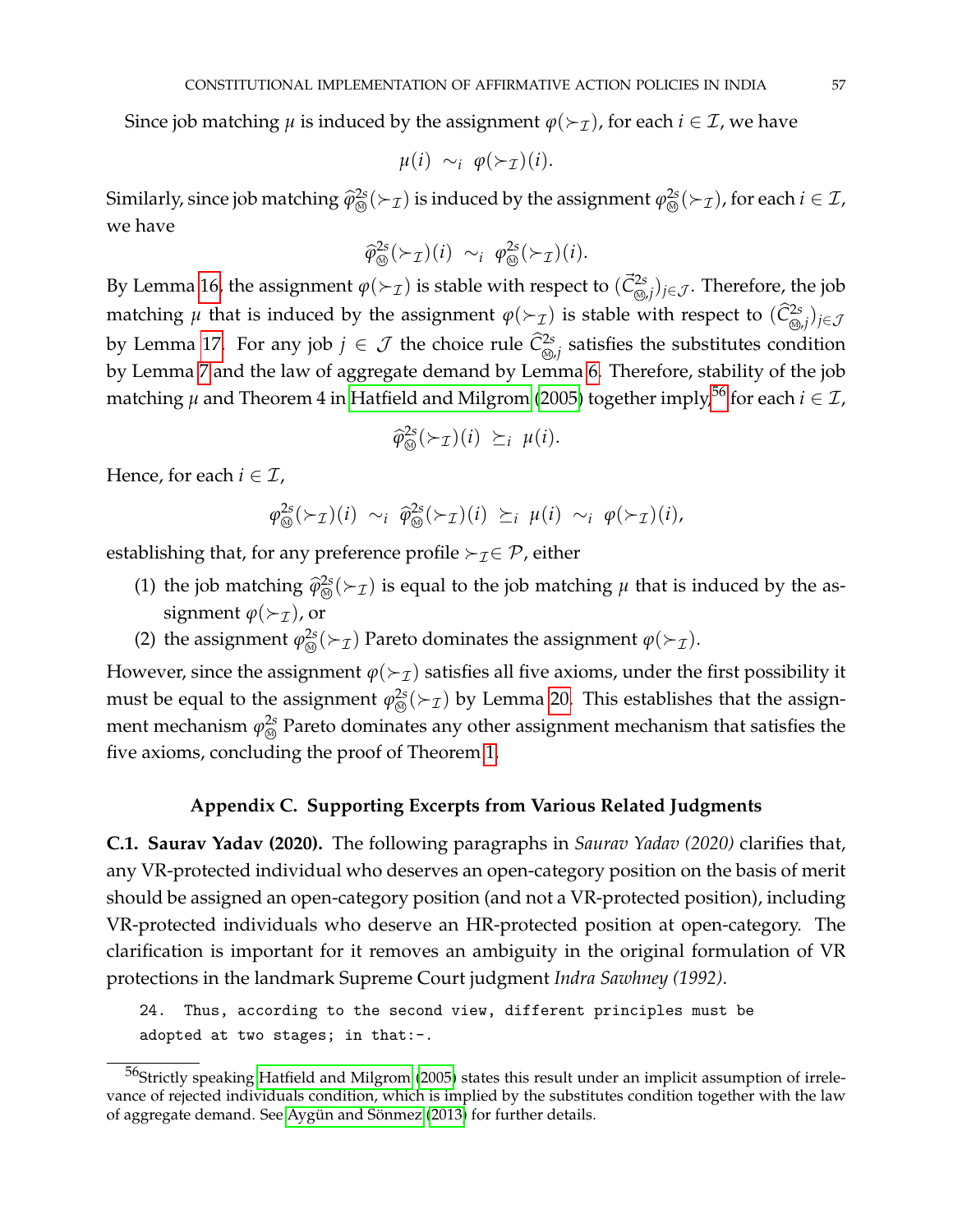#### 58 SÖNMEZ AND YENMEZ

(I) At the initial stage when the ''Open or General Category'' seats are to be filled, the claim of all reserved category candidates based on merit must be considered and if any candidates from such reserved categories, on their own merit, are entitled to be selected against Open or General Category seats, such placement of the reserved category candidate is not to affect in any manner the quota reserved for such categories in vertical reservation.

(II) However, when it comes to adjustment at the stage of horizontal reservation, even if, such reserved category candidates are entitled, on merit, to be considered and accommodated against Open or General Seats, at that stage the candidates from any reserved category can be adjusted only and only if there is scope for their adjustment in their own vertical column of reservation.

Such exercise would be premised on following postulates:

(A) After the initial allocation of Open General Category seats is completed, the claim or right of reserved category candidates to be admitted in Open General Category seats on the basis of their own merit stands exhausted and they can only be considered against their respective column of vertical reservation.

(B) If there be any resultant adjustment on account of horizontal reservation in Open General Category, only those candidates who are not in any of the categories for whom vertical reservations is provided, alone are to be considered.

(C) In other words, at the stage of horizontal reservation, Open General Category is to be construed as category meant for candidates other than those coming from any of the categories for whom vertical reservation is provided.

25. The second view may lead to a situation where, while making adjustment for horizontal reservation in Open or General Category seats, less meritorious candidates may be adjusted, as has happened in the present matter. Admittedly, the last selected candidates in Open General female category while making adjustment of horizontal reservation had secured lesser marks than the Applicants. The claim of the Applicants was disregarded on the ground that they could claim only and only if there was a vacancy or chance for them to be accommodated in their respective column of vertical reservation.

[...]

31. The second view is thus neither based on any authoritative pronouncement by this Court nor does it lead to a situation where the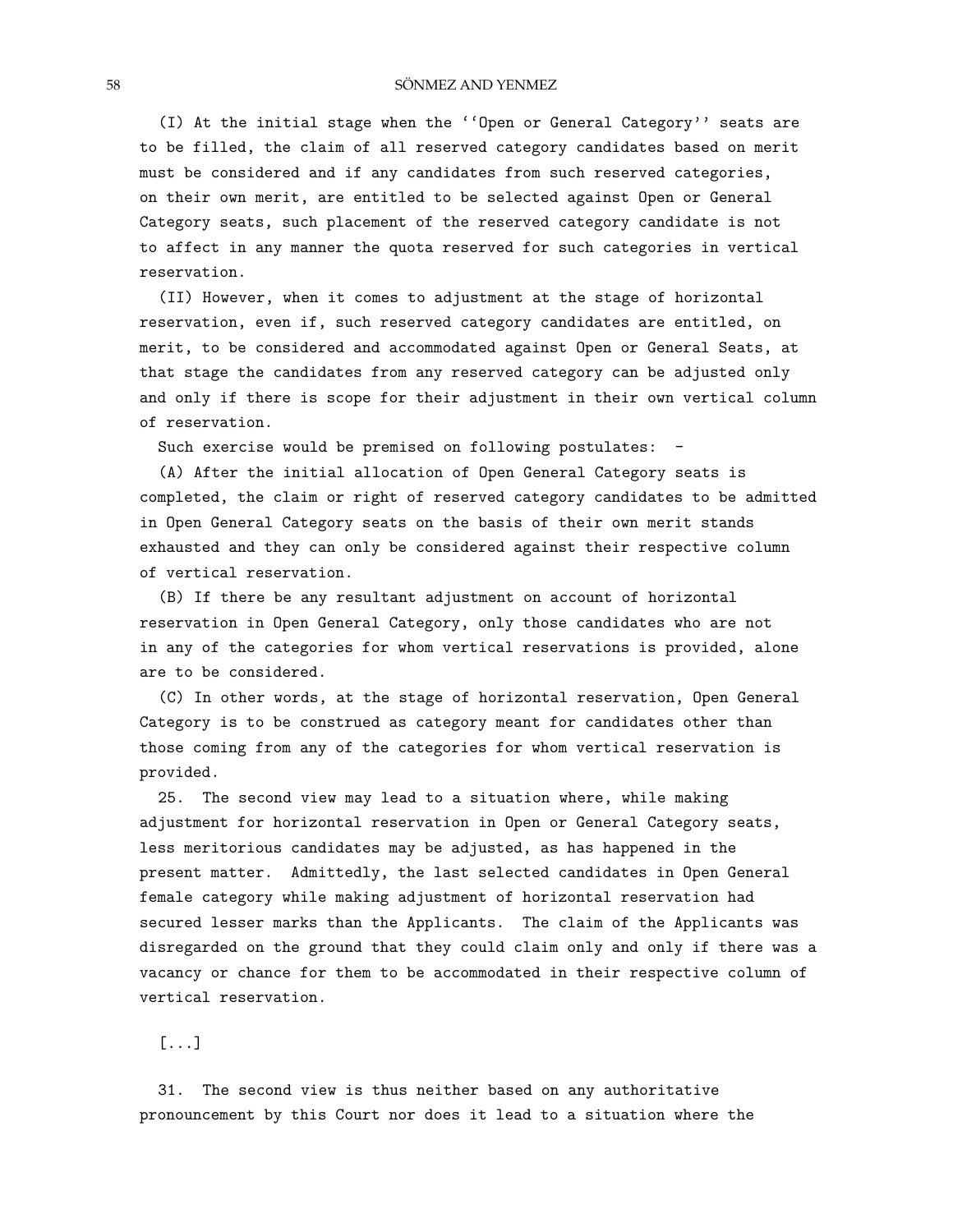merit is given precedence. Subject to any permissible reservations i.e. either Social (Vertical) or Special (Horizontal), opportunities to public employment and selection of candidates must purely be based on merit.

Any selection which results in candidates getting selected against Open/General category with less merit than the other available candidates will certainly be opposed to principles of equality. There can be special dispensation when it comes to candidates being considered against seats or quota meant for reserved categories and in theory it is possible that a more meritorious candidate coming from Open/General category may not get selected. But the converse can never be true and will be opposed to the very basic principles which have all the while been accepted by this Court. Any view or process of interpretation which will lead to incongruity as highlighted earlier, must be rejected.

32. The second view will thus not only lead to irrational results where more meritorious candidates may possibly get sidelined as indicated above but will, of necessity, result in acceptance of a postulate that Open / General seats are reserved for candidates other than those coming from vertical reservation categories. Such view will be completely opposed to the long line of decisions of this Court.

<span id="page-58-0"></span>**C.2. Ramesh Ram (2010).** There are court rulings in India where the judges have observed the failure of the principle of *inter se merit*, one of the failures of the MRC-based mechanisms presented in Section [5.3,](#page-26-1) and demanded institutions to design mechanisms which avoid this failure. The following quote is given in *Ramesh Ram (2010)*:

Central Administrative Tribunal, Chennai Bench in O.A. No. 690 of 2006 and 775 of 2006 had given the following directions:

''(i) The impugned Rule 16 (2) is declared as valid so long as it is confined to allocation of services and confirms to the ratio of Paras 4 to 6 of Anurag Patel order of the Hon'ble Apex Court.

(ii) The Supplementary List issued by the second respondent to the first respondent dated 3.4.2007 is set aside. This would entail issue of a fresh supplementary result from the reserved list of 64 in such a way that adequate number of OBCs are announced in lieu of the OBCs who have come on merit and brought under General Category. The respondents are directed to rework the result in such a way the select list for all the 457 candidates are announced in one lot providing for 242-general, 117 OBC, 57 SC and 41 ST and also ensure that the candidates in OBC, SC & ST who come on merit and without availing any reservation are treated as general candidates and ensure that on equal number of such reserved candidates who are of merit under General Category, are recruited for OBC, SC & ST respectively